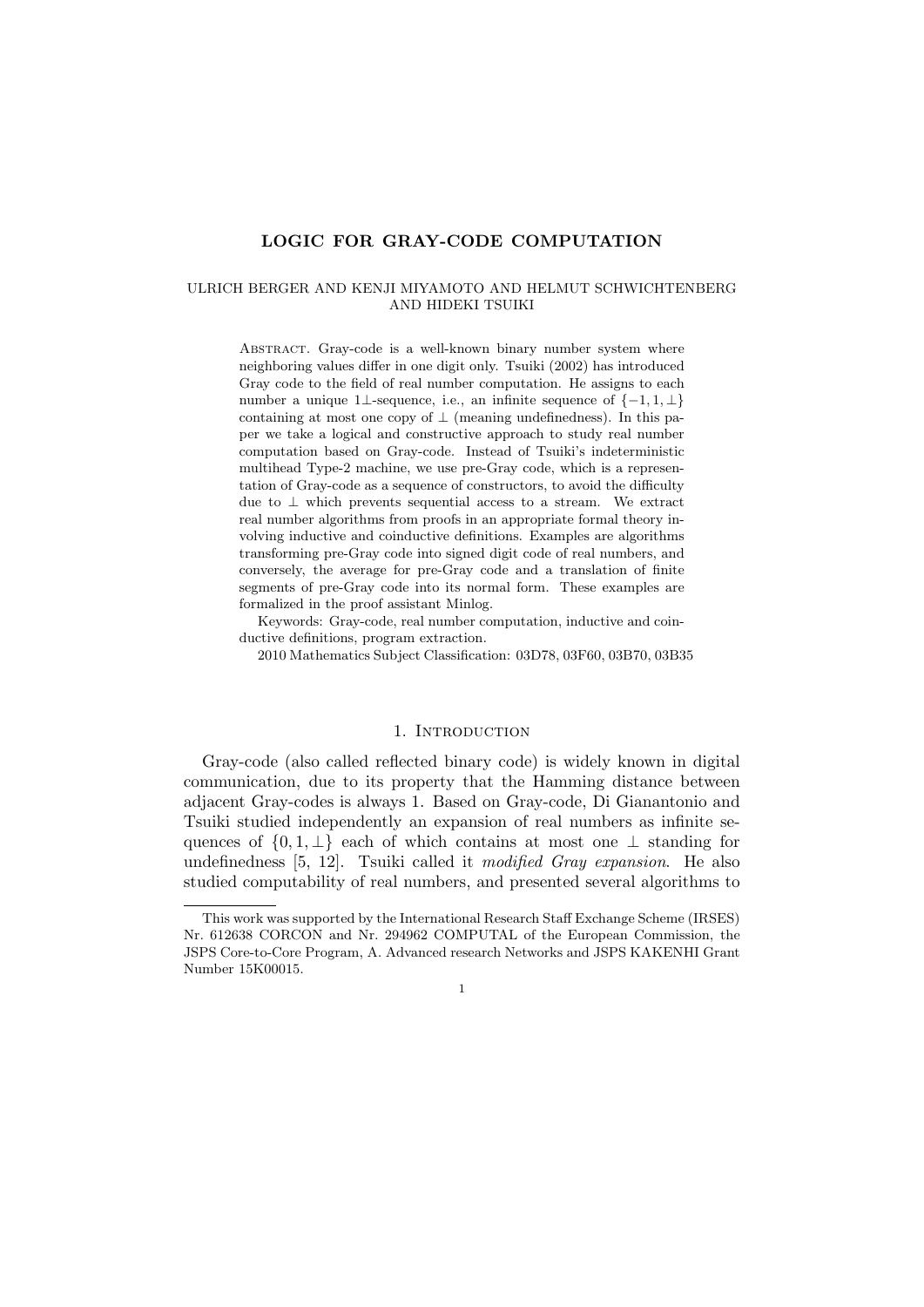#### 2 U. BERGER, K. MIYAMOTO, H. SCHWICHTENBERG AND H. TSUIKI

do real number computation via Gray-code. The motivation of this paper is to shed light on the logical aspect of Gray-code computation from the constructive standpoint. We formalize Gray-code in the Theory of Computable Functionals, TCF in short, and also in the proof assistant  $\text{Minlog}^1$ , which is an implementation of TCF, by means of inductive and coinductive definitions [10]. In order to make use of Tsuiki's idea in TCF, we introduce pre-Gray code which is Gray-code represented as ordinary streams. Through the realizability interpretation we extract from proofs programs as terms in an extension  $T^+$  of Gödel's T involving higher type recursion and corecursion operators. As case studies we extract real number algorithms in our setting of pre-Gray code. The correctness of the extracted programs is automatically ensured by the soundness theorem.

The rest of this paper is organized as follows. In Section 2 we investigate Gray-code and introduce pre-Gray code representation of real numbers. In Section 3 we describe realizability in our framework TCF, w.r.t. inductive and coinductive definitions. This provides a suitable setting to study logical aspects of signed digit streams and pre-Gray code. Section 4 presents proofs about coinductive representations that correspond to algorithms; the latter are described informally. 4.1 studies the average of two real numbers in signed digit code, and 4.4 directly for pre-Gray code. In 4.2 and 4.3 we give translators from pre-Gray into signed digit code, and vice versa. 4.5 studies a translation of finite segments of pre-Gray code into its normal form. Section 5 deals with the conversion of Gray-code to modified Gray expansion. In Section 6 we present and discuss the terms extracted from formalizations (in the proof assistant Minlog) of the proofs in Sections 4 and 5.

Related work. There are programming languages which can process modified Gray expansion directly. Tsuiki and Sugihara studied an extension of Haskell with the non-deterministic choice operator gamb which works as McCarthy's amb operator [14]. Tsuiki studied a logic programming language with guarded clauses and committed choice [13]. Terayama and Tsuiki studied an extension of PCF with parallelism [11]. In this paper we avoid using the above features by adopting pre-Gray code. Concerning stream based real arithmetic. Wiedmer [15, 16] used signed digit streams for real number computation. Its corecursive treatment was studied by Ciaffaglione and Di Gianantonio in Coq [4]. Berger and Seisenberger studied program extraction to obtain programs dealing with signed digit streams [2]. Some of

 $1$ See http://www.minlog-system.de/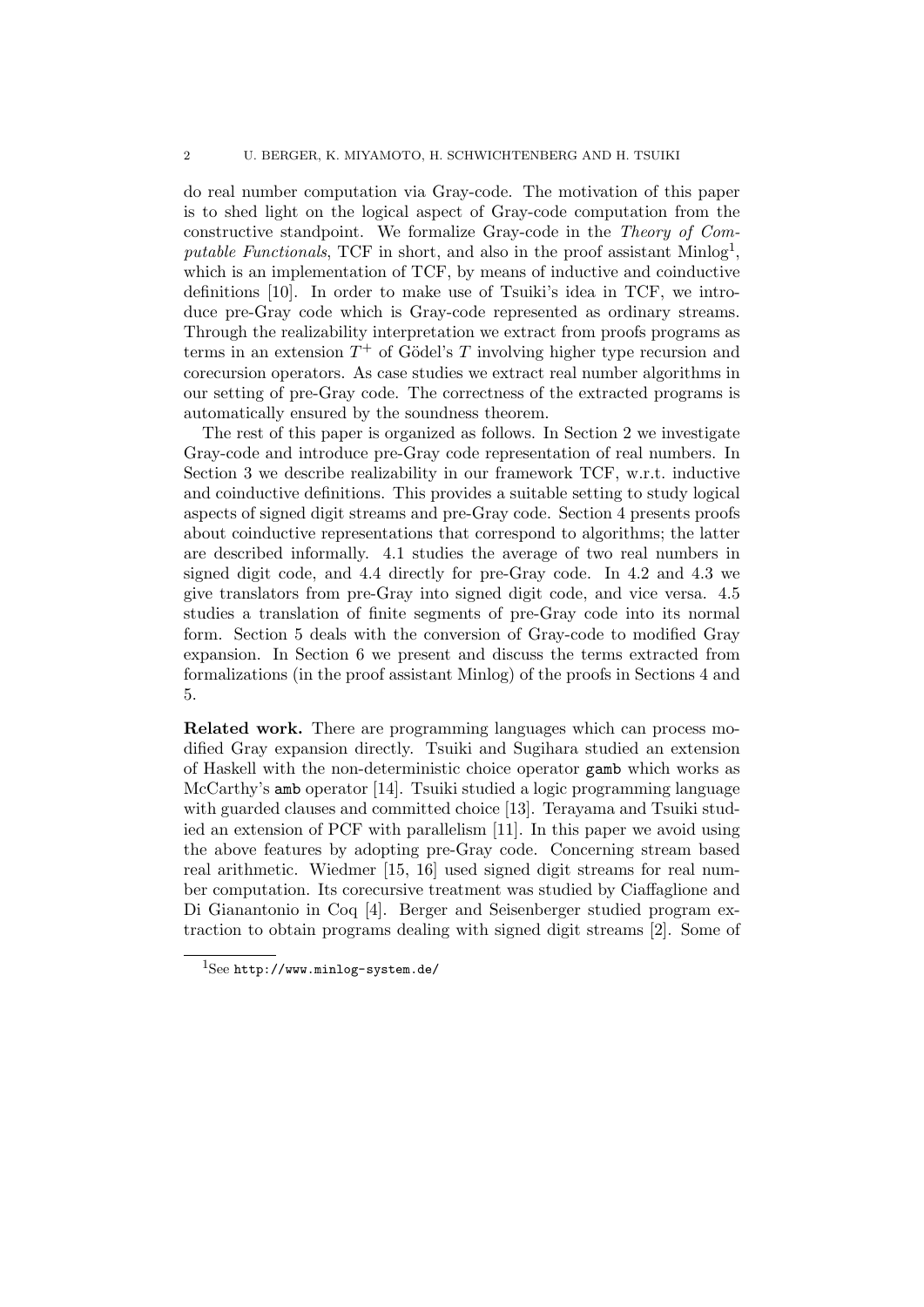their results are formalized by Miyamoto and Schwichtenberg in TCF and Minlog [7, 8]. Chuang studied the average and the multiplication of real numbers using coinduction in Agda via the Curry-Howard isomorphism [3].

# 2. Gray-code and its variations

2.1. Expansions of real numbers. We define binary expansion of the unit interval as the expansion of the unit<sup>2</sup> interval  $\mathbb{I} = [-1,1]$  as infinite sequences of  $\text{PSD} = \{-1, 1\}$  (proper signed digits) so that  $v = a_1 a_2 \dots$ represents

$$
(1) \qquad \qquad \sum_{i=1}^{\infty} \frac{a_i}{2^i}.
$$

With binary expansion, a finite sequence  $a_1, a_2, \ldots, a_n$  denotes the interval  $f_{a_1}(f_{a_2}\ldots\overline{(f_{a_n}(\mathbb{I})\ldots)})$  for  $f_a$  the function

$$
f_a(x) = \frac{x+a}{2},
$$

and  $a_1a_2...$  denotes the real number that belongs to the intersection of the intervals denoted by its finite truncations. Though binary expansion is simple and has little redundancy, it cannot be used for stream-based computation of the reals because, for example, the first digit of the number 0 cannot be determined by any arbitrary approximation information of the number. To remedy this, signed digit code is commonly used in real number computation. Signed digit code is a representation of the same interval with the same formula (1), but with three digits  $SD = \{-1, 0, 1\}$ . In this paper, we view finite sequences of **SD** as a free algebra **I** with a nullary constructor nil<sub>I</sub> and three unary constructors  $C_{-1}$ ,  $C_0$ ,  $C_1$  of type  $I \rightarrow I$ . That is,

$$
\mathbf{I} = \mathsf{nil}_{\mathbf{I}} + \mathbf{C}_{-1}\,\mathbf{I} + \mathbf{C}_0\,\mathbf{I} + \mathbf{C}_1\,\mathbf{I}.
$$

Signed digit code has a lot of redundancy, as  $\overline{1}1$  and  $0\overline{1}$  represent the same interval  $[-1/2, 0]$  and  $1\overline{1}$  and  $01$  represent the same interval  $[0, 1/2]$ . Here, ¯1 is the notation of −1 in a sequence.

Modified Gray expansion is a unique representation of  $\mathbb I$  that can be used for real number computation. It is based on Gray expansion which is another way of expanding  $\mathbb I$  with **PSD**. In Gray expansion, the sequence is flipped after an appearance of 1. That is, let  $LR_a$  for  $a \in \textbf{PSD}$  be functions defined as

$$
(2) \t\t\t LR_a(x) = -a\frac{x-1}{2}
$$

<sup>&</sup>lt;sup>2</sup>For simplicity we base our study on  $[-1, 1]$  rather than [0, 1].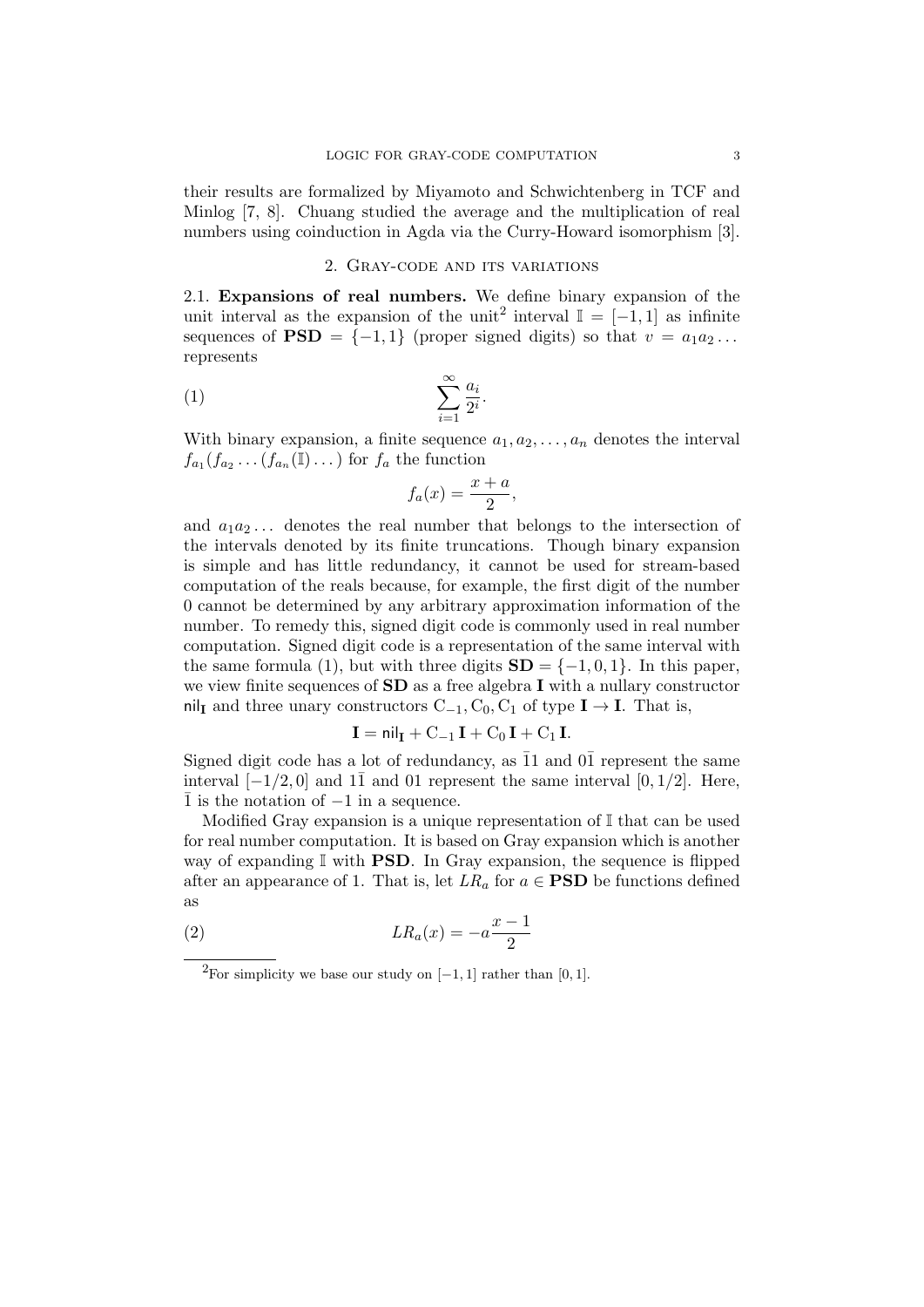

FIGURE 1. Gray expansion.

so that  $LR_{-1} = f_{-1}$  but  $LR_1(x) = f_1(-x)$  (Figure 2.1). Then, the number represented by a sequence  $v = a_1 a_2 \dots$  is the limit of the shrinking intervals  $LR_{a_1}(LR_{a_2}\ldots (LR_{a_n}(\mathbb{I})\ldots)$  which is equal to

$$
(3) \qquad \qquad \sum_{i=1}^{\infty} \frac{-\prod_{j\leq i}(-a_j)}{2^i}.
$$

With Gray expansion, each dyadic rational number (i.e.,  $k/2<sup>i</sup>$  for integers  $-2^{i} \leq k \leq 2^{i}$  other than  $-1$  and 1 is represented in two ways as is the case for the binary expansion. For example, 0 is expanded as  $\overline{1}1\overline{1}^{\omega}$  and  $11\overline{1}^{\omega}$ . However, the two expansions differ only at one digit and the sequence after the digit they differ is always  $1\bar{1}^{\omega}$ . Modified Gray expansion assigns the 1⊥sequence  $s\bot 1\bar{1}^\omega$  to a dyadic rational number which has two Gray expansions  $s11\overline{1}^{\omega}$  and  $s\overline{1}1\overline{1}^{\omega}$  for  $s \in \{1,\overline{1}\}^*$  [12]. In this way, each real number in the unit interval is represented as a unique infinite 1⊥-sequence, which is an infinite sequence of  $\{-1, 1, \perp\}$  such that at most one copy of  $\perp$  is contained in the sequence. In this paper, we consider its variant that assigns all three sequences  $s11\overline{1}^{\omega}$ ,  $s\overline{1}1\overline{1}^{\omega}$ , and  $s\bot 1\overline{1}^{\omega}$  to this dyadic rational number and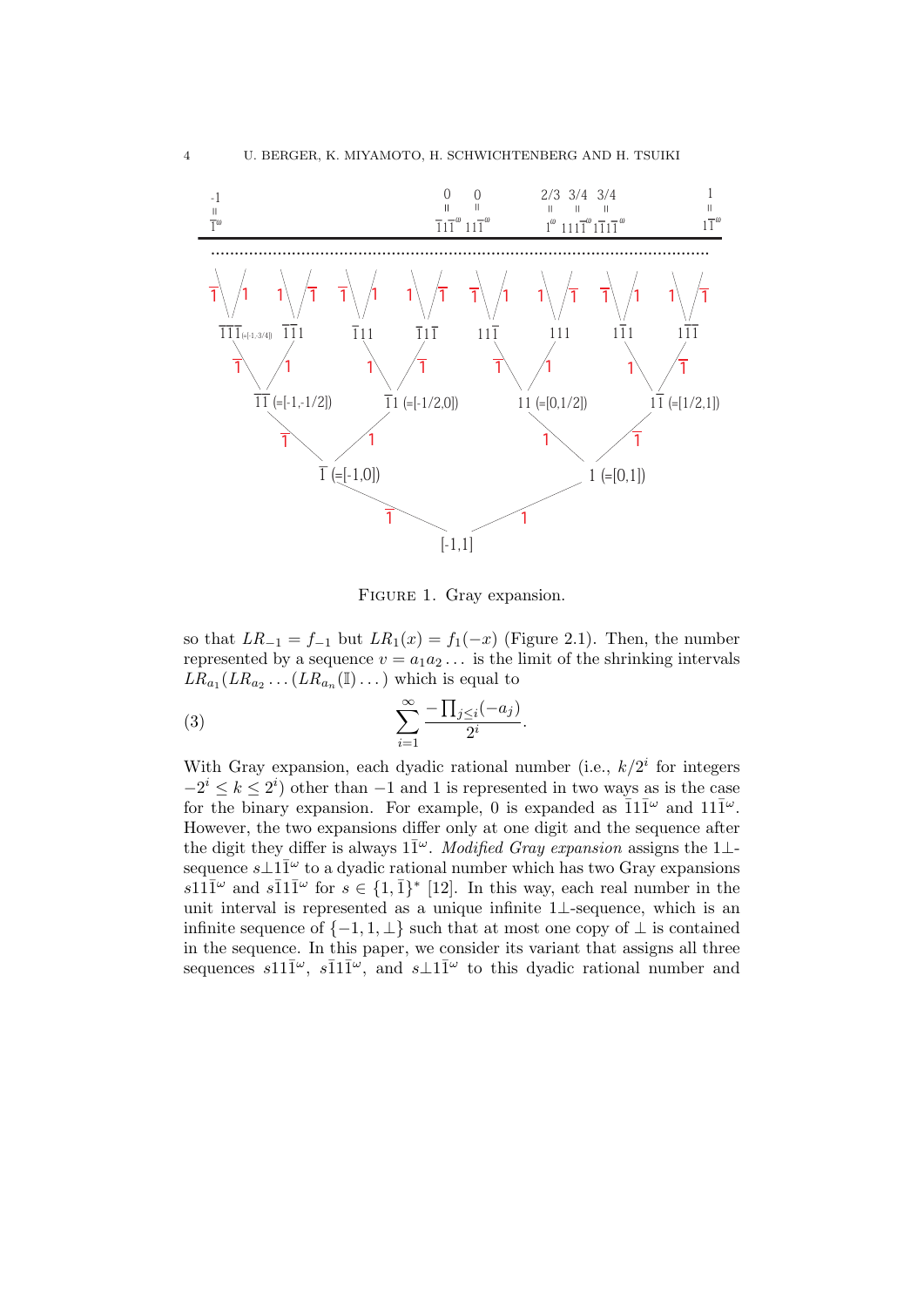simply call it the *(infinite)* Gray-code. Gray-codes of real numbers in  $[-1, 1]$ range over the subset  $\{1, 1, 1\}^{\omega} \cup \{1, 1\}^* \perp 11^{\omega}$  of  $\{-1, 1, \perp\}^{\omega}$ . We will also call each 1⊥-sequence in this set an (infinite) Gray-code. The following table shows the difference of the three representations according to the character a allowed when a dyadic rational number is represented as  $sa1\overline{1}^{\omega}$ .

| Gray expansion                        | $a \in \{-1, 1\},\$       |
|---------------------------------------|---------------------------|
| Modified Gray expansion $a = \perp$ , |                           |
| Gray-code                             | $a \in \{-1, 1, \perp\}.$ |

As we will study in Section 5, Gray-code and modified Gray expansion are equivalent in that a Gray-code can be coinductively converted to modified Gray expansion.

In order to define the meaning of Gray-codes more precisely, we introduce finite Gray-codes. A finite  $1\perp$ -sequence of length n is an infinite sequence  $t = t_0 t_1 \ldots$  of  $\{-1, 1, \perp\}$  such that  $t_{n-1} \neq \perp, t_k = \perp$  for  $k \geq n$ , and  $t_k = \perp$ for at most one  $k < n$ . We sometime omit the suffix  $\perp^{\omega}$  of a finite 1 $\perp$ sequence and write it as a sequence of  $\{-1, 1, \perp\}$  of length n. We call a finite 1⊥-sequence in  $\{1,\overline{1}\}^* \cup \{1,\overline{1}\}^* \perp 1\overline{1}^*$  a *finite Gray-code*. We define the order generated by  $\bot \sqsubseteq -1$  and  $\bot \sqsubseteq 1$  on  $\{-1, 1, \bot\}$ , and its product order on  $\{-1, 1, \perp\}^\omega$ . The set of finite/infinite 1⊥-sequences form a Scott-Ershov domain BD with compact elements finite 1⊥-sequences. Similarly, finite/infinite Gray-codes form a Scott-Ershov domain RD with compact elements finite Gray-codes. We say that a finite  $1\bot$ -sequence t approximates a 1⊥-sequence s if  $t \subset s$ .

We can define the meaning of Gray-code based on this domain structure. The meaning  $[s]$  of a finite Gray-code s is the same interval as the meaning of s with Gray expansion if  $s \in {\{\overline{1},1\}}^*$ , and is the union of  $\llbracket s'\overline{1}1\overline{1}^n\rrbracket$  and  $[s'11\overline{1}^n]$  if s has the form  $s'\perp 1\overline{1}^n$  for  $s' \in {\overline{1},1}^*$ . The meaning  $\llbracket t \rrbracket$  of an infinite Gray-code  $t$  is the unique real number that belongs to the intersection of  $\llbracket s \rrbracket$  for s finite Gray-codes that approximate t. The following proposition is immediate from the definition.

### Proposition 2.1.

- (a) For  $t \in \{-1,1\}^\omega$ ,  $\llbracket t \rrbracket$  is the same as the value obtained by (3).
- (b) For  $s\perp 10^{\omega}$  with  $s \in \{-1,1\}^*$ ,  $\llbracket s\perp 10^{\omega} \rrbracket = \llbracket s010^{\omega} \rrbracket = \llbracket s110^{\omega} \rrbracket$ .

2.2. An algebra of  $\bot$ -sequences. Note that  $\bot$  is not an ordinary character and a machine cannot read or write a  $\perp$  on a tape. In [12] an IM2-machine (indeterministic multihead Type-2 machine) was introduced to input and output 1⊥-sequences. An IM2-machine has two heads on each input/output tape so that it can skip a  $\perp$  and access the rest the sequence.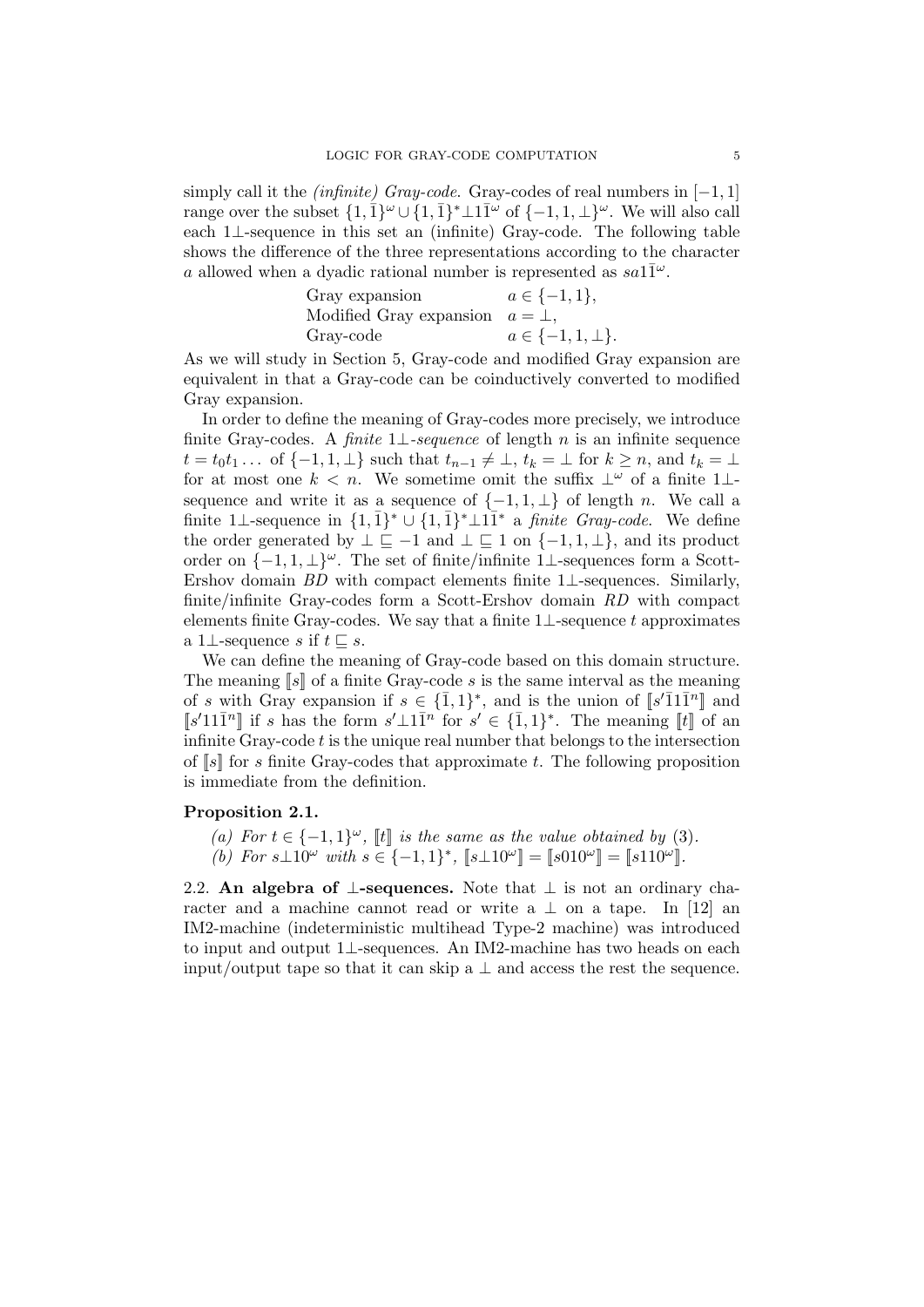In this paper, instead of such a direct manipulation of 1⊥-sequences, we define pre-Gray code, which is a "representation" of Gray-code as sequences of constructors representing how an 1⊥-sequence is obtained, and consider computation through usual stream programs instead of IM2-machines.

Before introducing pre-Gray code, we introduce an algebra  $OB = (|OB|,$  $C \cup \{\text{nil}\}\$  of finite 1⊥-sequences. The carrier set  $|OB|$  is the set of finite 1⊥-sequences. It is generated by four unary constructors in  $C :=$  $\{\cos_1, \cos_{-1}, \sin_1, \sin_1\}$  as well as a nullary constructor nil. Recall that an ordinary binary sequence is a term of a free algebra with two unary constructors cons<sub>a</sub> for  $a \in \{-1,1\}$  which prepend a to a sequence as well as nil. On the other hand, a 1⊥-sequence is generated by two additional constructors ins<sub>a</sub> for  $a \in \{-1,1\}$  which insert a as the second character to a sequence.

**Example 2.2.** The term  $ins_1-ins_{-1}(cons_{-1}(ins_1 nil)))$  denotes  $\overline{1}1\overline{1}\perp 1$ :

|                                                                                                                                     | nil denotes $\perp^{\omega}$ ,                                |  |
|-------------------------------------------------------------------------------------------------------------------------------------|---------------------------------------------------------------|--|
|                                                                                                                                     | $(\text{ins}_1 \text{ nil})$ denotes $\perp 1 \perp \omega$ , |  |
| $(\text{cons}_{-1}(\text{ins}_1 \text{ nil}))$ denotes $1 \perp 1 \perp \omega$ ,                                                   |                                                               |  |
| $(\textsf{ins}_{-1}(\textsf{cons}_{-1}(\textsf{ins}_1 \textsf{nil})))$ denotes $\overline{1}\overline{1}\bot 1\bot \omega$ ,        |                                                               |  |
| $(\textsf{ins}_1(\textsf{ins}_{-1}(\textsf{cons}_{-1}(\textsf{ins}_1 \textsf{nil}))))$ denotes $\bar{1}1\bar{1}\bot 1\bot \omega$ . |                                                               |  |

When writing a term of **OB**, we omit nil and write it as a sequence of C. Thus, we write  $[\text{ins}_1, \text{ins}_{-1}, \text{cons}_{-1}, \text{ins}_1]$  for this term. One can calculate that  $[cons_{-1}, cons_1, cons_{-1}, ins_1]$  also denotes the same 1⊥-sequence.

We write  $\varphi(p)$  for the 1⊥-sequence denoted by  $p \in C^*$ . More precisely,  $\varphi([c_1,\ldots,c_n])=(c_1\circ\cdots\circ c_n)(\perp^\omega).$ 

For coalgebraic computation, one needs to read sequences of constructors from left to right. If a sequence of  $C$  is read from left to right, then it can be considered as a procedure to construct a 1⊥-sequence as follows. We start with an infinite tape with the state  $\perp^{\omega}$ . We view cons<sub>a</sub> as the operation to fill the leftmost  $\perp$  with a and ins<sub>a</sub> as the operation to fill the second  $\perp$  from the left with a.

We write  $\psi(p)$  for the 1⊥-sequence obtained by this procedure. More precisely, if we define  $c'$ :  $\{-1, 1, \perp\}^\omega \to \{-1, 1, \perp\}^\omega$   $(c \in C)$  by

 $\cos\frac{1}{a}(s) =$  filling in s the first bottom from the left by a

 $\text{ins}'_a(s) =$  filling in s the second bottom from the left by a

then  $\psi([c_1,\ldots,c_n])=(c'_n\circ\cdots\circ c'_1)(\perp^{\omega}).$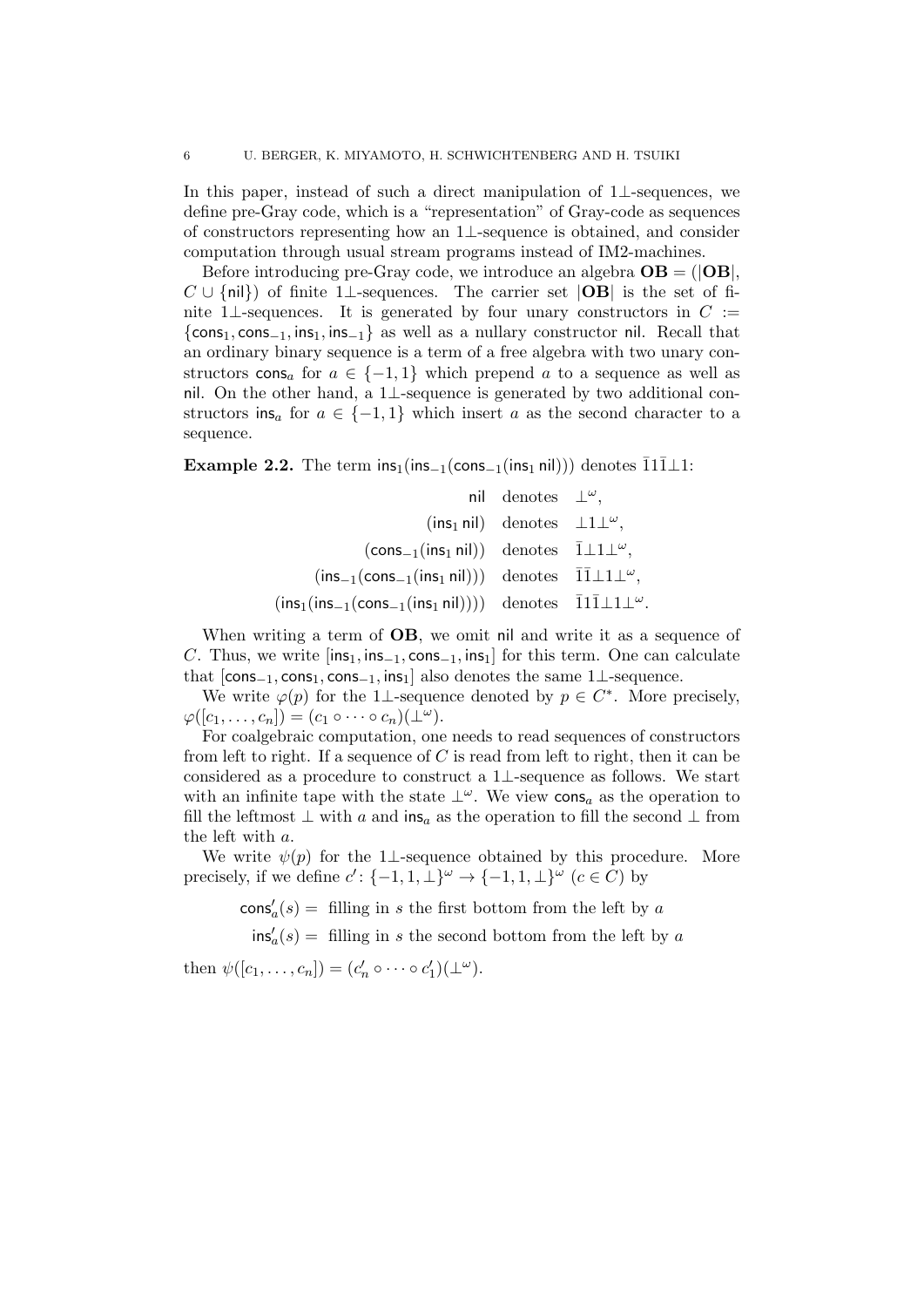Example 2.3. We construct  $\overline{1}1\overline{1}\perp 1$  according to  $[cons_{-1}, cons_1, cons_{-1}, ins_1]$ as  $\perp^{\omega} \to \bar{1}\perp^{\omega} \to \bar{1}1\perp^{\omega} \to \bar{1}1\bar{1}\perp^{\omega} \to \bar{1}1\bar{1}\perp1\perp^{\omega}$  and according to  $\left[$ ins<sub>1</sub>, ins<sub>-1</sub>,  $\text{cons}_{-1}, \text{ins}_1]$  as  $\perp^{\omega} \to \perp 1 \perp^{\omega} \to \perp 1 \overline{1} \perp^{\omega} \to \overline{1} 1 \overline{1} \perp^{\omega} \to \overline{1} 1 \overline{1} \perp 1 \perp^{\omega}$ .

Proposition 2.4.  $\varphi(p) = \psi(p)$  for  $p \in C^*$ .

Proof. We show that

(4) 
$$
(c_1 \circ \cdots \circ c_n)(\perp^{\omega}) = (c'_n \circ \cdots \circ c'_1)(\perp^{\omega}).
$$

Note that  $c'$  satisfies the equations

$$
\begin{aligned} c'(b:s)&=b:c'(s)\ (b\neq\bot),\\ \text{cons}'_a(\bot:s)&=a:s,\\ \text{ins}'_a(\bot:s)&=\bot:\text{cons}'_a(s). \end{aligned}
$$

Using the equations for  $c$  and  $c'$  one easily verifies that

(5) 
$$
c(\perp^{\omega}) = c'(\perp^{\omega}),
$$

(6)  $c \circ d' = d' \circ c$ .

From (6) one obtains

(7) 
$$
(c_1 \circ \cdots \circ c_n) \circ c' = c' \circ (c_1 \circ \cdots \circ c_n)
$$

by induction on n. Now (7) and (5) yield (4), again by induction on n.  $\square$ 

Note that c' is increasing. That is,  $s \sqsubseteq c'(s)$  for  $c \in C$ . Therefore, we can consider an infinite sequence  $q \in C^{\omega}$  of the four constructors cons<sub>1</sub>, cons $\overline{1}$ , ins<sub>1</sub>, ins<sub>1</sub> as representing an infinite 1⊥-sequence which is obtained as the least upper bound of  $\{\varphi(p)(=\psi(p)) \mid p$  is a finite prefix of q }. For example,  $[\textsf{ins}_1, \textsf{ins}_{-1}, \textsf{ins}_{-1}, \textsf{ins}_{-1}, \dots]$  represents  $\perp 1\overline{1}^\omega$ . We write  $\varphi(q)$  for the 1⊥-sequence represented by  $q \in C^{\omega}$ .

As we have noted, the algebra OB is not a free algebra and we have equations

(8) ins<sup>a</sup> ◦ cons<sup>b</sup> = cons<sup>b</sup> ◦ cons<sup>a</sup>

for  $a, b \in \text{PSD}$ . Actually, **OB** is the universal algebra in that the set of finite 1⊥-sequences is equal to the quotient of  $C^*$  by these equations.

2.3. An algebra of Gray-code and an auxiliary algebra. Recall that finite Gray-codes form a subset  $\{\overline{1},1\}^* \cup \{\overline{1},1\}^* \perp 1\overline{1}^*$  of the set of finite 1 $\perp$ sequences. In order to represent only this set of finite Gray-codes, we define a subalgebra G of OB simultaneously with another subalgebra H. The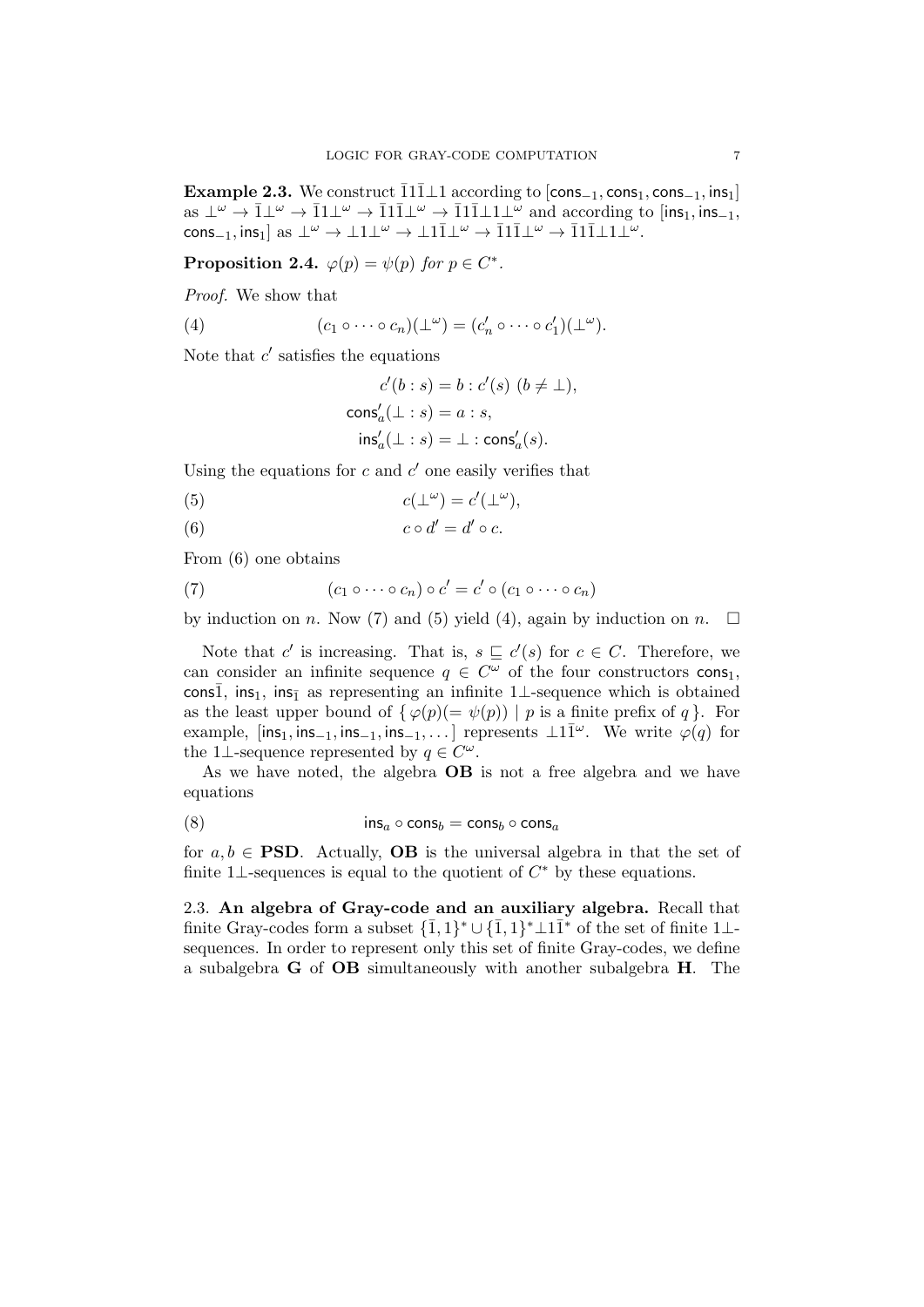carrier set of G is the set of finite Gray-codes. A naive attempt is to define them as follows.

$$
\begin{aligned} \mathbf{G} &= (\{\bar{1},1\}^* \cup \{\bar{1},1\}^* \bot \mathbf{1} \bar{1}^*, \\ &\{\mathbf{cons}_a \colon \mathbf{G} \to \mathbf{G} \mid a \in \mathbf{PSD} \} \cup \{\mathsf{ins}_1 \colon \mathbf{H} \to \mathbf{G}, \mathsf{nil}_\mathbf{G} \colon \mathbf{G}\}) \\ \mathbf{H} &= (\bot \bar{1}^*, \ \{\mathsf{ins}_{-1} \colon \mathbf{H} \to \mathbf{H}, \mathsf{nil}_\mathbf{H} \colon \mathbf{H}\}) \end{aligned}
$$

However, this definition does not allow filling a bottom with a digit by the cons<sub>a</sub> constructor in the coinductive treatment of an  $1\perp$ -sequence. For this purpose, we need to add the constructors  $\cos_a: \mathbf{G} \to \mathbf{H}$  for  $a \in \mathbf{PSD}$  to the above definition. In order to distinguish the two constructors  $\cos a$  of types  $\mathbf{G} \to \mathbf{G}$  and  $\mathbf{G} \to \mathbf{H}$ , we give them different names  $LR_a$  and  $Fin_a$ . We also rename ins<sub>1</sub> and ins<sub>-1</sub> to U and D, respectively, and define the two algebras **G** and **H** with carrier sets  $|\mathbf{G}| = {\overline{1}, 1}^* \cup {\overline{1}, 1}^* \perp 1\overline{1}^*$  and  $|\mathbf{H}| = \{ \overline{1}, 1 \}^+ \cup \{ \overline{1}, 1 \}^+ \perp 1 \overline{1}^* \cup \perp \overline{1}^*$  mutually recursively as follows.

$$
\mathbf{G} = (|\mathbf{G}|, \{ \mathrm{LR}_a \colon \mathbf{G} \to \mathbf{G} \mid a \in \mathbf{PSD} \} \cup \{ \mathrm{U} \colon \mathbf{H} \to \mathbf{G}, \mathsf{nil}_{\mathbf{G}} \colon \mathbf{G} \})
$$

$$
\mathbf{H} = (|\mathbf{H}|, \{ \mathrm{Fin}_a \colon \mathbf{G} \to \mathbf{H} \mid a \in \mathbf{PSD} \} \cup \{ \mathrm{D} \colon \mathbf{H} \to \mathbf{H}, \mathsf{nil}_{\mathbf{H}} \colon \mathbf{H} \})
$$

Note that the carrier sets of both algebras are generated (but not freely) by their constructors. We call a term of type  $\bf{G}$  a *finite pre-Gray code*.

In the coinductive treatment of an 1⊥-sequence, U:  $H \rightarrow G$  means to leave the current cell Undefined and fill the next cell with 1, D:  $\mathbf{H} \to \mathbf{H}$ means to Delay the determination of the value of the unfilled cell and add  $\bar{1}$  to the end of the sequence, and  $\text{Fin}_a$  means to Finally fill the unfilled cell with a. Thus, both  $U(D(Fin_{-1}(U(nil_{\mathbf{H}}))))$  and  $LR_{-1}(LR_{1}(LR_{-1}(U(nil_{\mathbf{H}}))))$ are terms of type G representing the sequence  $\overline{1}1\overline{1}\overline{1}1$ .

We call an infinite sequence of these constructors all of whose finite truncations are term of type  $G$  an infinite term of type  $G$ , and similary, define an infinite term of  $H$ . An infinite term  $p$  of type  $G$  is representing an infinite Gray-code  $\varphi(p)$  and thus representing a real number  $\llbracket p \rrbracket \in \mathbb{I}$  defined as  $[\![\varphi(p)]\!]$ . For example, for  $p = [U, D, D, \ldots], \varphi(p) = \perp 1 \overline{1}^{\omega}$  and  $[\![p]\!] = 0$ . We call an infinite term of type  $\bf{G}$  an *(infinite) pre-Gray code.* 

Since cons<sub>a</sub>, and ins<sub>a</sub> satisfy (8), the constructors of **G** and **H** satisfy the following equations for  $a \in \textbf{PSD}$ .

(9) 
$$
U \circ Fin_a = LR_a \circ LR_1,
$$

(10) 
$$
D \circ Fin_a = Fin_a \circ LR_{-1}.
$$

We show that the set of finite Gray-codes is the quotient of the term algebra of G with these equations.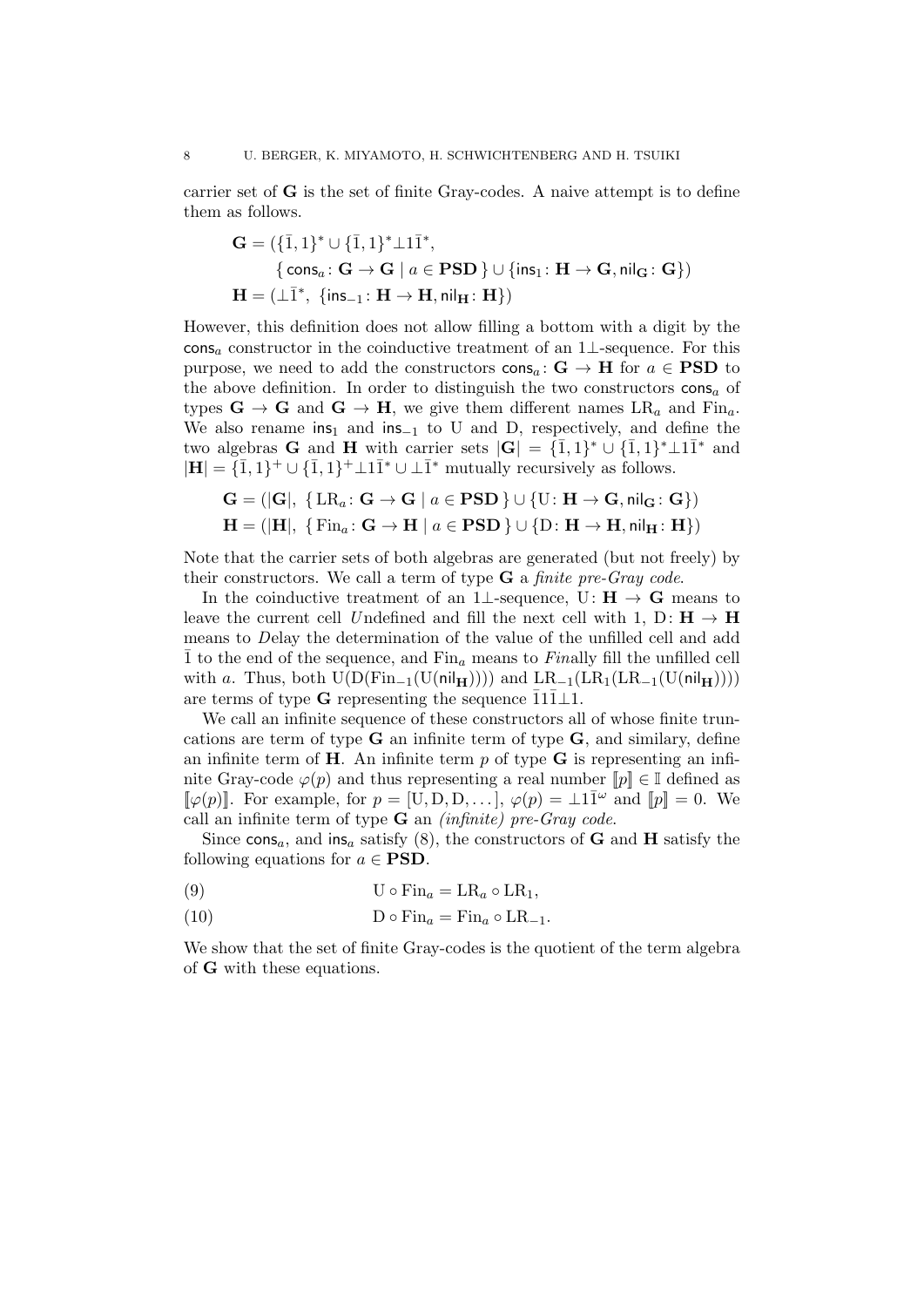**Proposition 2.5.** Let p be a term of type **G** and  $a_i \in \text{PSD } (1 \leq i \leq m)$ .

- (a) If  $\varphi(p) = a_1 \dots a_m \perp 1 \bar{1}^l$ , the equation  $p = [\text{LR}_{a_1}, \dots, \text{LR}_{a_m}, \text{U}, \text{D}^l]$ can be derived from (9) and (10).
- (b) If  $\varphi(p) = a_1 \dots a_m$ , the equation  $p = [\text{LR}_{a_1}, \dots, \text{LR}_{a_m}]$  can be derived from  $(9)$  and  $(10)$ .

*Proof.* Let  $p = [c_1, \ldots, c_n]$ . We have  $n = l + m$  because each constructor adds one digit to a sequence. Suppose that the argument type of  $c_i$  is **H** for  $i \geq k$  and the return type of  $c_k$  is **G**. Then, from the definition of **G** and **H**, we have  $k = m + 1$  and  $c_k, \ldots, c_n$  are uniquely determined as  $c_k = U$  and  $c_i = D$  for  $i > k$ . Therefore, (a) is immediately derived from (b). We prove (b) by induction on m. If  $m = 0$ , then  $p = \text{nil}_{\mathbf{G}}$  and this statement holds. Suppose that  $c_m = \text{LR}_b$ . Since  $\varphi(p) = \psi(p)$  by Proposition 2.4,  $a_m = b$ and  $\varphi([c_1,\ldots,c_{m-1}]) = a_1 \ldots a_{m-1}$ . Therefore, it holds by the induction hypothesis. Suppose that  $c_m = \text{Fin}_b$ . Since the argument type of  $c_{m-1}$  is **H**, p has the form  $[c_1, \ldots, c_{m-k-2}, \mathbf{U}, \mathbf{D}^k, \mathbf{Fin}_b]$ . By induction hypothesis,  $[c_1, \ldots, c_{m-k-2}] = [\text{LR}_{a_1}, \ldots, \text{LR}_{a_{m-k-2}}]$  is derived. On the other hand,  $[U, D^k, Fin_b] = [LR_b, LR_1, LR_{-1}^k]$  is derived by applying (10) k times and then applying (9). Thus, (b) is proved.

2.4. Pre-Gray code. As we defined, Gray-codes are representations of  $\mathbb I$ as  $\{-1, 1, \perp\}$ -sequences and pre-Gray codes are terms of the algebra **G** of Gray-codes. For our study of real number computation based on pre-Gray code, we redefine **G** and **H** as free algebras and assign affine functions  $f_c$  to unary constructors  $c$  of  $G$  and  $H$  so that one can directly define meanings of pre-Gray codes.

First, since  $\text{nil}_{\mathbf{G}}$  and  $\text{nil}_{\mathbf{H}}$  express the empty 1⊥-sequence, they denote the unit interval I. It is natural to define  $f_{LR_a}$  and  $f_U$  as

(11) 
$$
f_{LR_a} = -a \frac{x-1}{2} (=LR_a \text{ in (2)),}
$$

(12) 
$$
f_{\mathrm{U}}(x) = \frac{x}{2}.
$$

Since (9) and (10) hold,  $f_{\text{Fin}_a}$  and  $f_{\text{D}}$  should satisfy

(13) 
$$
f_{\rm U} \circ f_{\rm Fin}_{a} = f_{\rm LRa} \circ f_{\rm LR1},
$$

(14) 
$$
f_{\rm D} \circ f_{\rm Fin}_{a} = f_{\rm Fin}_{a} \circ f_{\rm LR_{-1}}.
$$

From (13), we have

(15) 
$$
f_{\text{Fin}_a}(x) = a \frac{x+1}{2} = f_{\text{LR}_a}(-x),
$$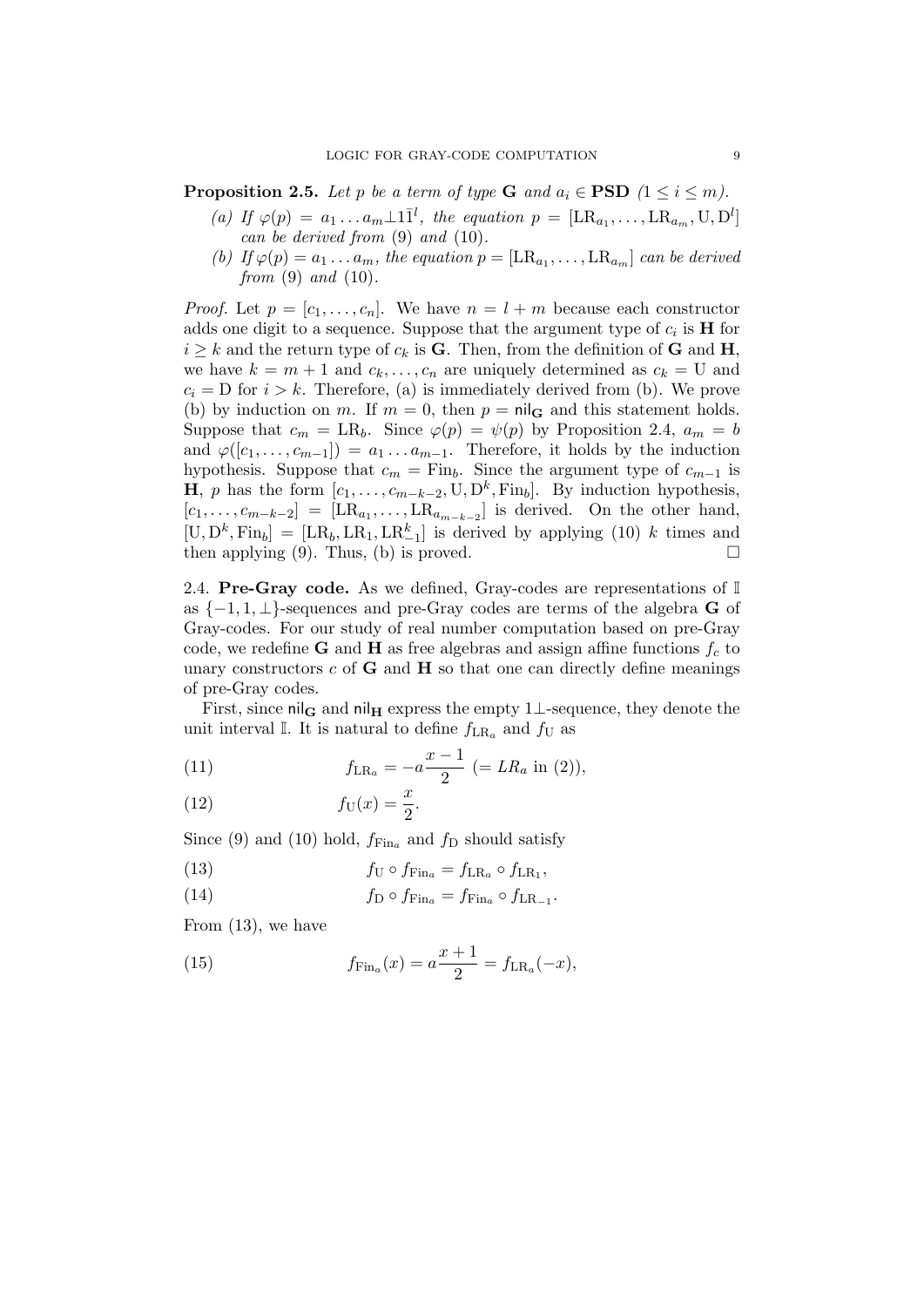

FIGURE 2. The domain RD and constructors of pre-Gray code. Here,  $LR_{-1}$ ,  $LR_1$ ,  $U$ ,  $Fin_{-1}$ ,  $Fin_1$ , and D are written as  $\overline{1}$ , 1, U, F $\overline{1}$ , F<sub>1</sub>, and D, respectively.

and therefore from (14), we have

$$
(16) \t fD(x) = \frac{x}{2}.
$$

Equations  $(11)$ ,  $(12)$ ,  $(15)$ , and  $(16)$  define the meanings of constructors as affine functions, and they define the meaning  $F_{\mathbf{G}}(p)$  of a term  $p = [c_1, \ldots, c_n]$ of type G as

(17) 
$$
F_{\mathbf{G}}(p) = f_{c_1}(f_{c_2}(\ldots f_{c_n}(\mathbb{I})\ldots)).
$$

They also define the meaning  $F_H(q)$  of a term q of type **H** similarly. Therefore, they define meanings  $F_{\mathbf{G}}(p)$  and  $F_{\mathbf{H}}(q)$  of infinite terms p of type **G** and  $q$  of type  $H$ , respectively, as the unique elements which belong to intersections of the meanings of their finite prefixes (Figure 2).

**Proposition 2.6.** For a (possibly infinite) term p of type  $\mathbf{G}$ , we have  $[\![p]\!] =$  $F_{\mathbf{G}}(p).$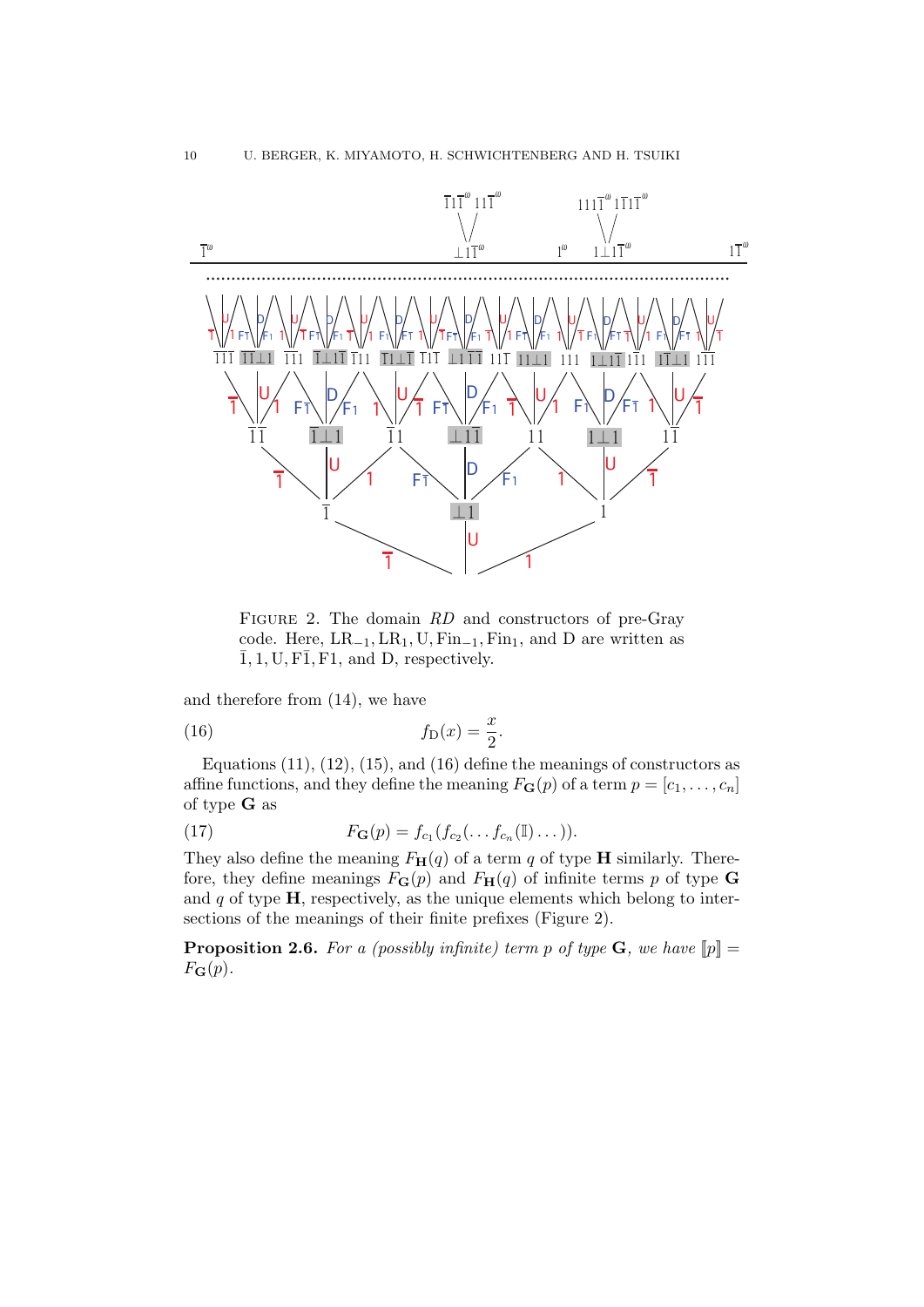*Proof.* We first prove the statement for the case that  $p$  is finite. Since equations (13) and (14) hold, we only need to consider the cases  $p =$  $[LR_{a_1}, \ldots, LR_{a_m}, U, D^n]$  and  $p = [LR_{a_1}, \ldots, LR_{a_m}]$  by Proposition 2.5. The latter case is immediate from the definition. In the former case, we have  $\varphi(p) = a_1 \dots a_m \perp 1 \overline{1}^n$ . Let  $g = f_{LR_{a_1}} \circ \cdots \circ f_{LR_{a_m}}$ . We have

$$
[p] = [a_1 ... a_m \overline{1}1\overline{1}^n] \cup [a_1 ... a_m 11\overline{1}^n]
$$
  
\n
$$
= g(f_{LR_{-1}} \circ f_{LR_1} \circ f_{LR_{-1}}^n(\mathbb{I})) \cup g(f_{LR_1} \circ f_{LR_1} \circ f_{LR_{-1}}^n(\mathbb{I}))
$$
  
\n
$$
= g([-1/2^{n+1}, 0]) \cup g([0, 1/2^{n+1}])
$$
  
\n
$$
= g([-1/2^{n+1}, 1/2^{n+1}])
$$
  
\n
$$
= (g \circ f_U \circ f_D^n)(\mathbb{I})
$$
  
\n
$$
= F_G([LR_{a_1}, ..., LR_{a_m}, U, D^n]).
$$

The case  $p$  is infinite is immediately derived from the finite case.  $\Box$ 

Note that the meaning  $F_H(p)$  of a term p of type **H** is also defined. If p is a term of type H, then  $\varphi(p)$  may not be a finite Gray-code and even if it is,  $F_{\mathbf{H}}(p)$  is different from  $\llbracket \varphi(p) \rrbracket$  in general. For example,  $\varphi([D]) = \perp \bar{1}$  and  $\llbracket \overline{1}\overline{1}\rrbracket \cup \llbracket 1\overline{1}\rrbracket = [-1, -1/2] \cup [1/2, 1]$  is not an interval, and  $\llbracket \varphi([\text{Fin}_1, \text{LR}_1])\rrbracket =$  $[11] = [0, 1/2]$  whereas  $F_{\mathbf{H}}([Fin_1, LR_1]) = [1/2, 1].$ 

The meaning  $F_{\mathbf{H}}$  of **H** defines another representation of  $\mathbb{I}$  which is obtained by flipping the second digit of Gray code (Figure 3). We extract conversion programs between these two representations from the proof of Lemma 4.10 in Section 4.4.



FIGURE 3. Expansion by G (i.e., Gray expansion) and expansion by H.

We defined an infinite term of type  $G$  as an infinite sequence of constructors of G and H such that any truncation of the sequence forms a finite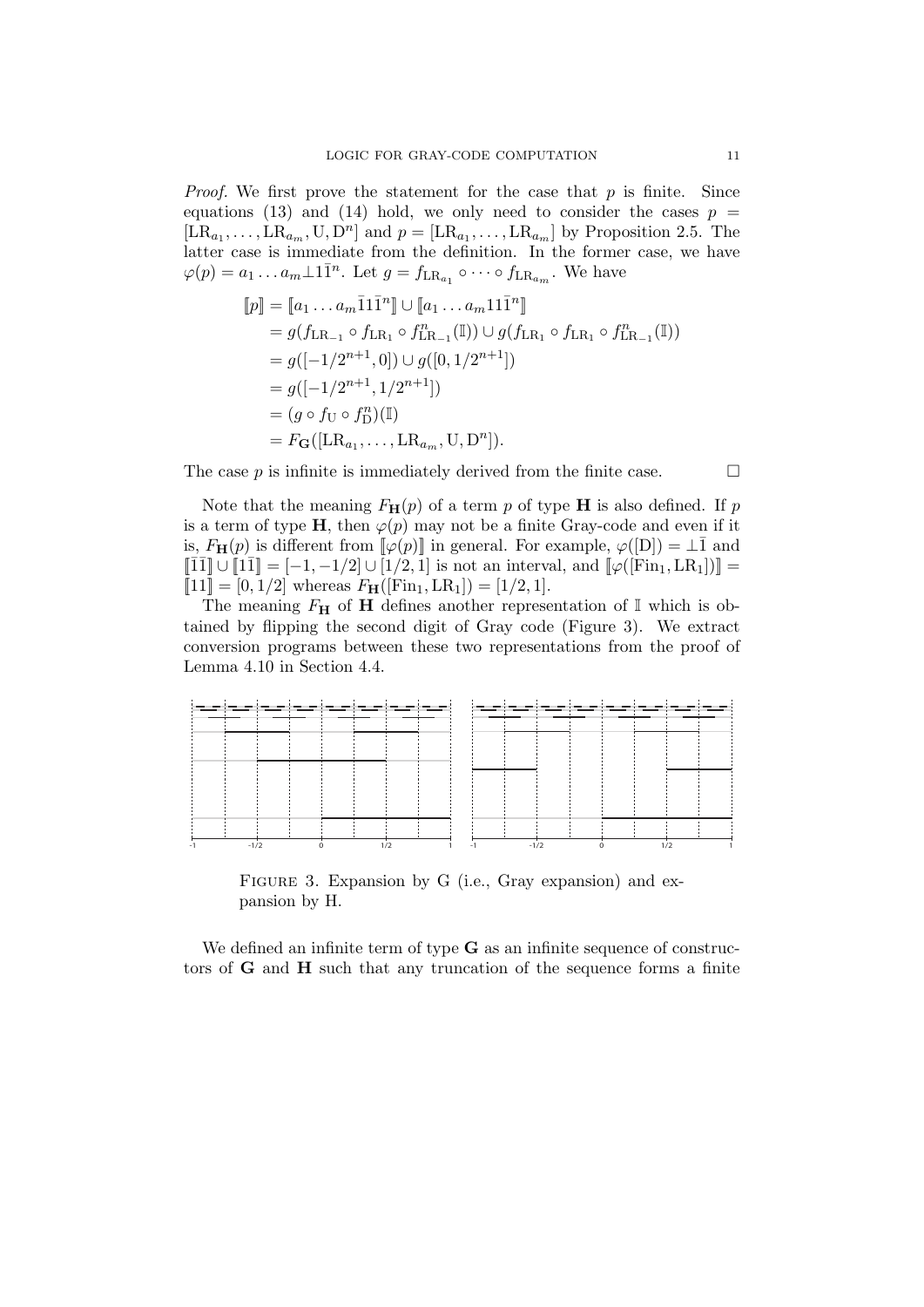term of type G. In TCF, infinite structures like this can be treated as cototal ideals. Each algebra definition of TCF generates a basic domain of the Scott-Ershov model of partial continuous functionals. Among the ideals of such a domain we single out the total and cototal ones, which are our wellfounded and non-well-founded objects, respectively. For the details, please consult  $[10]$ . For our algebras **I**, **G**, and **H**, every total ideal is a finite term and every cototal ideal is an infinite term of the algebra.

The notion of a cototal ideal also makes sense when the underlying algebra does not have nullary constructors. Since we will only be concerned with cototal ideals we take advantage of this fact and from now on omit the nullary constructor from our algebras. This will simplify the arguments below considerably (for instance in comparison with [8]). We also redefine our free algebras  $I, G$  and  $H$  so that  $I$  has a binary constructor  $C$  of type  $SD \rightarrow I \rightarrow I$  and so on; the intention is  $LR_a(p) = LR(a, p)$ . To sum up, our algebras have the following definitions.

> $I = C$  SD I,  $G = LR$  PSD  $G + U$  H,  $H = Fin$  **PSD G** + D **H**.

#### 3. Coinductive representation of Gray-code via realizability

A constructive proof of a formula A can be viewed as a solution to the problem posed by  $A$  [6]. Such a solution is a (computable) function of a certain type  $\tau(A)$  determined by the formula A. For example,  $\forall_n \exists_m(\text{Prime}(m) \land \text{$  $m > n$ ) has type  $N \to N$ . Sometimes the solution is only a verification, like for  $\forall_{n_1,n_2,n_3>0,m>2}(n_1^m+n_2^m \neq n_3^m)$ . In such cases a solution has no computational content and the formula A is called non-computational (n.c., or Harrop); the other ones are called computationally relevant (c.r.). The only way c.r. formulas can arise is via inductively defined predicates, like I or <sup>co</sup>I below (we consider  $\exists_x A$  and  $A \vee B$  as inductively defined). The clauses of the inductive definition determine the data type (free algebra) of a solution or "realizer". It is essential that we allow non-computational universal quantifiers  $\forall^{nc}$  [1] to obtain the desired data type. For instance, in the clause  $\forall x \forall d(I(x) \rightarrow I(\frac{x+d}{2})$  $\left(\frac{+d}{2}\right)$   $(d \in \{-1, 0, 1\})$  for *I* one is not interested in the real number  $x$  as input, but only in how the digit  $d$  gives rise to a new element of I. Here we work in such a constructive arithmetical theory with realizability (called TCF in  $[10]$ ).

We want to extract algorithms for real number computation from proofs in an appropriate formal theory involving coinductive definitions. The idea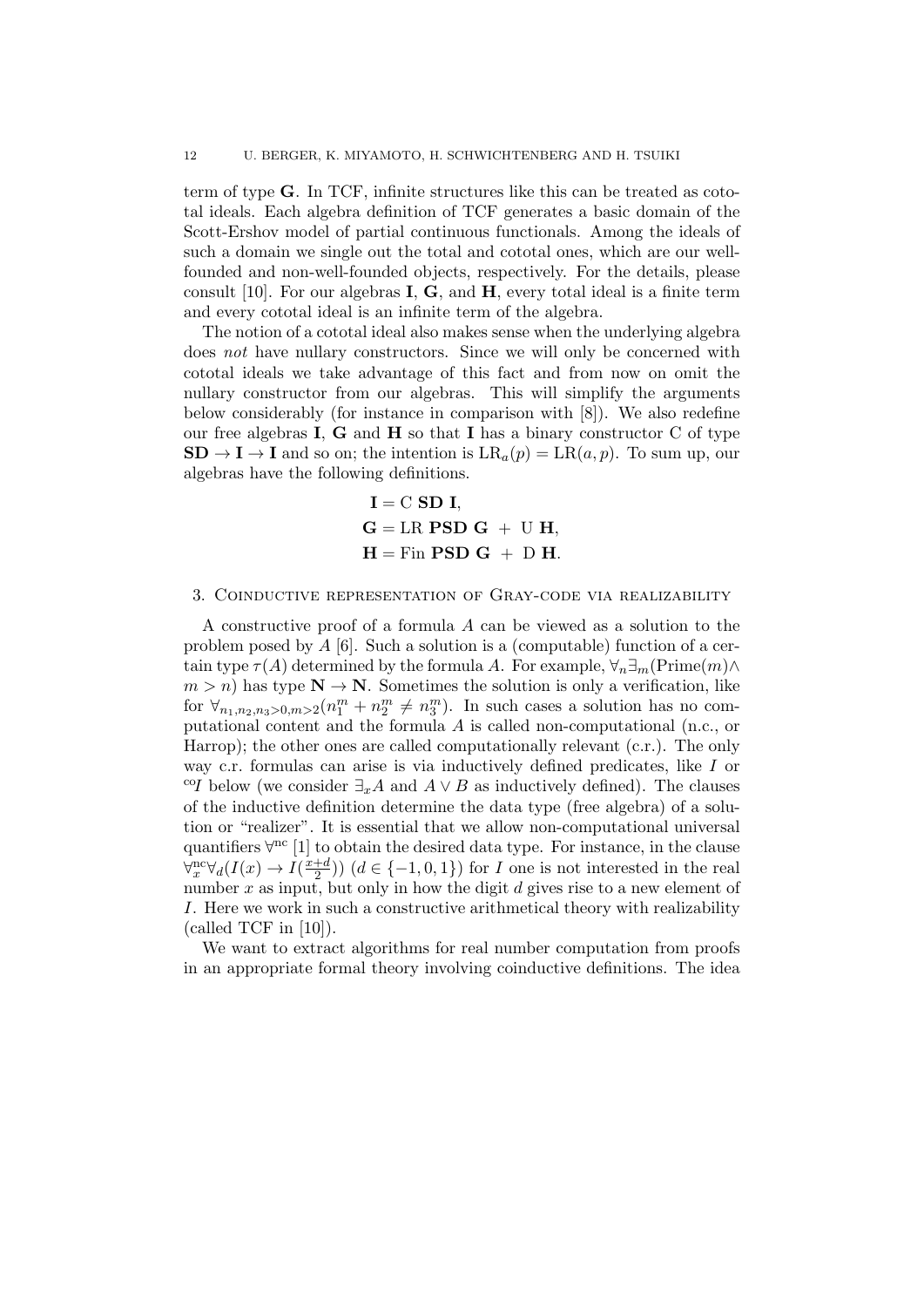is to leave infinite streams implicit, as realizers of atomic propositions on reals. For example, consider the problem to compute the average of two real numbers coded by infinite streams. We will coinductively define a unary predicate  $^{c}$ *OI* and prove

(18) 
$$
\forall_{x,x'}^{\text{nc}}(^{\text{co}}I(x) \rightarrow {^{\text{co}}I(x')} \rightarrow {^{\text{co}}I(\frac{x+x'}{2})})
$$

(recall that  $\forall^{\text{nc}}$  indicates that the reals x, x' have no computational significance, only the assumptions  ${}^{c}I(x)$ ,  ${}^{c}I(x')$  have). Associated with  ${}^{c}I$  is its "realizability extension"  $({}^{c}T)^{r}$ , a relation between streams v of signed digits and real numbers x. We can understand  $({}^{c}Y)^{r}(v, x)$  as saying that v is a stream representation of x witnessing  ${}^{c}I(x)$ . The soundness theorem gives

$$
({}^{\mathrm{co}}\! I)^{\mathbf{r}}(v,x) \to ({}^{\mathrm{co}}\! I)^{\mathbf{r}}(v',x') \to ({}^{\mathrm{co}}\! I)^{\mathbf{r}}(f(v,v'),\frac{x+x'}{2})
$$

for some function  $f$  extracted from the proof. The function is the stream transformer for the average, and it is obtained (together with a proof of its correctness) from the proof of (18), which never mentions streams.

Now what is the predicate  $^{eq}$ ? Consider the operator

$$
\Phi(X) := \{ x \mid \exists_{x' \in X}^r \exists_d (x = \frac{x' + d}{2}) \},
$$

where d ranges over  $SD := \{-1, 0, 1\}$ . The <sup>r</sup> in  $\exists^{r}$  (not to be confused with the  $\mathbf{r}$  in (co<sub>I</sub>) $\mathbf{r}$ ) indicates that the quantified variable x' has no computational significance, only the kernel of the existential formula has. Since  $\Phi(X)$  is stricly positive in  $X$ , our underlying theory provides us with unary predicates (or sets; they are not distinguished)  $I$  and  $\alpha I$  for the least and greatest fixed point of  $\Phi$ :

| $I := \mu_X \Phi(X)$                   | least fixed point    |
|----------------------------------------|----------------------|
| ${}^{\mathrm{co}}\!I := \nu_X \Phi(X)$ | greatest fixed point |

satisfying the (strengthened) axioms

$$
\Phi(I \cap X) \subseteq X \to I \subseteq X \quad \text{induction}
$$
  

$$
X \subseteq \Phi({}^{\text{co}}I \cup X) \to X \subseteq {}^{\text{co}}I \quad \text{coinduction}
$$

(they are called "strengthened" because their hypotheses are weaker than the fixed point property  $\Phi(X) = X$ ).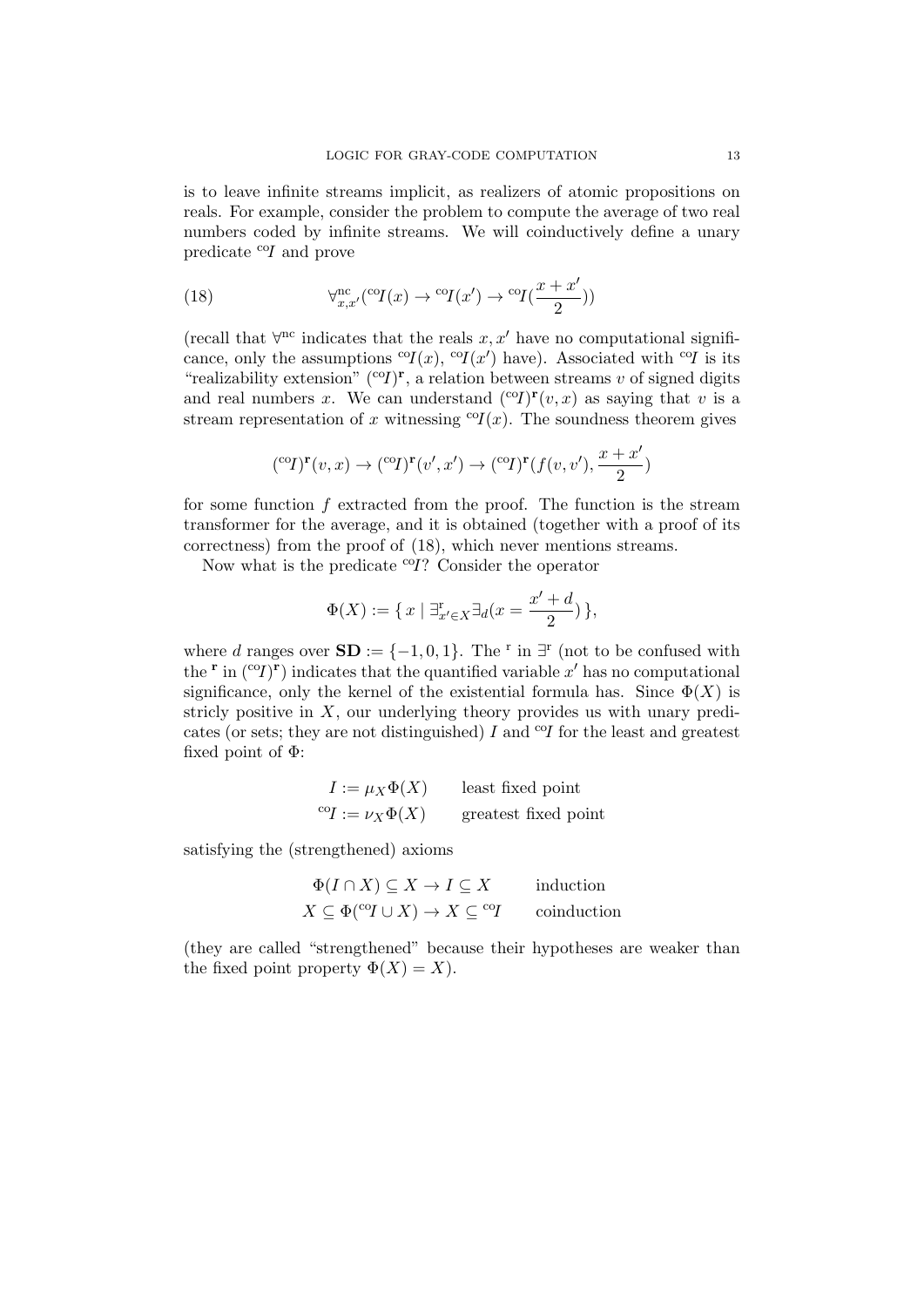The realizability extensions  $I^{\mathbf{r}}$  and  $({}^{\text{co}}I)^{\mathbf{r}}$  are binary predicates on streams v of signed digits (coming from  $\exists_d$  in the definition of  $\Phi(X)$ ) and real numbers x. Consider the operator

$$
\Phi^{\mathbf{r}}(Y) := \{ (v, x) \mid \exists_{(v', x') \in Y}^{\mathbf{u}} \exists_d (x = \frac{x' + d}{2} \land v = \mathrm{C}_d(v')) ) \}
$$

(the  $\mu$  in  $\exists$ <sup>u</sup> indicates that neither the quantified variable nor the kernel has computational significance). Since  $\Phi^{\mathbf{r}}(Y)$  is strictly positive in Y, again our underlying theory provides us with binary predicates (or relations)  $I<sup>r</sup>$  and  $({}^{\text{co}}I)^{\mathbf{r}}$  for the least and greatest fixed point of  $\Phi^{\mathbf{r}}$ :

$$
I^{\mathbf{r}} := \mu_Y \Phi^{\mathbf{r}}(Y) \qquad \text{least fixed point}
$$

$$
({}^{\text{co}}I)^{\mathbf{r}} := \nu_Y \Phi^{\mathbf{r}}(Y) \qquad \text{greatest fixed point}
$$

satisfying the (strengthened) axioms

$$
\Phi^{\mathbf{r}}(I^{\mathbf{r}} \cap Y) \subseteq Y \to I^{\mathbf{r}} \subseteq Y \quad \text{induction}
$$
  

$$
Y \subseteq \Phi^{\mathbf{r}}((^{\text{co}}I)^{\mathbf{r}} \cup Y) \to Y \subseteq (^{\text{co}}I)^{\mathbf{r}} \quad \text{coinduction.}
$$

The following proposition states that the definition of  $\mathcal{O}I$  is correct in the sense that the realizers of  ${}^{c}Q(x)$  are exactly the signed digit representations of  $x$ .

**Proposition 3.1.** For  $v = a_1 a_2 ... \in SD^{\omega}$  and  $x \in \mathbb{I}$ 

$$
({}^{\mathrm{co}}I)^{r}(v,x) \leftrightarrow x \in \bigcap_{n=1}^{\infty} f_{a_1}(f_{a_2}(\ldots f_{a_n}(\mathbb{I})\ldots))
$$

Proof. For the direction from left to right we show

$$
\forall_{v,x}((\mathrm{^{co}}T)^{\mathbf{r}}(v,x)\rightarrow v=a_1a_2\ldots\land x\in f_{a_1}(f_{a_2}(\ldots f_{a_n}(\mathbb{I})\ldots)))
$$

by induction on n. For  $n = 0$  this holds since  $x \in \mathbb{I}$ . For  $n + 1$  suppose that  $({}^{co}I)^{\mathbf{r}}(v,x)$  holds. Then, since  $({}^{co}I)^{\mathbf{r}}$  is a fixed point of  $\Phi^{\mathbf{r}}$ ,

$$
\exists_{v',x',a_1}((^{\text{co}}I)^{\mathbf{r}}(v',x') \land x = f_{a_1}(x') \land v = C_{a_1}(v')).
$$

Let  $v' = a_2 a_3 \dots$  By induction hypothesis,  $x' \in f_{a_2}(f_{a_3}(\dots f_{a_{n+1}}(\mathbb{I})\dots)).$ We have  $v = C_{a_1}(v') = a_1 a_2 ...$  and  $x \in f_{a_1}(f_{a_2} ... (f_{a_{n+1}}(I)) ...).$ 

The direction from right to left is shown by coinduction. Setting

$$
\{ (v, x) \mid v = a_1 a_2 \dots, x \in f_{a_1}(f_{a_2}(\dots f_{a_n}(\mathbb{I}) \dots)) \text{ for every } n \}
$$

it suffices to show  $P \subseteq \Phi^{\mathbf{r}}(P)$ . Assume  $(v, x) \in P$ . Set  $x' := 2x - a_1$  and  $v' := a_2 a_3 \dots$  Then clearly  $P(v', x')$ ,  $x = \frac{x'+a_1}{2}$  and  $v = a_1 v' = C_{a_1}(v')$ . Hence  $(v, x) \in \Phi^{\mathbf{r}}$  $(P).$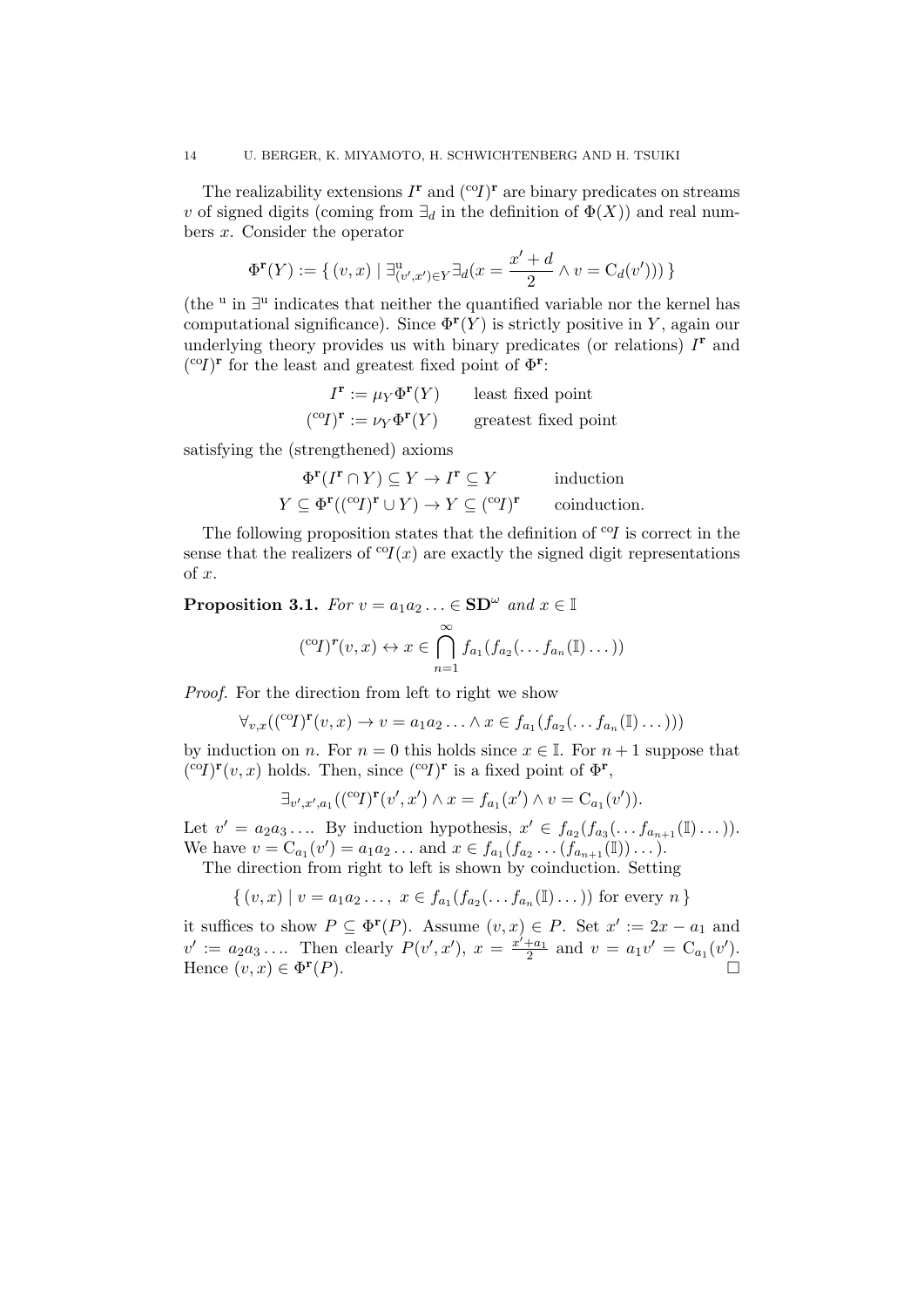For Gray-code we proceed similarly; for brevity only for the infinite case. We now need two predicates  $\mathcal{C}G$  and  $\mathcal{C}H$  instead of  $\mathcal{C}I$ . The corresponding operators Γ, ∆ are defined by

$$
\Gamma(X, Y) := \{ y \mid \exists_{x \in X}^r \exists_a (y = -a \frac{x-1}{2}) \vee \exists_{x \in Y}^r (y = \frac{x}{2}) \},
$$
  

$$
\Delta(X, Y) := \{ y \mid \exists_{x \in X}^r \exists_a (y = a \frac{x+1}{2}) \vee \exists_{x \in Y}^r (y = \frac{x}{2}) \}
$$

and we define  $({}^{co}G, {}^{co}H) := \nu_{(X,Y)}(\Gamma(X,Y), \Delta(X,Y)).$  This is understood as the greatest fixed point of  $(\Gamma, \Delta)$ , expressed by the (strengthened) simultaneous coinduction axiom

$$
(X,Y) \subseteq (\Gamma({}^{co}G \cup X, {}^{co}H \cup Y), \Delta({}^{co}G \cup X, {}^{co}H \cup Y)) \to (X,Y) \subseteq ({}^{co}G, {}^{co}H),
$$

where inclusion  $\subseteq$  is meant component-wise.

For later use we note immediate consequences of the fact that  $({}^{c}\mathcal{G}, {}^{c}\mathcal{H})$ is a (simultaneous) fixed point of  $(\Gamma, \Delta)$ , CoGClause and CoGClauseInv:

(19) 
$$
\forall_x^{\text{nc}}(\text{°G}(x) \to \exists_{x' \in \text{°G}}^{\text{r}} \exists_a (x = -a \frac{x'-1}{2}) \lor \exists_{x' \in \text{°G}}^{\text{r}} f(x = \frac{x'}{2})),
$$

(20) 
$$
\forall_x^{\text{nc}}(\exists_{x' \in {}^{\text{co}}G}^{\text{r}} \exists_a (x = -a \frac{x'-1}{2}) \lor \exists_{x' \in {}^{\text{co}}H}^{\text{r}}(x = \frac{x'}{2}) \to {}^{\text{co}}G(x)).
$$

The realizability extensions  $({}^{c\circ}G)^{r}$  and  $({}^{c\circ}H)^{r}$  are binary predicates on cototal ideals  $p$  in  $G$  or  $q$  in  $H$  (respectively) and real numbers  $x$ . Consider the operators

$$
\Gamma^{\mathbf{r}}(Z, W) := \{ (p, x) \mid \exists_{(p', x') \in Z} \exists_a (x = -a \frac{x' - 1}{2} \land p = \text{LR}_a(p')) \lor^{\mathbf{u}}
$$

$$
\exists_{(q', x') \in W} (x = \frac{x'}{2} \land p = \text{U}(q')) \},
$$

$$
\Delta^{\mathbf{r}}(Z, W) := \{ (q, x) \mid \exists_{(p', x') \in Z} \exists_a (x = a \frac{x' + 1}{2} \land q = \text{Fin}_a(p')) \lor^{\mathbf{u}}
$$

$$
\exists_{(q', x') \in W} (x = \frac{x'}{2} \land q = \text{D}(q')) \}
$$

(the <sup>u</sup> in  $\vee$ <sup>u</sup> indicates that the disjunction has no computational significance). Since both  $\Gamma^{\mathbf{r}}(Z, W)$  and  $\Delta^{\mathbf{r}}(Z, W)$  are strictly positive in  $Z, W$ , our underlying theory provides us with a pair of binary predicates  $({}^{c\circ}G)^{r}$ ,  $({}^{\mathrm{co}}H)$ <sup>r</sup> for the greatest fixed point of  $(\Gamma^{\mathbf{r}}, \Delta^{\mathbf{r}})$ :

$$
(({}^{co}G)^{\mathbf{r}},({}^{co}H)^{\mathbf{r}}) := \nu_{(Z,W)}(\Gamma^{\mathbf{r}}(Z,W),\Delta^{\mathbf{r}}(Z,W))
$$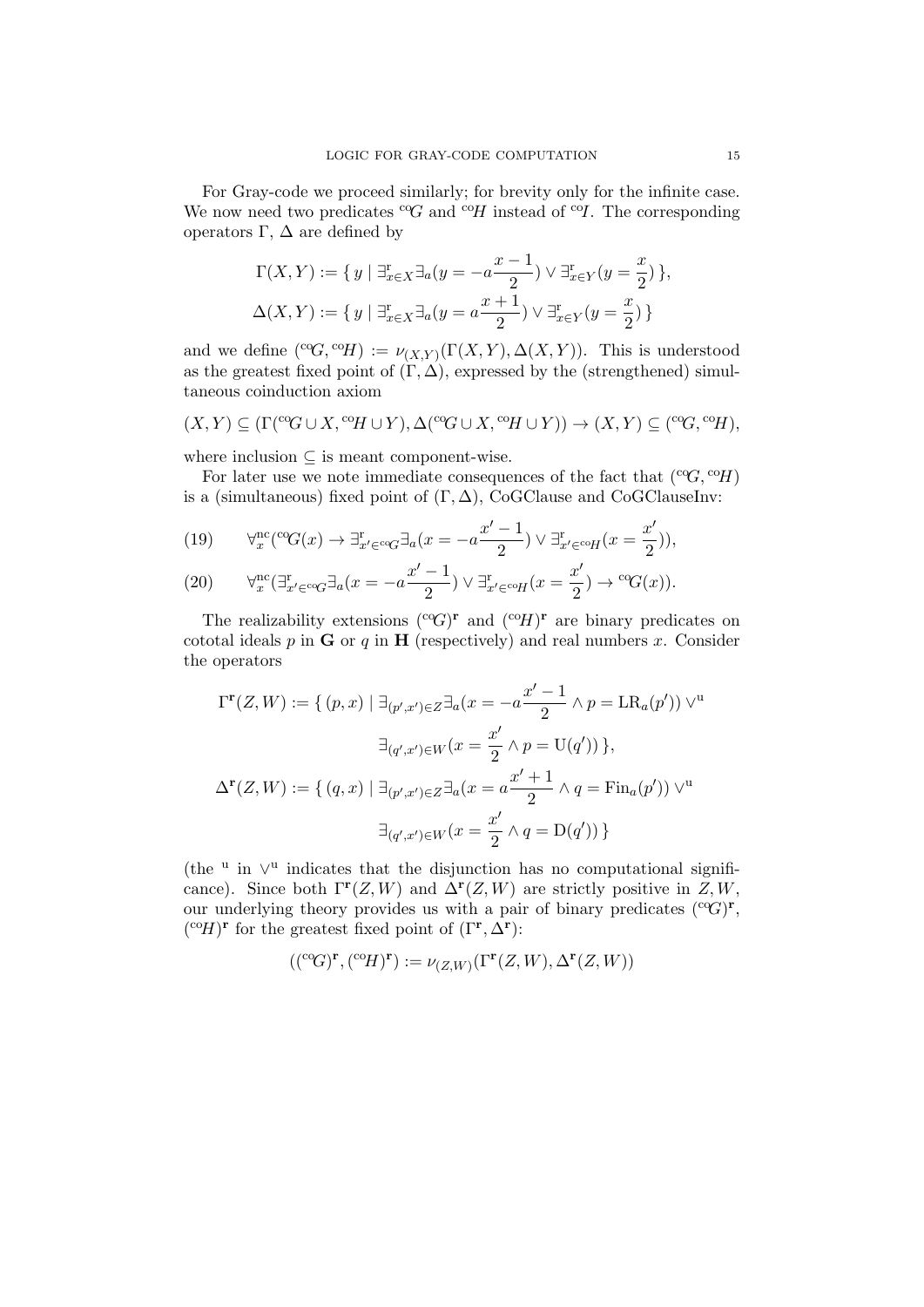satisfying the (strengthened) simultaneous coinduction axiom

 $(Z, W) \subseteq (\Gamma^{\mathbf{r}}((^{\mathrm{co}}G)^{\mathbf{r}} \cup Z, (^{\mathrm{co}}H)^{\mathbf{r}} \cup W), \Delta^{\mathbf{r}}((^{\mathrm{co}}G)^{\mathbf{r}} \cup Z, (^{\mathrm{co}}H)^{\mathbf{r}} \cup W)) \rightarrow$  $(Z, W) \subseteq (({}^{c o}G)^{r}, ({}^{c o}H)^{r})$ 

where again inclusion  $\subseteq$  is meant component-wise.

Similar to Proposition 3.1, we show that  ${}^{\text{c}}\text{G}$  is correct in the sense that the realizers of  ${}^{c}\mathcal{G}(x)$  are exactly the pre-Gray codes of x.

**Proposition 3.2.** For  $x \in \mathbb{I}$  and cototal ideals p in G and q in H

$$
({}^{\mathrm{co}}\!G)^r(p,x) \leftrightarrow x = F_{\mathbf{G}}(p),
$$

$$
({}^{\mathrm{co}}\!H)^r(q,x) \leftrightarrow x = F_{\mathbf{H}}(q).
$$

*Proof.* Recall that if  $p = [c_1, c_2, \ldots]$  is a cototal ideal in **G**, then

$$
F_{\mathbf{G}}(p) = \bigcap_{n=1}^{\infty} f_{c_1}(f_{c_2}(\ldots f_{c_n}(\mathbb{I})\ldots))
$$

and similary for  $F_{\mathbf{H}}(q)$ . The proof is similar to the case of signed digits, but slightly more involved because of the simultaneous definition of  $({}^{c\circ}G)^{\mathbf{r}}$  and  $({}^{\mathrm{co}}H)$ <sup>r</sup> .

Remark 3.3 (Nested definition). As an alternative to the above simultaneous definition of  ${}^{c}\mathcal{G}$  and  ${}^{c}\mathcal{H}$ , we can take the nested definition  ${}^{c}\mathcal{G}'$  $\nu_X \Gamma(X, \text{°}H'(X))$  where  $\text{°}H'_X = \nu_Y \Delta(X, Y)$ . The witnessing algebras would also be changed. In this paper we adopt the simultaneous one, since the extracted programs are simpler.

# 4. Proofs about coinductive representations that correspond TO ALGORITHMS

In each of the examples below, after the proof we state the rules (equations) expressing the algorithm implicit in this proof. Such an "informal program extraction" can be difficult and error-prone. In Section 6 this will be done precisely, using Minlog to extract a program (i.e., a term in an extension of Gödel's  $T$ ) from a formalization of this proof.

4.1. Average for signed digit code. As a warm-up we prove the average property (18), following [2]. Consider two sets of averages, the second one with a "carry"  $i \in SD_2 := \{-2, -1, 0, 1, 2\}$ :

$$
P := \{ \frac{x+y}{2} \mid x, y \in {}^{co}I \}, \qquad Q := \{ \frac{x+y+i}{4} \mid x, y \in {}^{co}I, i \in \mathbf{SD}_2 \},
$$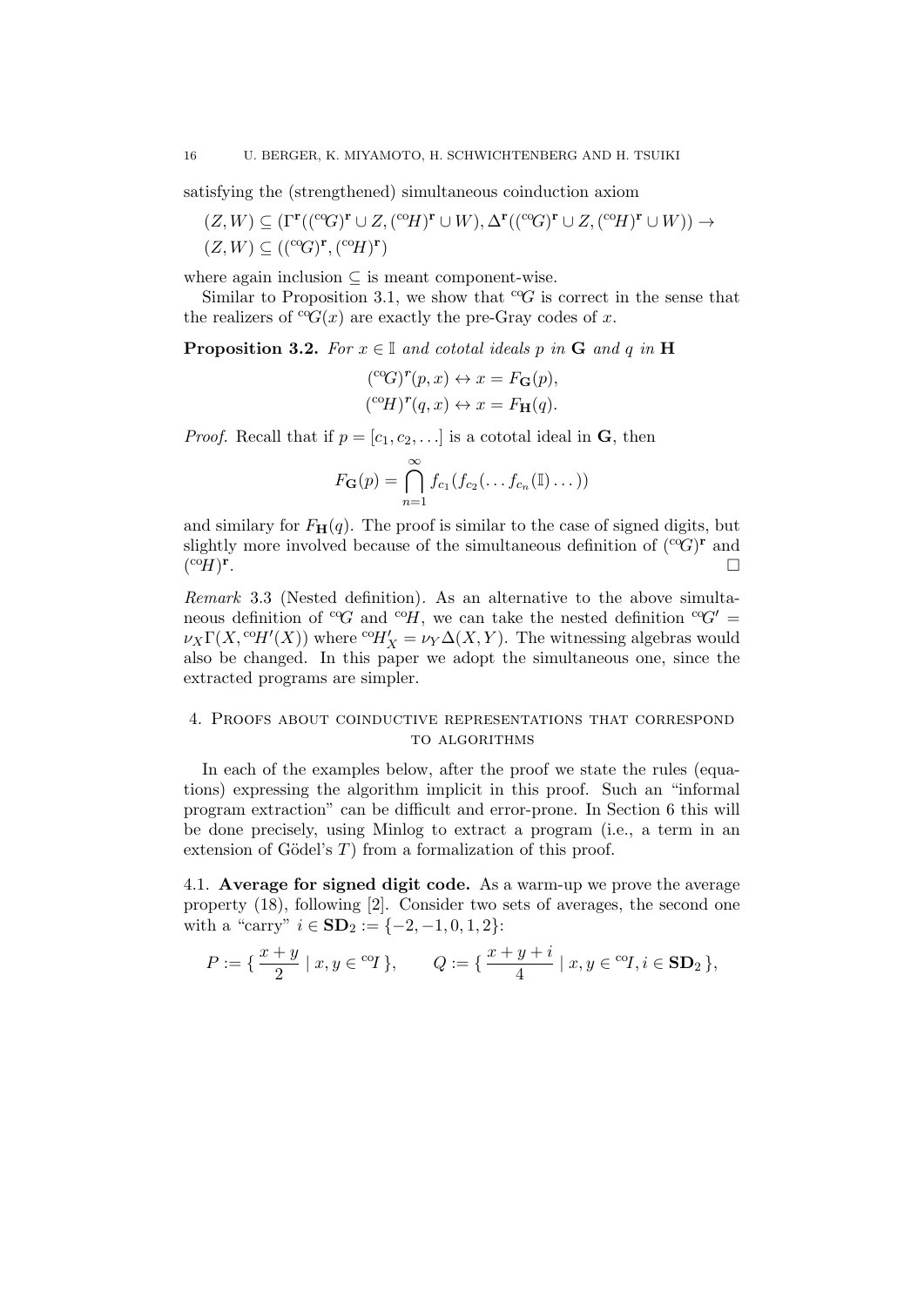where  $SD_2$  are the "extended signed digits"  $\{-2, -1, 0, 1, 2\}$ ; let *i, j* range over  $SD_2$ . Recall that <sup>co</sup>I is a fixed point of  $\Phi$ . Hence <sup>co</sup>I  $\subseteq \Phi$ <sup>(co</sup>I), i.e.

(21) 
$$
\forall_{x \in \text{co}I}^{\text{nc}} \exists_{x' \in \text{co}I}^{\text{r}} \exists_d (x = \frac{x' + d}{2}) \qquad \text{co}I\text{-clause.}
$$

It suffices to show that Q satisfies (21), for then by the greatest-fixed-point axiom for <sup>co</sup>I we have  $Q \subseteq {}^{co}\mathcal{I}$ . Since we also have  $P \subseteq Q$  we then obtain  $P \subseteq {}^{co}I$ , which is our claim.

Lemma 4.1 (CoIAvToAvc).

$$
\forall_{x,y\in\mathsf{co}I}^{\mathrm{nc}}\exists_{x',y'\in\mathsf{co}I}\exists_i(\frac{x+y}{2}=\frac{x'+y'+i}{4}).
$$

*Proof.* Immediate from  $(21)$ .

Lemma 4.2 (CoIAvcSatCoICl).

$$
\forall_i \forall_{x,y \in \mathsf{co}I}^{\text{nc}} \exists_{x',y' \in \mathsf{co}I}^{\text{nc}} \exists_{j,d} (\frac{x+y+i}{4} = \frac{\frac{x'+y'+j}{4}+d}{2}).
$$

*Proof.* We need functions  $J: SD \to SD \to SD_2 \to SD_2$  and  $K: SD \to CD_2$  $SD \rightarrow SD_2 \rightarrow SD$  such that  $d + e + 2i = J(d, e, i) + 4K(d, e, i)$ . They can be defined easily by cases on  $d$ ,  $e$  and  $i$ . Using these we can relate the functions  $\frac{x+d}{2}$  and  $\frac{x+y+i}{4}$  by

(22) 
$$
\frac{\frac{x+d}{2} + \frac{y+e}{2} + i}{4} = \frac{\frac{x+y+J(d,e,i)}{4} + K(d,e,i)}{2}.
$$

Now  $(21)$  gives the claim.

By coinduction from Lemma 4.2 we obtain

Lemma 4.3 (CoIAvcToCoI).

$$
\forall_{z}^{\text{nc}}(\exists_{x,y\in^{\text{co}}}\exists_i(z=\frac{x+y+i}{4})\rightarrow{^{\text{co}}I(z)).}
$$

Proposition 4.4 (CoIAverage).

$$
\forall_{x,y}^{\text{nc}}(\text{°}1(x) \to \text{°}1(y) \to \text{°}1(\frac{x+y}{2})).
$$

*Proof.* Immediate from Lemmata 4.1 and 4.3.  $\Box$ 

*Implicit algorithm.* Lemma 4.1 computes the first "carry"  $i \in SD_2$  and the tails of the inputs. Then  $f: SD_2 \times I \times I \rightarrow I$  defined corecursively by

$$
f(i, C_d(v), C_e(w)) = C_{K(d,e,i)}(f(J(d,e,i), v, w))
$$

is called repeatedly in order to compute the average step by step.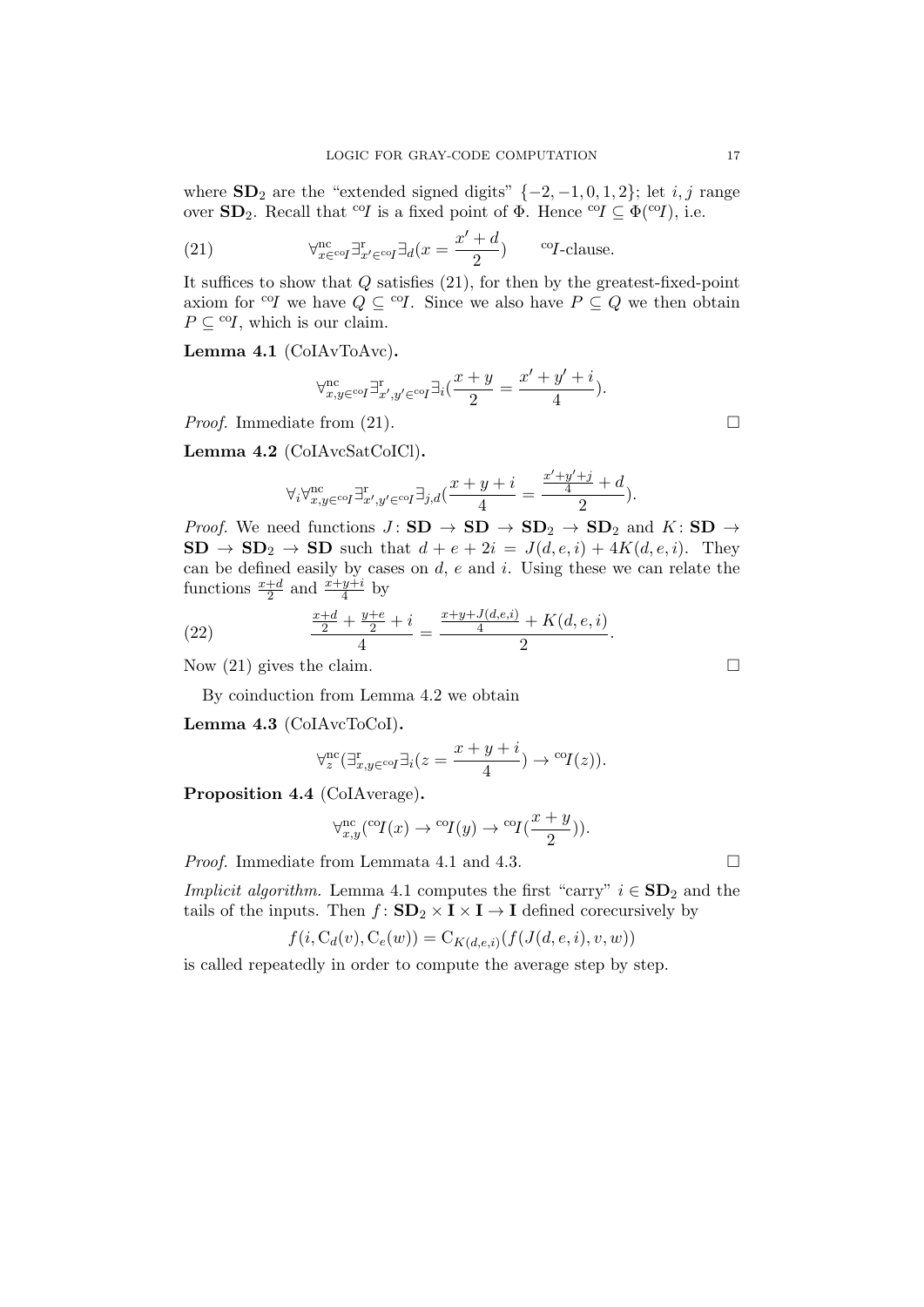4.2. From pre-Gray to signed digit code. We prove  ${}^{\text{c}}\mathcal{G} \subseteq {}^{\text{c}}\mathcal{I}$ . However, to be able to do this by coinduction we need to generalize our goal to

Lemma 4.5 (CoGToCoIAux).  $\forall_x^{\text{nc}}(\exists_a(^{\text{co}}G(ax) \vee ^{\text{co}}H(ax)) \rightarrow ^{\text{co}}Ix)$ .

*Proof.* For  $P := \{ x \mid \exists_a (^\text{co}G(ax) \vee ^\text{co}H(ax)) \}$  we must show  $P \subseteq {}^\text{co}I$ . By coinduction it suffices to prove  $P \subseteq \Phi(\text{co}I \cup P)$ . Let  $x_1 \in P$ . We show  $x_1 \in \Phi({}^{\mathrm{co}}I \cup P)$ :

(23) 
$$
\exists_{x \in {}^{co}I \cup P}^{\mathbf{T}} \exists_d (x_1 = \frac{x+d}{2}).
$$

Since  $x_1 \in P$  we have a such that  ${}^{c\circ}G(ax_1) \vee {}^{c\circ}H(ax_1)$ .

Case <sup>co</sup>G(ax<sub>1</sub>). The <sup>co</sup>G-clause <sup>co</sup>G  $\subseteq \Gamma$ (<sup>co</sup>G, <sup>co</sup>H) applied to ax<sub>1</sub>  $\in$  <sup>co</sup>G gives us

$$
\exists_{x \in {}^{c \circ}G}^{r} \exists_b (ax_1 = -b\frac{x-1}{2}) \vee \exists_{x \in {}^{c \circ}H}^{r} (ax_1 = \frac{x}{2}).
$$

If the left hand side holds, we have  $x_2 \in {^{co}G}$  and b such that  $ax_1 = -b\frac{x_2-1}{2}$ . Then (23) holds for  $x := -abx_2$  and  $d := ab$ , since  $-abx_2 \in P$  (by  $x_2 \in \operatorname{co}_G$ and the definition of  $P$ ), and

$$
x_1 = a^2 x_1 = -ab \frac{x_2 - 1}{2} = \frac{-abx_2 + ab}{2} = \frac{x + d}{2}.
$$

If the right hand side holds, we have  $x_2 \in {}^{co}H$  such that  $ax_1 = \frac{x_2}{2}$ . Then (23) holds for  $x := ax_2$  and  $d := 0$ , since  $ax_2 \in P$  (by  $x_2 \in {}^{co}\tilde{H}$  and the definition of  $P$ ), and

$$
x_1 = a^2 x_1 = a \frac{x_2}{2} = \frac{ax_2 + 0}{2} = \frac{x + d}{2}.
$$

*Case* <sup>co</sup>H(ax<sub>1</sub>). The <sup>co</sup>H-clause <sup>co</sup>H  $\subseteq \Delta$ (<sup>co</sup>G, <sup>co</sup>H) applied to ax<sub>1</sub>  $\in$  <sup>co</sup>H gives

$$
\exists_{x \in {}^{c\circ}G}^{\mathrm{r}} \exists_b (ax_1 = b\frac{x+1}{2}) \vee \exists_{x \in {}^{c\circ}H}^{\mathrm{r}} (ax_1 = \frac{x}{2}).
$$

If the left hand side holds, we have  $x_2 \in {^{co}G}$  and b such that  $ax_1 = b\frac{x_2+1}{2}$ . Then (23) holds for  $x := abx_2$  and  $d := ab$ , since  $abx_2 \in P$  (by  $x_2 \in {^{\text{co}}G}$  and the definition of  $P$ ), and

$$
x_1 = a^2 x_1 = ab \frac{x_2 + 1}{2} = \frac{abx_2 + ab}{2} = \frac{x + d}{2}.
$$

If the right hand side holds, we have  $x_2 \in {}^{co}H$  such that  $ax_1 = \frac{x_2}{2}$ . Then (23) holds for  $x := ax_2$  and  $d := 0$ , since  $ax_2 \in P$  (by  $x_2 \in {}^{co}\tilde{H}$  and the definition of  $P$ ), and

$$
x_1 = a^2 x_1 = a \frac{x_2}{2} = \frac{ax_2 + 0}{2} = \frac{x + d}{2}.
$$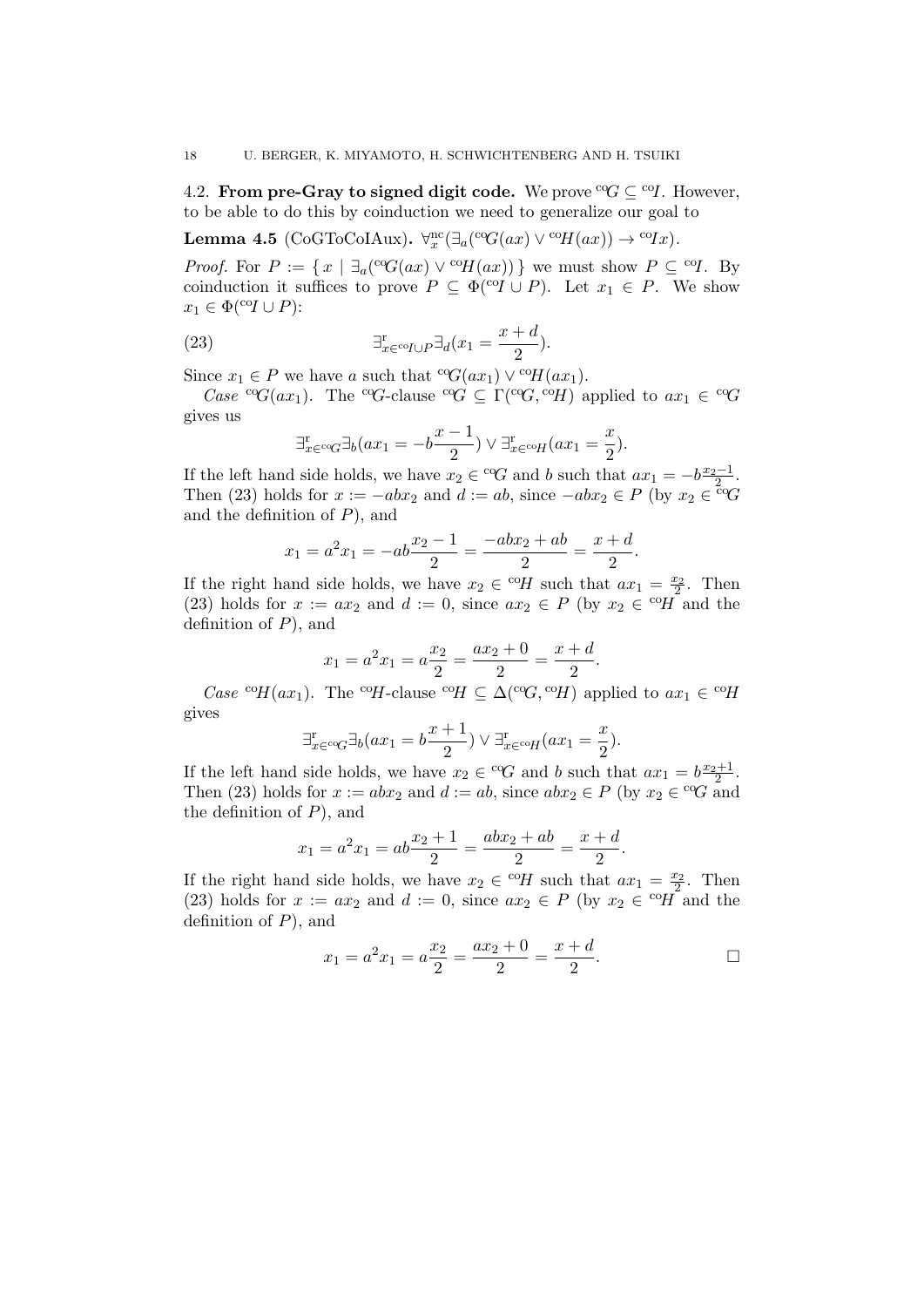*Implicit algorithm.*  $[f, g] \colon \textbf{PSD} \times \textbf{G} + \textbf{PSD} \times \textbf{H} \to \textbf{I}$  defined by

$$
f(a, \text{LR}_b(p)) = C_{ab}(f(-ab, p)), \qquad g(a, \text{Fin}_b(p)) = C_{ab}(f(ab, p)),
$$
  

$$
f(a, \text{U}(q)) = C_0(g(a, q)), \qquad g(a, \text{D}(q)) = C_0(g(a, q)).
$$

An immediate consequence is

Proposition 4.6 (CoGToCoI).  $\forall_x^{\text{nc}}(\text{°G}(x) \rightarrow \text{°O}(x)).$ 

4.3. From signed digit to pre-Gray code. Conversely we also have <sup>co</sup> $I \subseteq$  $C^cG$ . Again, to be able to prove this by coinduction we need to generalize our goal to

Lemma 4.7 (CoIToCoGAux).

$$
\begin{aligned} \forall_x^{\text{nc}}(\exists_a^{\text{ co}}I(ax)\rightarrow {^{\text{ co}}}\!Gx),\\ \forall_x^{\text{nc}}(\exists_a^{\text{ co}}I(ax)\rightarrow {^{\text{ co}}}\!Hx). \end{aligned}
$$

*Proof.* For  $P := \{x \mid \exists_a (ax \in {}^{co}I)\}\$  we show  $P \subseteq {}^{co}G$  simultaneously with  $P \subset {}^{co}H$ . By coinduction it suffices to prove (i)  $P \subset \Gamma({}^{co}G \cup P, {}^{co}H \cup P)$ and (ii)  $P \subseteq \Delta({}^{\text{cc}}G \cup P, {}^{\text{co}}H \cup P)$ . For (i), let  $x_1 \in P$ . We show  $x_1 \in$  $\Gamma({}^{c\circ}G \cup P, {}^{c\circ}H \cup P)$ :

(24) 
$$
\exists_{x \in {^{co}G} \cup P}^{r} \exists_{a} (x_{1} = -a \frac{x-1}{2}) \vee \exists_{x \in {^{co}H} \cup P}^{r} (x_{1} = \frac{x}{2}).
$$

Since  $x_1 \in P$  we have  $a_1$  such that <sup>co</sup>I( $a_1x_1$ ). The <sup>co</sup>I-clause <sup>co</sup>I  $\subseteq \Phi$ (<sup>co</sup>I) applied to  $a_1x_1 \in {}^{co}I$  gives us

$$
\exists_{x \in {}^{co}I}^{\mathbf{r}} \exists_d (a_1 x_1 = \frac{x+d}{2}).
$$

Hence we have  $x_2 \in {}^{co}I$  and d such that  $a_1x_1 = \frac{x_2+d}{2}$ .

Case  $d = -1$ . Then the left hand of (24) holds for  $x := x_2$  and  $a := -a_1$ , since  $x_2 \in P$  (by  $x_2 \in \text{°}G$  and the definition of P), and

$$
x_1 = a_1 a_1 x_1 = a_1 \frac{x_2 + d}{2} = a_1 \frac{x_2 - 1}{2}.
$$

Case  $d = 1$ . Then the left hand of (24) holds for  $x := -x_2$  and  $a := a_1$ , since  $-x_2 \in P$  (by  $x_2 \in {}^{co}I$  and the definition of P), and

$$
x_1 = a_1 a_1 x_1 = a_1 \frac{x_2 + d}{2} = a_1 \frac{x_2 + 1}{2} = -a_1 \frac{-x_2 - 1}{2}.
$$

Case  $d = 0$ . Then the right hand of (24) holds for  $x := a_1x_2$ , since  $a_1x_2 \in P$  (by  $x_2 \in {}^{co}I$  and the definition of P), and

$$
x_1 = a_1 a_1 x_1 = a_1 \frac{x_2 + d}{2} = \frac{a_1 x_2}{2}.
$$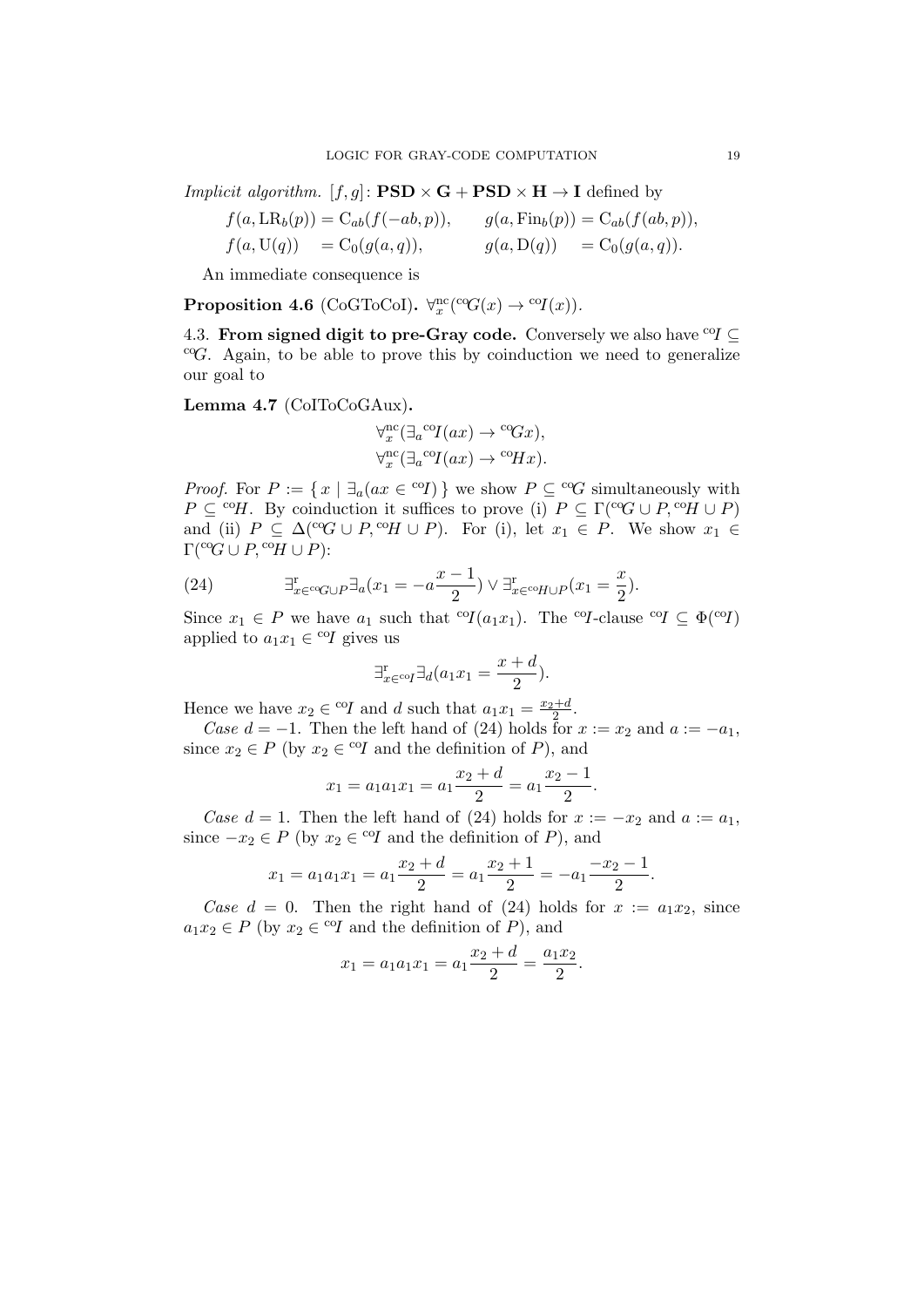This finishes the proof of (i). The proof of (ii) is similar, and we omit it.  $\square$ *Implicit algorithm.*  $g: \tau \to \mathbf{G}$  and  $h: \tau \to \mathbf{H}$  with  $\tau := \mathbf{PSD} \times \mathbf{I}$ , defined by

$$
g(b, C_{-1}(v)) = LR_{-b}(g(1, v)), \t h(b, C_{-1}(v)) = Fin_{-b}(g(-1, v)),
$$
  
\n
$$
g(b, C_{1}(v)) = LR_{b}(g(-1, v)), \t h(b, C_{1}(v)) = Fin_{b}(g(1, v)),
$$
  
\n
$$
g(b, C_{0}(v)) = U(h(b, v)), \t h(b, C_{0}(v)) = D(h(b, v)).
$$

An immediate consequence is

**Proposition 4.8** (CoIToCoG).  $\forall x^{\text{nc}}(\text{coI}(x) \rightarrow \text{coG}(x))$ .

4.4. Average for pre-Gray code. We consider the problem to compute the average of two real numbers given in pre-Gray code directly, without going via signed digit code.

As a preparation we treat the unary minus function. Here we make use of the fact that our coinduction axioms are in strengthened form (that is  $X \subseteq \Phi({\rm ^{co}}I \cup X) \to X \subseteq {\rm ^{co}}I$  instead of  $X \subseteq \Phi(X) \to X \subseteq {\rm ^{co}}I$ , for example).

Lemma 4.9 (CoGMinus).

$$
\forall_x^{\text{nc}}(^{\text{co}}G(-x) \to {^{\text{co}}Gx}), \\ \forall_x^{\text{nc}}(^{\text{co}}H(-x) \to {^{\text{co}}Hx}).
$$

*Proof.* For  $P := \{x \mid -x \in {}^{c}G\}$  and  $Q := \{x \mid -x \in {}^{c}G\}$  we show  $P \subseteq {}^{c}G$  simultaneously with  $Q \subseteq {}^{c}H$ . By coinduction it suffices to prove (i)  $P \subseteq \Gamma({}^{\text{co}}G \cup P, {}^{\text{co}}H \cup Q)$  and (ii)  $Q \subseteq \Delta({}^{\text{co}}G \cup P, {}^{\text{co}}H \cup Q)$ . For (i), let  $x_1 \in P$ . We show  $x_1 \in \Gamma({}^{\text{cc}}G \cup P, {}^{\text{cc}}H \cup Q)$ :

(25) 
$$
\exists_{x \in {^{co}G} \cup P}^{\text{r}} \exists_a (x_1 = -a \frac{x-1}{2}) \lor \exists_{x \in {^{co}H} \cup Q}^{\text{r}} (x_1 = \frac{x}{2}).
$$

The <sup>co</sup>G-clause applied to  $-x_1 \in {}^{c_0}G$  gives us

$$
\exists_{x \in {}^{c\circ}G}^{\mathrm{r}} \exists_a (-x_1 = -a \frac{x-1}{2}) \vee \exists_{x \in {}^{c\circ}H}^{\mathrm{r}} (-x_1 = \frac{x}{2}).
$$

In the first case we have  $x_2 \in {}^{c}G$  and a with  $-x_1 = -a \frac{x_2-1}{2}$ . Then the left hand side of (25) holds for  $x_2$  and  $-a$  (here we use that our coinduction axiom is in strengthened form). In the second case we have  $x_2 \in {}^{co}H$  with  $-x_1 = \frac{x_2}{2}$ . Then the right hand side of (25) holds for  $-x_2$ . This finishes the proof of (i). The proof of (ii) is similar, and we omit it.  $\Box$ 

*Implicit algorithm.*  $f: \mathbf{G} \to \mathbf{G}$  and  $f': \mathbf{H} \to \mathbf{H}$  defined by

$$
f(LR_a(p)) = LR_{-a}(p),
$$
  $f'(Fin_a(p)) = Fin_{-a}(p),$   
\n $f(U(q)) = U(f'(q)),$   $f'(D(q)) = D(f'(q)).$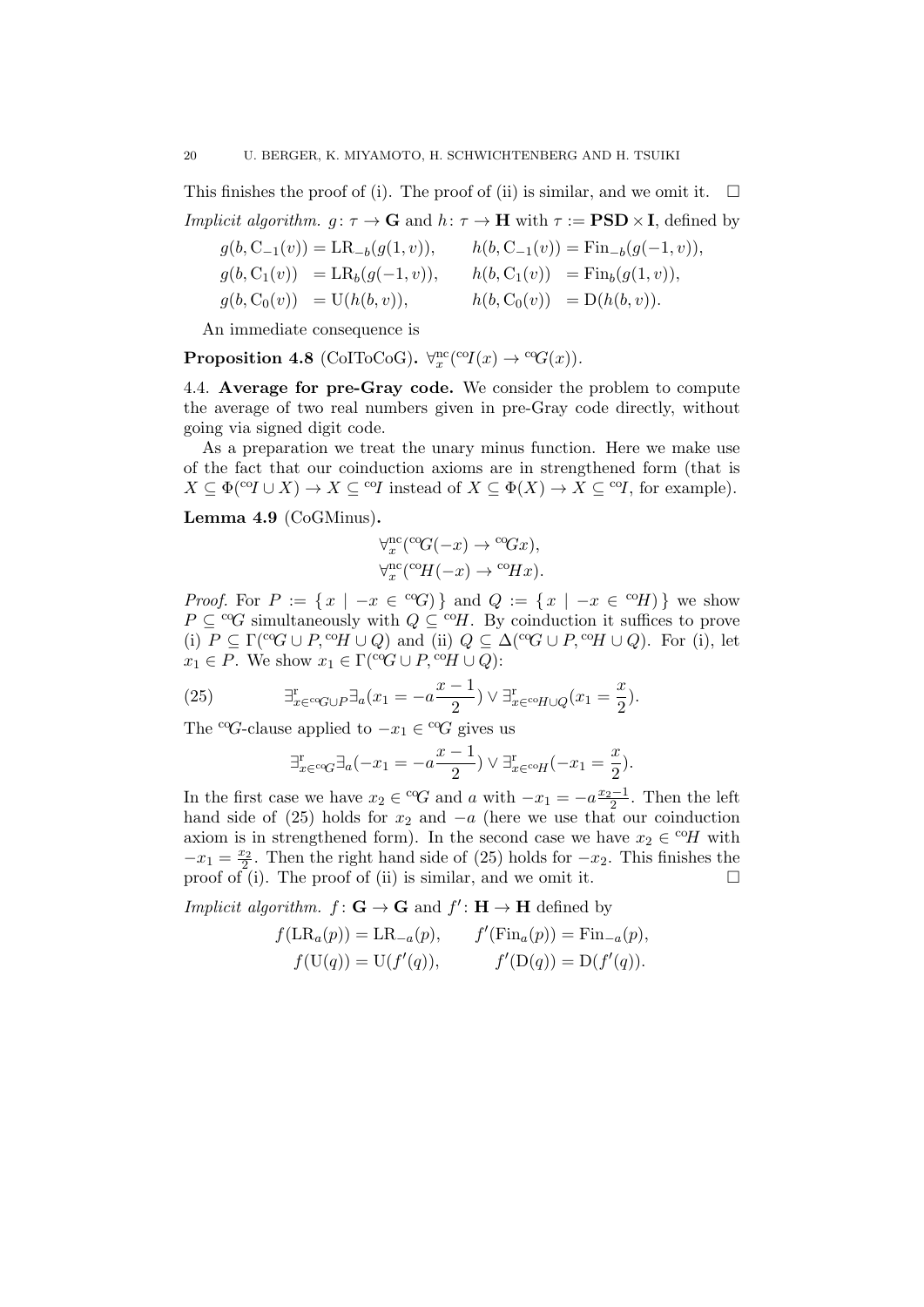Using Lemma 4.9 we prove that  ${}^cG$  and  ${}^cH$  are in fact equivalent.

Lemma 4.10 (CoHToCoG).

$$
\forall_x^{\text{nc}}(^{\text{co}}Hx \to {^{\text{co}}Gx}), \\ \forall_x^{\text{nc}}(^{\text{co}}Gx \to {^{\text{co}}Hx}).
$$

*Proof.* We show <sup>co</sup>H  $\subseteq$  <sup>co</sup>G simultaneously with <sup>co</sup>G  $\subseteq$  <sup>co</sup>H. By coinduction it suffices to prove (i) <sup>co</sup> $H \subseteq \Gamma$ <sup>(co</sup> $G \cup {}^{co}H$ , <sup>co</sup> $H \cup {}^{co}G$ ) and (ii) <sup>co</sup> $G \subseteq \Delta$ (<sup>co</sup> $G \cup$ <sup>co</sup>H,<sup>co</sup>H ∪<sup>co</sup>G). For (i), let  $x_1 \in {}^{co}\!H$ . We show  $x_1 \in \Gamma({}^{co}\!G \cup {}^{co}\!H, {}^{co}\!H \cup {}^{co}\!G)$ :

(26) 
$$
\exists_{x \in {^{co}G} \cup {^{co}H}}^{\mathrm{r}} \exists_a (x_1 = -a \frac{x-1}{2}) \vee \exists_{x \in {^{co}H} \cup {^{co}G}}^{\mathrm{r}} (x_1 = \frac{x}{2}).
$$

The <sup>co</sup>H-clause applied to  $x_1 \in {}^{co}H$  gives us

$$
\exists_{x \in {}^{c\circ}G}^{\mathrm{r}} \exists_a (x_1 = a \frac{x+1}{2}) \lor \exists_{x \in {}^{c\circ}H}^{\mathrm{r}} (x_1 = \frac{x}{2}).
$$

In the first case we have  $x_2 \in {}^{c_0}G$  and a with  $x_1 = a \frac{x_2+1}{2}$ . Then the left hand side of (26) holds for  $-x_2$  and a, using Lemma 4.9 and (again) that our coinduction axiom is in strengthened form. In the second case we have  $x_2 \in {}^{co}\!H$  with  $x_1 = \frac{x_2}{2}$ . Then the right hand side of (25) holds for  $x_2$ . This finishes the proof of (i). The proof of (ii) is similar, and we omit it.  $\square$ 

*Implicit algorithm.*  $q: \mathbf{H} \to \mathbf{G}$  and  $h: \mathbf{G} \to \mathbf{H}$ :

$$
g(\text{Fin}_a(p)) = \text{LR}_a(f^-(p)), \qquad h(\text{LR}_a(p)) = \text{Fin}_a(f^-(p)),
$$
  

$$
g(\text{D}(q)) = \text{U}(q), \qquad h(\text{U}(q)) = \text{D}(q)
$$

where  $f^- := c \text{CoGMinus}$  (cL denotes the function extracted from the proof of a lemma L). Notice that no corecursive call is involved.

The direct proof of the existence of the average w.r.t. Gray-coded reals is similar to the proof in Section 4.1 of the existence of the average w.r.t. signed digit stream coded reals. It proceeds as follows. To prove

$$
\forall_{x,y}^{\text{nc}}(^{\text{co}}G(x) \rightarrow {^{\text{co}}G(y)} \rightarrow {^{\text{co}}G(\frac{x+y}{2})})
$$

consider again two sets of averages, the second one with a "carry":

$$
P:=\{\,\frac{x+y}{2}\mid x,y\in {}^{co}\!G\,\}, \qquad Q:=\{\,\frac{x+y+i}{4}\mid x,y\in {}^{co}\!G,\,\, i\in {\bf SD}_2\,\}.
$$

It suffices to show that Q satisfies the clause coinductively defining  $C$ G, for then by the greatest-fixed-point axiom for <sup>co</sup>G we have  $Q \subseteq C^{\infty}G$ . Since we also have  $P \subseteq Q$  we then obtain  $P \subseteq {}^{c}G$ , which is our claim.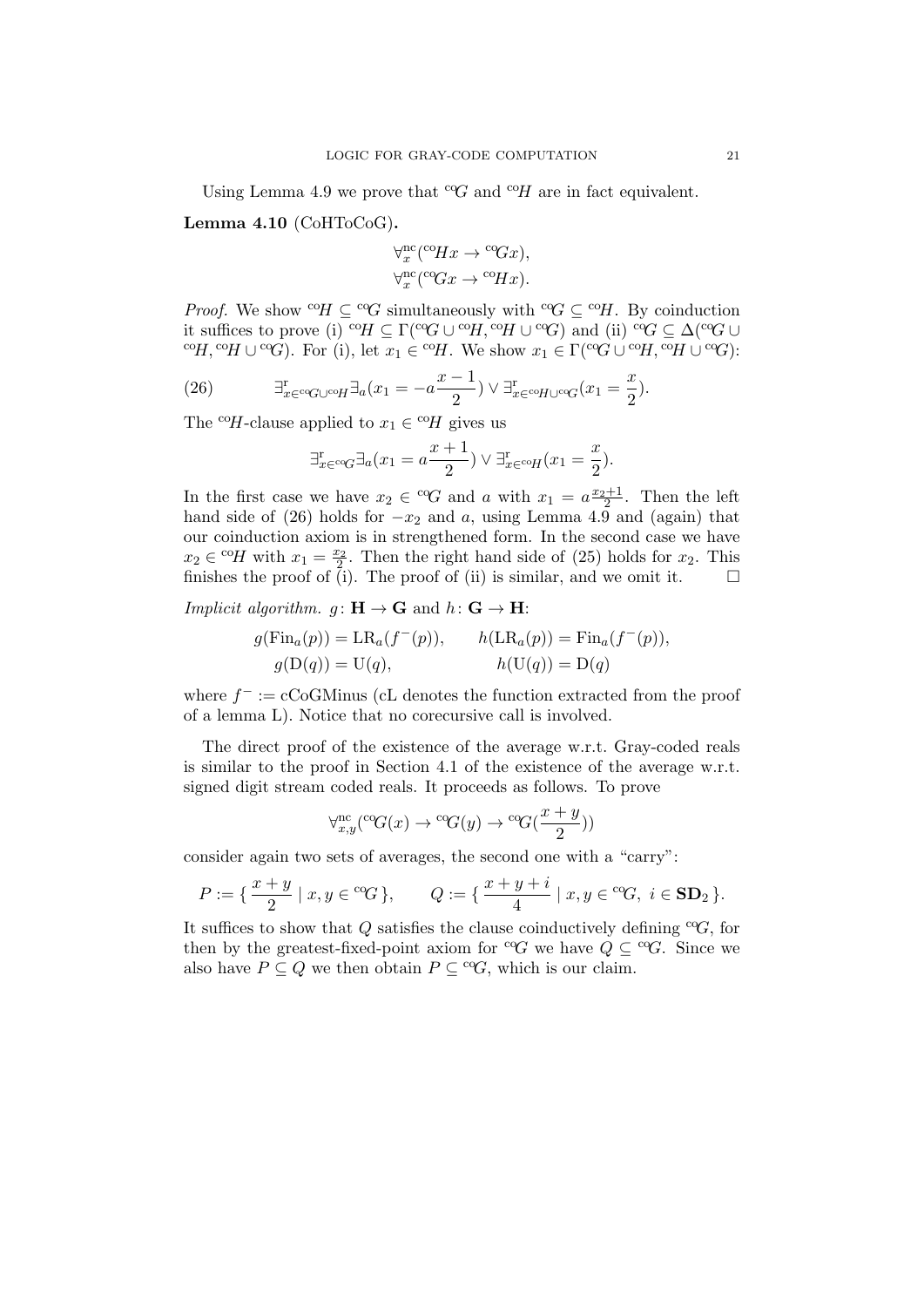Lemma 4.11 (CoGAvToAvc).

$$
\forall_{x,y\in {^{c\mathrm{o}}G}}^{\mathrm{nc}}\exists_{x',y'\in {^{c\mathrm{o}}G}}^{\mathrm{r}}\exists_i(\frac{x+y}{2}=\frac{x'+y'+i}{4}).
$$

*Proof.* Immediate from CoGClause (19).  $\Box$ 

Implicit algorithm. We use  $f^*$  for cCoGPsdTimes and s for cCoHToCoG.

$$
f(\text{LR}_a(p), \text{LR}_{a'}(p')) = (a + a', f^*(-a, p), f^*(-a', p')),f(\text{LR}_a(p), \text{U}(q)) = (a, f^*(-a, p), s(q)),f(\text{U}(q), \text{LR}_a(p)) = (a, s(q), f^*(-a, p)),f(\text{U}(q), \text{U}(q')) = (0, s(q), s(q')).
$$

Lemma 4.12 (CoGAvcSatCoICl).

$$
\forall_i \forall_{x,y \in \text{co}G}^{\text{nc}} \exists_{x',y' \in \text{co}G}^x \exists_{j,d} (\frac{x+y+i}{4}=\frac{\frac{x'+y'+j}{4}+d}{2}).
$$

*Proof.* As in Lemma 4.2 we need the functions  $J, K$  with their property (22). Then  $(19)$  gives the claim.

Implicit algorithm.

$$
f(i, \text{LR}_a(p), \text{LR}_{a'}(p')) = (J(a, a', i), K(a, a', i), f^*(-a, p), f^*(-a', p')),f(i, \text{LR}_a(p), \text{U}(q)) = (J(a, 0, i), K(a, 0, i), f^*(-a, p), s(q)),f(i, \text{U}(q), \text{LR}_a(p)) = (J(0, a, i), K(0, a, i), s(q), f^*(-a, p)),f(i, \text{U}(q), \text{U}(q')) = (J(0, 0, i), K(0, 0, i), s(q), s(q')).
$$

Lemma 4.13 (CoGAvcToCoG).

$$
\begin{aligned} &\forall^{\text{nc}}_z(\exists^{\text{r}}_{x,y\in\text{co}G}\exists_i(z=\frac{x+y+i}{4})\rightarrow{^\text{co}\!G(z))},\\ &\forall^{\text{nc}}_z(\exists^{\text{r}}_{x,y\in\text{co}G}\exists_i(z=\frac{x+y+i}{4})\rightarrow{^\text{co}\!H(z))}. \end{aligned}
$$

*Proof.* We show  $Q \subseteq {}^{c_0}G$  simultaneously with  $Q \subseteq {}^{c_0}H$ . By coinduction it suffices to prove (i)  $Q \subseteq \Gamma({}^{\mathrm{cc}}G \cup Q, {}^{\mathrm{co}}H \cup Q)$  and (ii)  $Q \subseteq \Delta({}^{\mathrm{cc}}G \cup Q, {}^{\mathrm{co}}H \cup Q)$ . For (i), let  $z_1 \in Q$ . We show  $z_1 \in \Gamma({}^{\text{co}}\!G \cup Q, {}^{\text{co}}\!H \cup Q)$ :

(27) 
$$
\exists_{z \in {}^{co}G \cup Q}^{r} \exists_{a}(z_1 = -a \frac{z-1}{2}) \vee \exists_{z \in {}^{co}H \cup Q}^{r}(z_1 = \frac{z}{2}).
$$

Lemma 4.12 applied to  $z_1 \in Q$  gives us  $x_1, y_1 \in {}^{\text{c}}\mathcal{G}$  and  $i_1, d_1$  such that

$$
z_1 = \frac{\frac{x_1 + y_1 + i_1}{4} + d_1}{2}.
$$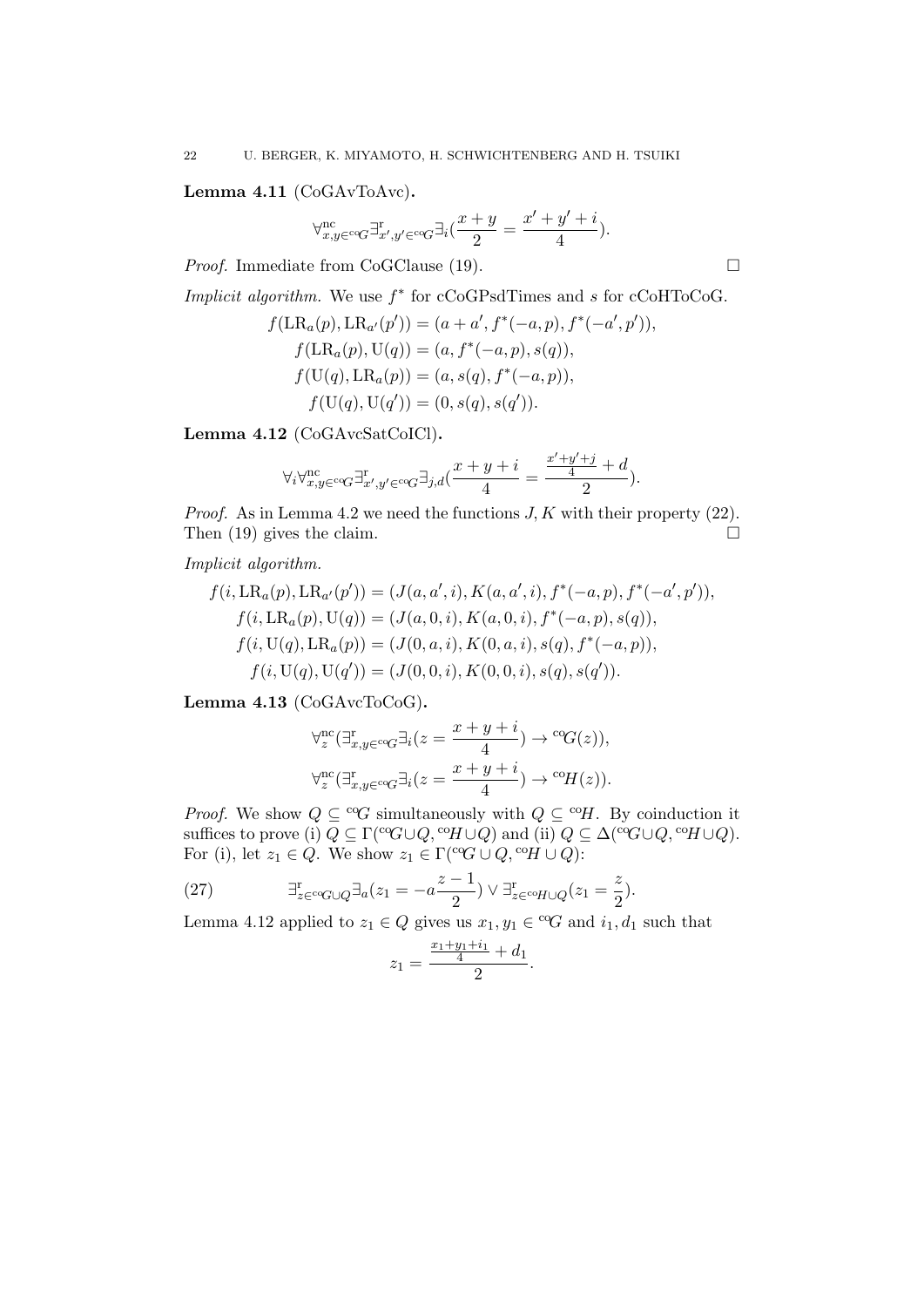Case  $d_1 = 0$ . Go for the right hand side of (27) with  $z := (x_1 + y_1 + i_1)/4 \in$ Q. Case  $d_1 = \pm 1$ . Go for the left hand side of (27) with  $a := d_1$  and  $z := (-ax_1 - ay_1 - ai_1)/4 \in Q$ . Then

$$
-a\frac{z-1}{2} = -a\frac{4z-4}{8} = \frac{x_1 + y_1 + i_1 + 4a}{8} = z_1.
$$

This finishes the proof of (i). The proof of (ii) is similar, and we omit it.  $\Box$ 

*Implicit algorithm*. In the proof we used SdDisj:  $\forall_d(d=0 \vee \exists_a(d=a)).$ 

$$
g(i, p, p') = \text{let } (i_1, d, p_1, p'_1) = \text{cCoGArcSatCoICl}(i, p, p') \text{ in}
$$
  
case cSdDisj(d) of  

$$
0 \to \text{U}(h(i, p_1, p'_1))
$$

$$
a \to \text{LR}_a(g(-ai, f^*(-a, p_1), f^*(-a, p'_1))),
$$

 $h(i, p, p') = \text{let } (i_1, d, p_1, p'_1) = \text{cCoGAccSatCoICl}(i, p, p') \text{ in}$ case  $cSdDisj(d)$  of

$$
0 \to D(h(i, p_1, p'_1))
$$
  

$$
a \to \text{Fin}_a(g(-ai, f^*(-a, p_1), f^*(-a, p'_1))).
$$

Proposition 4.14 (CoGAverage).

$$
\forall_{x,y}^{\text{nc}}(^{\text{co}}G(x) \rightarrow {^{\text{co}}G(y)} \rightarrow {^{\text{co}}G(\frac{x+y}{2})}).
$$

*Proof.* Compose Lemmata 4.11 and 4.13. □

4.5. A bounded translation from pre-Gray code to its normal form. For pre-Gray code there are many ways of expressing the same real number as we noted in Section 2. In particular, the two terms  $U(D^k(Fin_a p)))$  and  $LR_a(LR_1(LR_{-1}^k p))))$  denote the same number as Proposition 2.5 says  $(D^k)$ and  $LR_{-1}^k$  denote k-times repetition of the same constructor). Here we extract a program which transfers the former pattern in the first  $n$  elements of a pre-Gray code into the latter pattern.

Similar to  $G$  we inductively define a binary relation  $G$  between real and natural numbers (used as bounds), this time with an initial clause. The definition is no longer simultaneous with  $H$ , but the latter can be defined independently in advance:

$$
{}^{\mathbf{z}}\Delta(Z) := \{ (y,m) \mid m = 0 \vee \exists_{x \in Z}^{\mathbf{r}} (y = \frac{x}{2} \wedge m = n+1) \}.
$$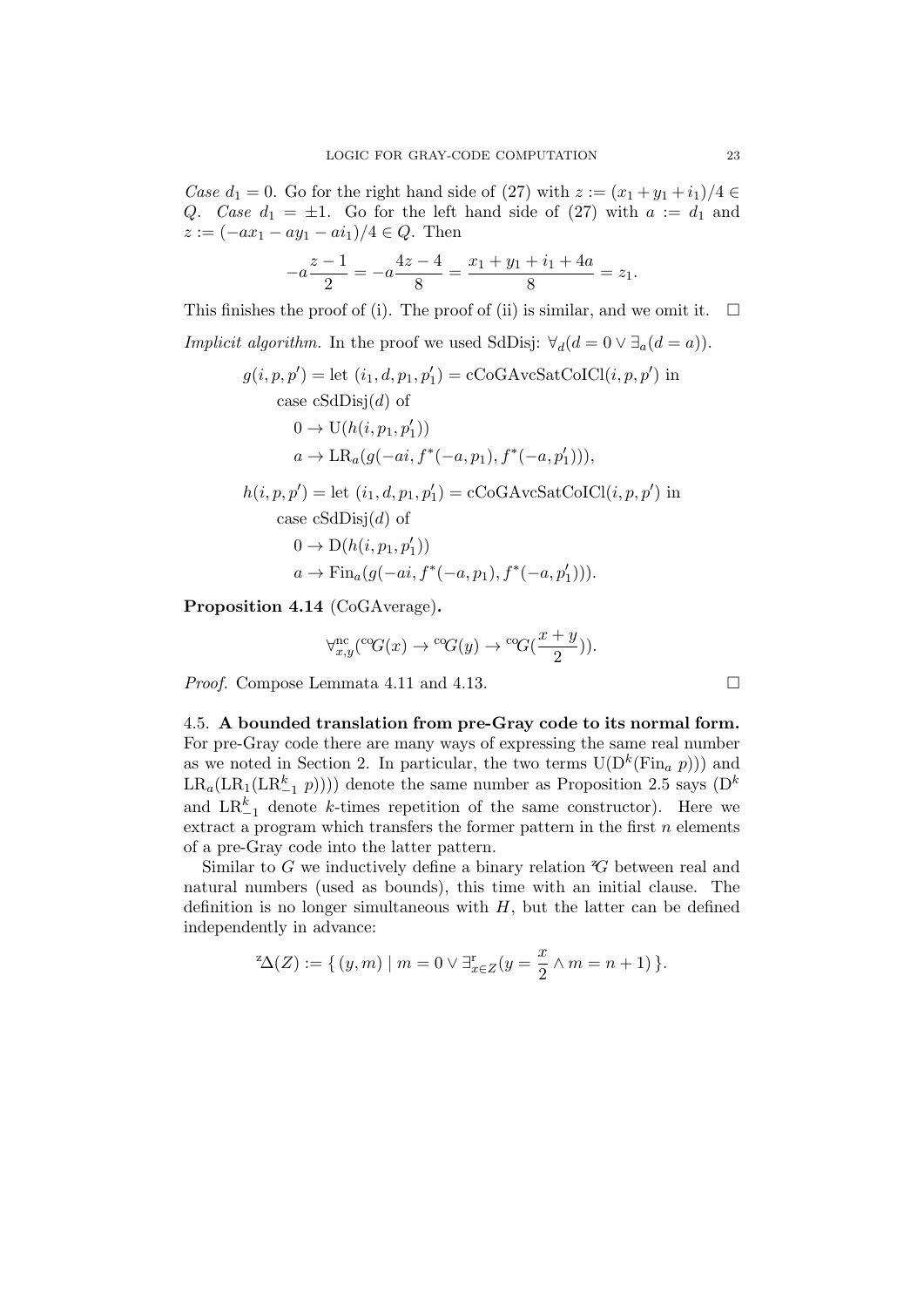With  ${}^{z}H = \mu_Z Z \Delta(Z)$  we can now define

$$
{}^{z}\Gamma(X) := \{ (y, m) \mid m = 0 \lor \exists_{(x, n) \in X}^{r} \exists_{a} (y = -a \frac{x-1}{2} \land m = n+1) \lor \exists_{(x, n) \in {}^{z}\!H}^{r} (y = \frac{x}{2} \land m = n+1) \}
$$

and  ${}^{\alpha}G = \mu_X {}^{\alpha} \Gamma(X)$ . From a proof of  $\{(x, n) | {}^{\alpha}G(x)\} \subseteq {}^{\alpha}G$ , we extract the desired program to compute a prefix of a pre-Gray code of  $x$  of length  $n$ which does not contain a subsequence of the form  $\text{UD}^k\text{Fin}_a$  from a pre-Gray code of x. The associated algebra for  $^zH$  it is just the natural numbers N, and for  ${}^z\!G$  it is  ${}^z\!G$  with constructors

$$
\text{Nz}\colon {^z}\!G,\qquad \text{LRz}\colon\mathbf{PSD}\to {^z}\!G\to {^z}\!G,\qquad \text{Uz}\colon\mathbf{N}\to {^z}\!G.
$$

Lemma 4.15 (GenCoGLR).  $\forall x \forall a (^c G(x) \rightarrow {^c G}(-a\frac{x-1}{2})$  $\frac{-1}{2})$ ).

*Proof.* Easy by coinduction. □

Lemma 4.16 (CoGToBGAux).

$$
\forall n \forall x^{\text{nc}}(^{\text{co}}G(x) \rightarrow {^x\!G(x,n)}),
$$
  

$$
\forall n \forall x^{\text{nc}}(^{\text{co}}H(x) \rightarrow {^x\!H(x,n)} \lor \exists_{y \in {^{\text{co}}}\!G}^{\exists} \exists_a(^{\text{Z}}G(y,n-1) \land x = a\frac{y+1}{2})).
$$

*Proof.* We prove both statements simultaneously by induction on  $n$ . The case  $n = 0$  is trivial. For the step case, we first assume  ${}^{c}G(x_1)$  and prove  $(x_1, n+1) \in {}^z\!G$ . We have

$$
\exists_{x_2 \in {}^c \circ G}^{\mathbf{r}} \exists_a (x_1 = -a \frac{x_2 - 1}{2}) \lor \exists_{x_2 \in {}^c \circ H}^{\mathbf{r}} (x_1 = \frac{x_2}{2}).
$$

(Case A) Suppose that the left hand side holds. Then, by induction hypothesis applied to  $x_2$ , we have  $\mathcal{C}(x_2, n)$ . Therefore  $(x_1, n+1) \in \mathcal{C}(X)$  ${}^z\!G$  because

$$
\exists_{(x_2,n)\in\mathscr{C}}^{\mathrm{r}}\exists_a(x_1=-a\frac{x_2-1}{2}).
$$

(Case B) Suppose that the right hand side holds. Then,  $x_1 = \frac{x_2}{2}$  for  $x_2 \in {}^{co}\!H$ . Therefore, by induction hypothesis,

$$
{}^{z}H(x_2,n) \vee \exists_{x_3 \in {^{c}Q}}^{\mathrm{r}} \exists_a ({}^{z}G(x_3,n-1) \wedge x_2 = a\frac{x_3+1}{2}).
$$

(Case B1) Suppose that the left hand side holds. Then, since  $^2H(x_2, n)$ and  $x_1 = \frac{x_2}{2}$ ,  $\mathcal{C}(x_1, n+1)$  holds.

(Case B2) Suppose that the right hand side holds. Then,

$$
x_1 = \frac{x_2}{2} = a_3 \frac{x_3 + 1}{4} = -a_3 \frac{-\frac{x_3 - 1}{2} - 1}{2} = -a_3 \frac{x_4 - 1}{2}
$$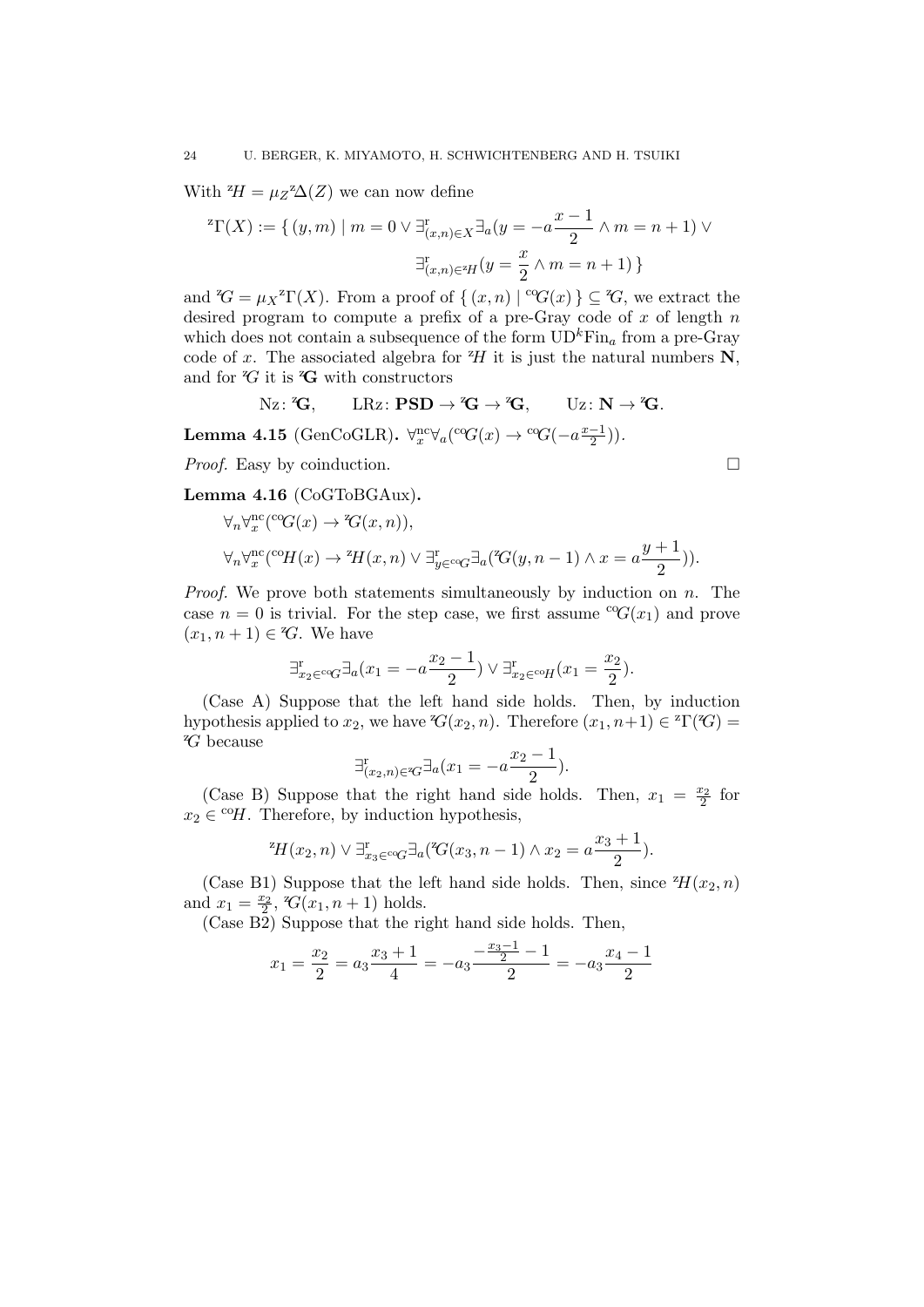for some  $a_3, x_3 \in {}^{c_0}G$  and  $x_4 := -\frac{x_3-1}{2}$ . Since  $x_1 = -a_3 \frac{x_4-1}{2}$ , for our goal  $\mathcal{C}(x_1, n+1)$  it suffices to prove  $\mathcal{C}(x_4, n)$ . In case  $n = 0$  this follows from the initial clause for  $\mathcal{C}_1$ , and in case  $n = m + 1$  it follows from  $\mathcal{C}_2(x_3, n - 1)$ by the first generating clause for  $\mathcal{C}_1$ , since  $x_4 = -\frac{x_3-1}{2}$ .

Next, we suppose that  ${}^{c}H(x_1)$  and prove

$$
{}^{z}\!H(x_1, n+1) \vee \exists_{y \in {}^{c}{}^{c}{}\mathcal{G}}^{\exists}{}_{a}({}^{z}\!G(y, n) \wedge x_1 = a\frac{y+1}{2}).
$$

The argument is almost the same as above. Since  ${}^{c}\text{o}H(x_1)$ , we have

$$
\exists_{x_2 \in {}^{c} \circ G}^{\mathbf{r}} \exists_a (x_1 = a \frac{x_2 + 1}{2}) \lor \exists_{x_2 \in {}^{c} \circ H}^{\mathbf{r}} (x_1 = \frac{x_2}{2}).
$$

(Case A) Suppose that the left hand side holds. We have  $x_1 = a_2 \frac{x_2+1}{2}$  for  $a_2$  and  $x_2 \in {}^{c}G$ . By induction hypothesis,  ${}^{z}G(x_2, n)$ . Therefore

$$
\exists_{y \in {}^{c} \circ G}^{r} \exists_{a}({}^{z}G(y,n) \land x_{1} = a\frac{y+1}{2}).
$$

(Case B) Suppose that the right hand side holds. We have  $x_1 = \frac{x_2}{2}$  for  $x_2 \in {}^{\mathrm{co}}\!H$ . By induction hypothesis,

<sup>z</sup>
$$
H(x_2, n) \vee \exists_{x_3 \in {^{c}c}G}^{\mathbb{P}} \exists_a({^{z}G(x_3, n-1) \wedge x_2} = a\frac{x_3+1}{2}).
$$

(Case B1) Suppose that the left hand side holds. Then, since  $^2H(x_2, n)$ and  $x_1 = \frac{x_2}{2}$ , we have  $^2H(x_1, n+1)$ .

(Case B2) Suppose that the right hand side holds. Then,

$$
x_1 = \frac{x_2}{2} = a\frac{x_3+1}{4} = a\frac{\frac{x_3-1}{2}+1}{2} = a\frac{x_4+1}{2}
$$

for  $x_4 := \frac{x_3-1}{2}$ . We prove the right hand side of our goal for  $x_4$  and a. Since  $x_1 = a \frac{x_4+1}{2}$  it suffices to prove  $x_4 \in {}^{c}G$  and  ${}^{z}G(x_4, n)$ . From  $x_3 \in {}^{c}G$  we obtain  $x_4 \in {}^{c}G$  by Lemma 4.15. To prove  $G(x_4, n)$  we argue by cases on n. In case  $n = 0$  this follows from the initial clause for  $\mathcal{C}_1$ , and in case  $n = m + 1$  it follows from  $\mathcal{C}(x_3, n-1)$  by the first generating clause for  $\mathcal{C}(x_3, n-1)$ since  $x_4 = \frac{x_3 - 1}{2}$ .

*Implicit algorithm.*  $f: \mathbb{N} \to \mathbb{G} \to \mathbb{Z}$  and  $g: \mathbb{N} \to \mathbb{H} \to \mathbb{N} + \text{PSD} \times \mathbb{G} \times \mathbb{Z}$ are defined by simultaneous recursion

$$
f(0, p) = 0 \t g(0, q) = 0
$$
  

$$
f(n + 1, LR_a(p)) = LRz_a(f(n, p))
$$
  

$$
f(n + 1, U(q)) = \text{case } g(n, q) \text{ of}
$$
  

$$
m \to m
$$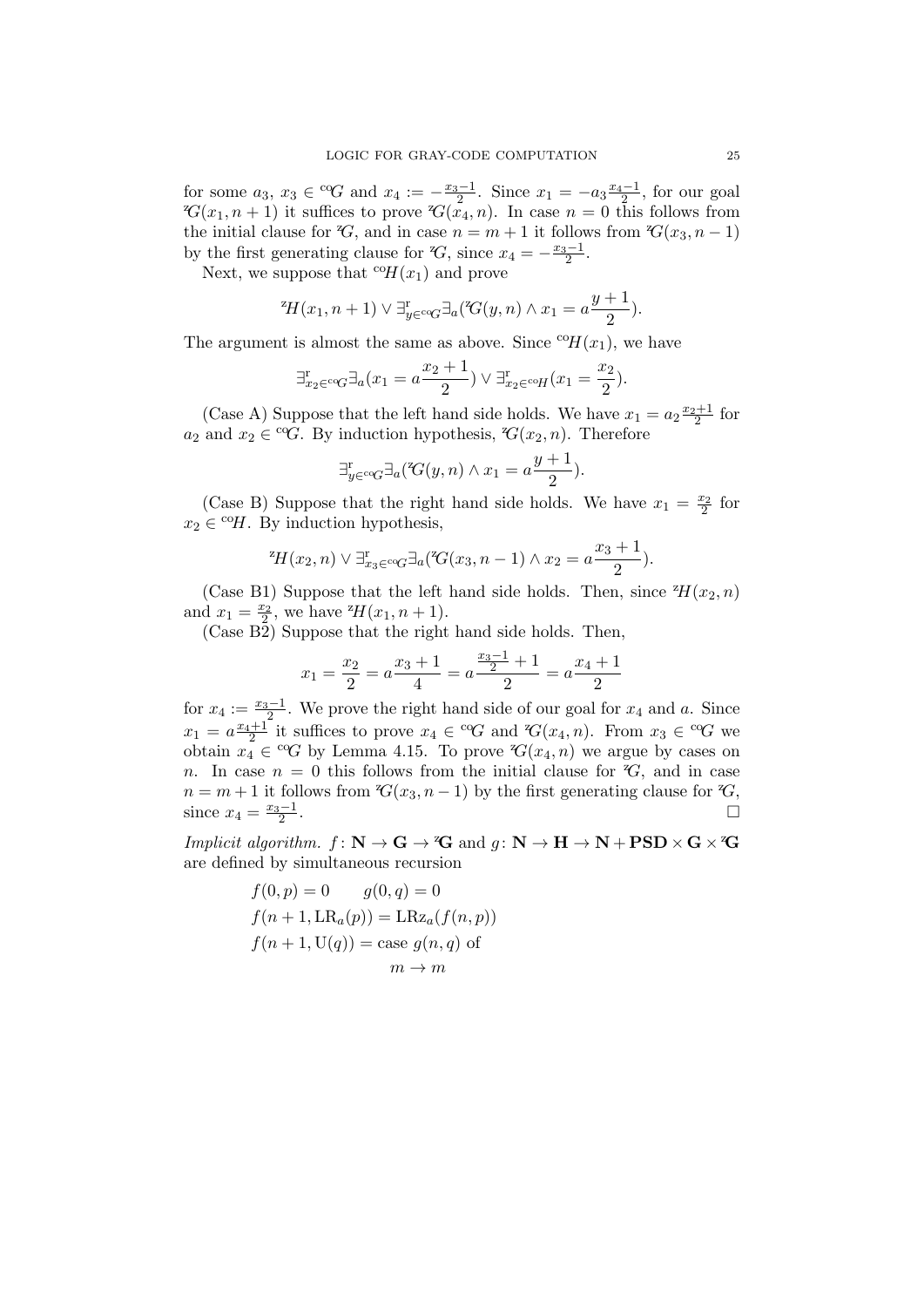$$
(a, p, r) \rightarrow \text{LRz}_a(\text{case } n \text{ of } 0 \rightarrow 0
$$
  

$$
0 \rightarrow 0
$$
  

$$
m + 1 \rightarrow \text{LRz}_1(r))
$$
  

$$
g(n + 1, \text{Fin}_a(p)) = (a, p, f(n, p)))
$$
  

$$
g(n + 1, \text{D}(q)) = \text{case } g(n, q) \text{ of }
$$
  

$$
m \rightarrow m + 1
$$
  

$$
(a, p, r) \rightarrow (a, \text{LR}_{-1}(p), f(n, \text{LR}_{-1}(p)))
$$

An immediate consequence is

# Proposition 4.17 (CoGToBG).  $\forall_n \forall_x^{\text{nc}}(\text{°G}(x) \rightarrow \text{°G}(x,n)).$

# 5. Conversion from Gray-code to modified Gray expansion

As we studied in Section 2.1, each dyadic rational number has three representations of the forms  $s11\overline{1}^{\omega}$ ,  $s\overline{1}1\overline{1}^{\omega}$  and  $s\bot 1\overline{1}^{\omega}$  in Gray-code, and only the last one in modified Gray expansion. We show that Gray-code can be converted to modified Gray expansion. We denote by  $K(RD)$  and  $L(RD)$ the sets of compact and non-compact elements of RD, which coincide with the sets of finite Gray-codes and infinite Gray-codes, respectively. We also denote by  $M(L(RD))$  the set of minimal elements of  $L(RD)$ , which coincides with the set of modified Gray expansions.

We say that s is a predecessor of t if  $s \subseteq t$  and no  $u \in K(RD)$  satisfies  $s \sqsubseteq u \sqsubseteq t$ . ⊥<sup>ω</sup> have no predecessor,  $s' \perp 1 \bar{1}^k$ ,  $\bar{1}^k$  and  $1 \bar{1}^k$  have one predecessor, and the other elements of  $K(RD)$  have two predecessors (see Figure 2). We define a function  $\rho$  on  $K(RD)$  so that  $\rho(s)$  is the meet of the predecessors of s for  $s \neq \bot$ . In the following definition,  $a \in \{1,1\}$ ,  $k \geq 0$ ,  $s' \in \{1,1\}^*$ , and  $a\overline{1}^{k-1}$  means  $\perp^{\omega}$  if  $k=0$ .

$$
\rho(s) = \begin{cases} \bot^{\omega} & (s = \bot^{\omega}) \\ s'\bot 1\bar{1}^{k-1} & (s = s'\bot 1\bar{1}^{k}) \\ a\bar{1}^{k-1} & (s = a\bar{1}^{k}) \\ s'\bot 1\bar{1}^{k-1} & (s = s'a1\bar{1}^{k}) \end{cases}
$$

Since  $\rho(s) \subseteq s$ , we have  $[\rho(s)] \supseteq [\![s]\!]$ . Moreover,  $[\![\rho(s)]\!]$  is the smallest standard interval whose interior contains  $[s]$ .

One can verify that  $\rho$  is monotonic. Therefore,  $\rho$  can be extended to a continuous function from RD to RD because RD is a Scott-Ershov domain. It is obvious that  $\rho(L(RD)) \subseteq L(RD)$ . The following proposition says that  $\rho$  is a conversion function from Gray-code to modified Gray expansion.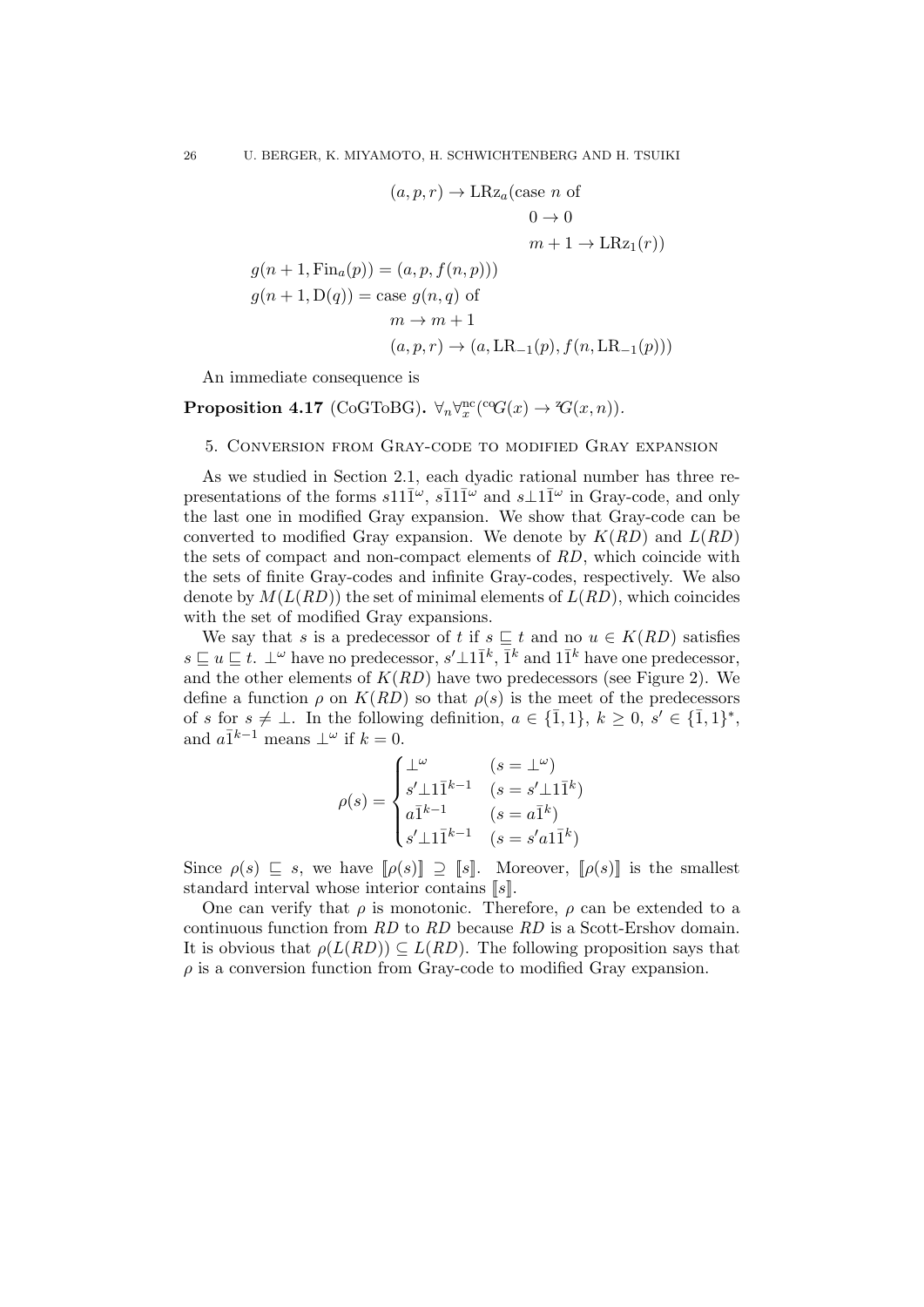**Proposition 5.1.**  $\rho$  is a retract function from  $L(RD)$  to  $M(L(RD))$ . That is,  $\rho(t) \in M(L(RD))$  and  $\rho(t) \sqsubseteq t$  for  $t \in L(RD)$ . In particular,  $\rho(t) = t$ for  $t \in M(L(RD))$ .

*Proof.* Since  $\rho(s) \sqsubseteq s$  for  $s \in K(RD)$ ,  $\rho(t) \sqsubseteq t$  for  $t \in L(RD)$ , and therefore  $\rho(t) = t$  for  $t \in M(L(RD))$ . We show  $\rho(L(RD)) \subseteq M(L(RD))$ . Suppose that  $t \in L(RD) \setminus M(L(RD))$  and let  $t = sa1\overline{1}^{\omega}$  for some  $s \in {\overline{1,1}}^*$  and  $a \in \{\bar{1},1\}$ . Since  $\rho(sa1\bar{1}^k) = s \perp 1\bar{1}^{k-1}$  for every  $k \geq 0$ ,  $\rho(t) = s \perp 1\bar{1}^{\omega} \in$  $M(L(RD)).$ 

We develop an algorithm to compute the function  $\rho$  at the level of pre-Gray code, i.e. we transform a pre-Gray code  $p$  to a pre-Gray code  $p'$  such that  $\varphi(p') = \rho(\varphi(p))$ , in particular p' will be the modified Gray-expansion of the real number denoted by  $p$ .

In the following, we sometimes write  $a$  for  $LR_a$  for simplicity. Since  $\rho(a11) = \perp 1$  for  $a \in \textbf{PSD}$ , if the sequence begins with  $\text{LR}_a, \text{LR}_1, \text{LR}_{-1}$ , then we apply Equation (9) from right to left and replace it with [U, Fin<sub>a</sub>, LR<sub>−1</sub>] and fix U. We write this rule simply as

$$
a\ 1\ \bar{1}\ \mapsto\ U\ |\ \mathrm{Fin}_{a}\ \bar{1}.
$$

On the other hand, since  $\rho(a11)=a$ , if the sequence begins with [U, Fin<sub>a</sub>, LR<sub>1</sub>], we apply Equation (9) from left to right and replace it with  $[LR<sub>a</sub>, LR<sub>1</sub>, LR<sub>1</sub>]$ and fix  $LR_a$ . Therefore, we have

$$
U \t\text{Fin}_a 1 \mapsto a 1 1.
$$

Similarly, we have the following rules

$$
\text{Fin}_a \, \bar{1} \, \bar{1} \ \mapsto \ D \mid \text{Fin}_a \, \bar{1},
$$
\n
$$
\text{D Fin}_a \, 1 \ \mapsto \ \text{Fin}_a \mid \bar{1} \, 1.
$$

If the sequence does not match to these four patterns, then we fix the first character. We repeat this procedure to the rest of the sequence. One can verify that the implicit algorithm extracted from the proof of Proposition 5.5 behaves in this way.

We extract a program that converts Gray-code to modified Gray expansion. To this end we define variants  ${}^{c_0}M$  of  ${}^{c_0}G$  and  ${}^{c_0}N$  of  ${}^{c_0}H$ . Recall that the predicate  $({}^{\rm co}G)^{\rm r}(p, y)$  expresses that p is a pre-Gray code of y by Proposition 3.2, and it is defined (as greatest fixed point) to mean that  $p = LR_a(p')$ ,  $y = -a \frac{x-1}{2}$  $\frac{-1}{2}$  and  $({}^{co}G)^{r}(p',x)$  or else  $p = U(q), y = \frac{x}{2}$  $rac{x}{2}$  and  $({}^{\mathrm{co}}H)^{\mathbf{r}}(q,x)$ . In this definition,  $p = LR_{-1}(p')$  happens only if  $y \le 0, p = LR_1(p')$  happens only if  $y \ge 0$  and  $p = U(q)$  happens only if  $-\frac{1}{2} \le y \le \frac{1}{2}$  $\frac{1}{2}$ . Modified Gray expansion is obtained by restricting these three cases to  $y < 0$ ,  $y > 0$ , and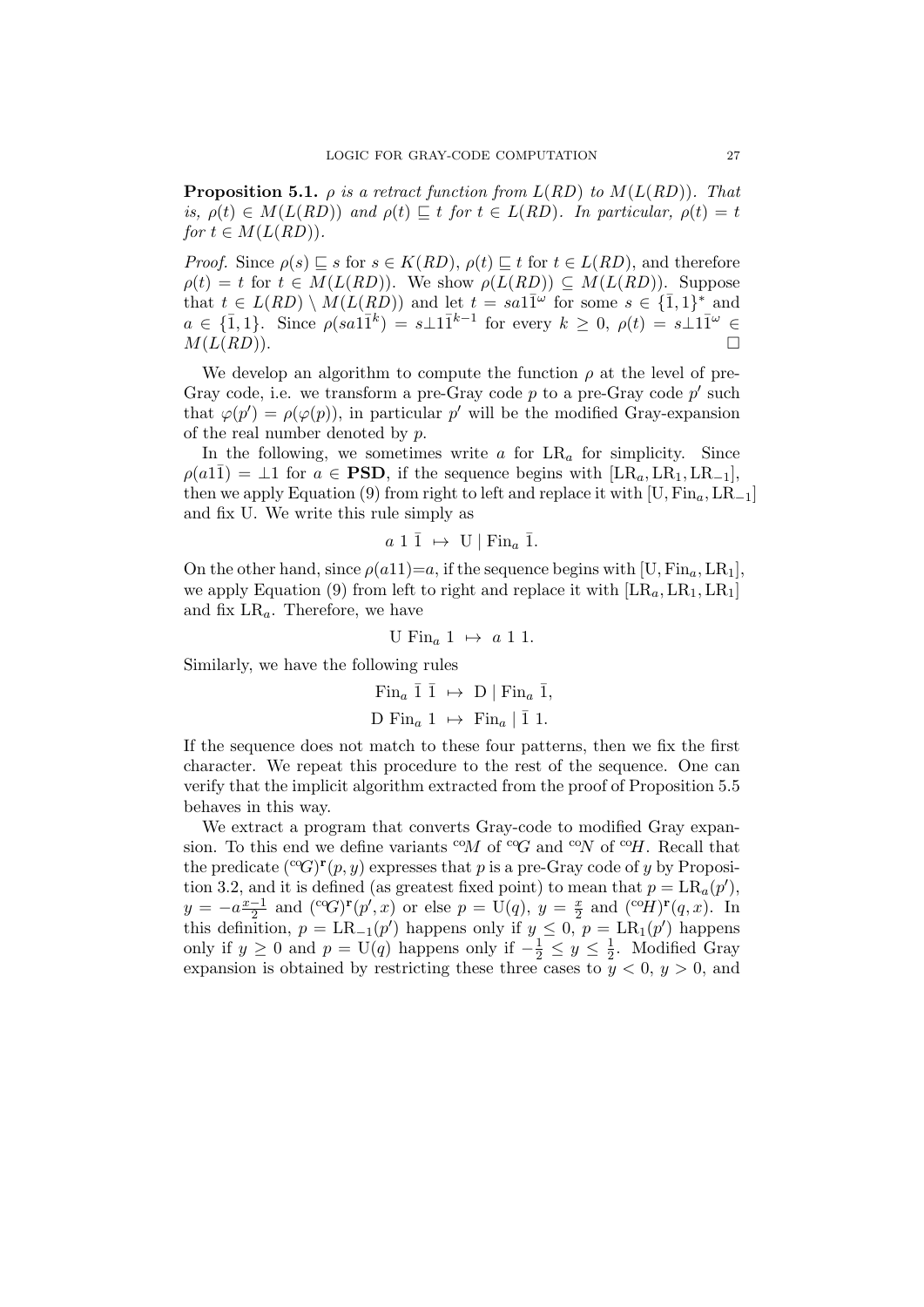$-\frac{1}{2} < y < \frac{1}{2}$ . Therefore, <sup>co</sup>M is defined so that the left clause of <sup>co</sup>G is restricted to  $y \neq 0$  and the right clause of <sup>co</sup>G is restricted to  $y \neq \pm \frac{1}{2}$  $\frac{1}{2}$ . A similar restriction must be imposed on  ${}^{c}\theta H$ . Accordingly we define variants Γ',  $\Delta'$  of the operators Γ,  $\Delta$  by

$$
\Gamma'(X,Y) := \{ y \mid \exists_{x \in X}^r \exists_a (y = -a \frac{x-1}{2} \land y \neq 0) \lor \exists_{x \in Y}^r (y = \frac{x}{2} \land y \neq \pm \frac{1}{2}) \},
$$
  

$$
\Delta'(X,Y) := \{ y \mid \exists_{x \in X}^r \exists_a (y = a \frac{x+1}{2} \land y \neq 0) \lor \exists_{x \in Y}^r (y = \frac{x}{2} \land y \neq \pm \frac{1}{2}) \}
$$

and we define  $({}^{\mathrm{co}}M,{}^{\mathrm{co}}N) := \nu_{(X,Y)}(\Gamma'(X,Y), \Delta'(X,Y)).$ 

The corresponding realizability predicates are defined by the operators

$$
(\Gamma')^{\mathbf{r}}(Z, W) := \{ (p, x) \mid \exists_{(p', x') \in Z} \exists_a (x = -a \frac{x' - 1}{2} \land p = \text{LR}_a(p') \land x \neq 0) \lor^{u}
$$

$$
\exists_{(q', x') \in W} (x = \frac{x'}{2} \land p = \text{U}(q')) \land x \neq \pm \frac{1}{2} \},
$$

$$
(\Delta')^{\mathbf{r}}(Z, W) := \{ (q, x) \mid \exists_{(p', x') \in Z} \exists_a (x = a \frac{x' + 1}{2} \land q = \text{Fin}_a(p') \land x \neq 0) \lor^{u}
$$

$$
\exists_{(q', x') \in W} (x = \frac{x'}{2} \land q = \text{D}(q')) \land x \neq \pm \frac{1}{2} \}
$$

as  $((\mathcal{C}\circ M)^{\mathbf{r}}, (\mathcal{C}\circ N)^{\mathbf{r}}) := \nu_{(Z,W)}((\Gamma')^{\mathbf{r}}(Z,W), (\Delta')^{\mathbf{r}}(Z,W)).$ 

The following proposition shows that  $\alpha M$  is correct in the sense that the realizers of  ${}^{co}M(x)$  are exactly the pre-Gray codes of x that are mapped by  $\varphi$  to a modified Gray-expansion of x.

**Proposition 5.2.** For cototal ideals p in **G** and  $x \in \mathbb{I}$ 

 $({}^{\text{co}}M)^{r}(p, x) \leftrightarrow \varphi(p)$  is a modified Gray-expansion of x.

Proof. This is a direct consequence of the following lemma, because the modified Gray expansion of  $-1$  and 1 are  $\bar{1}^{\omega}$  and  $1\bar{1}^{\omega}$ , respectively, and they are the only cases modified Gray expansion has the form  $s\bar{1}^{\omega}$  for  $s \in$  $\{\bar{1},1\}^*$ .

**Lemma 5.3.** For  $x \in \mathbb{I}$  and cototal ideals p in **G** and q in **H** 

$$
({}^{\mathrm{co}}M)^{r}(p,x) \leftrightarrow x = F_{\mathbf{G}}(p) \land (x \in \{-1,1\} \lor \varphi(p) \neq s\overline{1}^{\omega} \text{ for } s \in \{\overline{1},1\}^*),
$$
  

$$
({}^{\mathrm{co}}N)^{r}(q,x) \leftrightarrow x = F_{\mathbf{H}}(q) \land (x \in \{-1,1\} \lor \varphi(q) \neq s\overline{1}^{\omega} \text{ for } s \in \{\overline{1},1\}^*).
$$

*Proof.* (From left to right). First, obviously,  $({}^{\text{co}}M)^{\mathbf{r}}(p,x) \rightarrow ({}^{\text{co}}G)^{\mathbf{r}}(p,x)$ and  $({}^{\text{co}}N)^{\mathbf{r}}(q,x) \to ({}^{\text{co}}H)^{\mathbf{r}}(q,x)$ . Therefore,  $({}^{\text{co}}M)^{\mathbf{r}}(p,x) \to x = F_{\mathbf{G}}(p)$  and  $({}^{\text{co}}N)^{\mathbf{r}}(q,x) \to x = F_{\mathbf{H}}(q)$  holds by Proposition 3.2. We show

(28) 
$$
\forall_{s,p,x} (({}^{\text{co}}M)^{\text{r}}(p,x) \to x \in \{-1,1\} \lor \varphi(p) \neq s\overline{1}^{\omega})
$$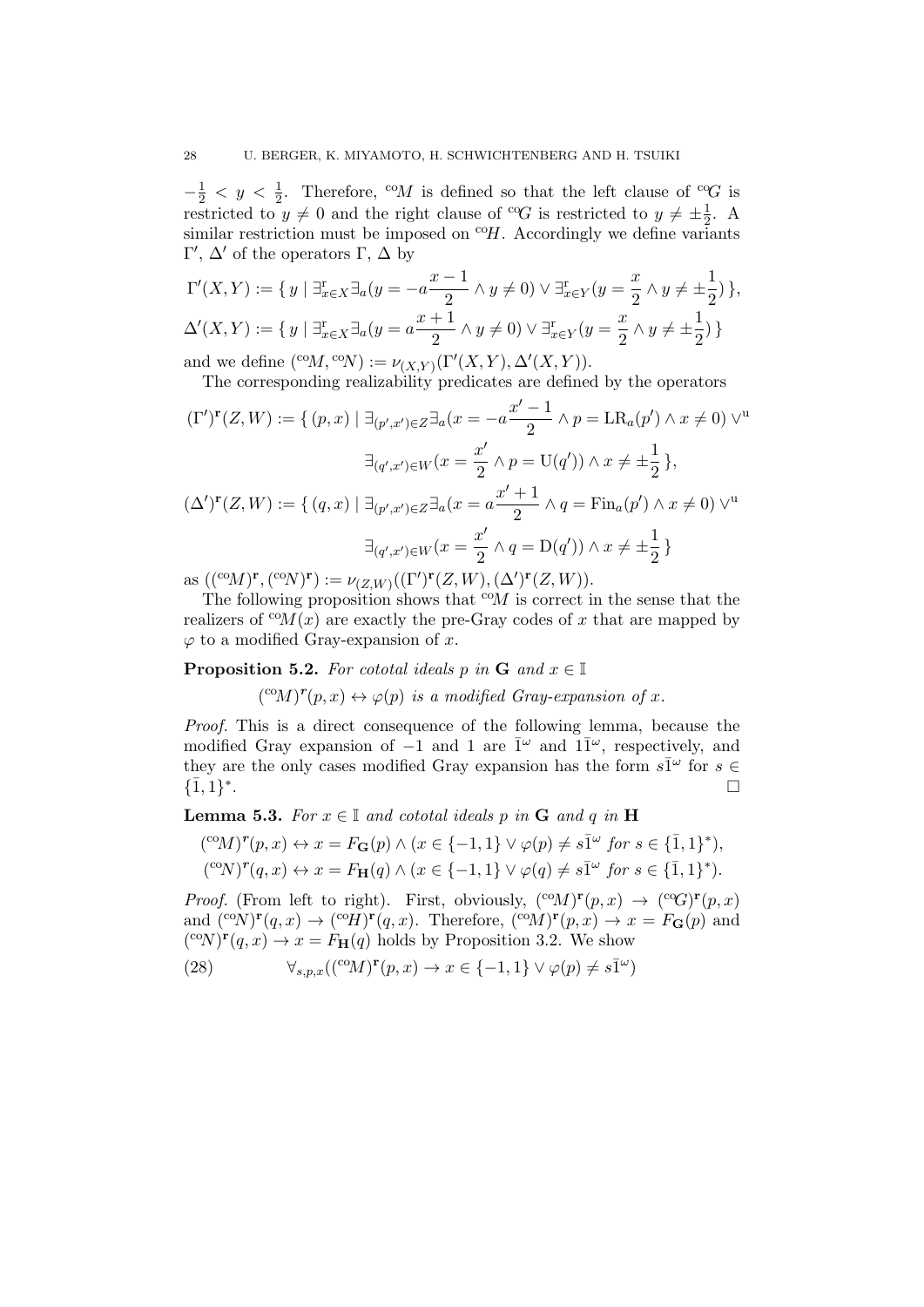(29) 
$$
\forall_{s,q,x} ((^{c_0}N)^r(q,x) \to x \in \{-1,1\} \vee \varphi(q) \neq s\overline{1}^{\omega})
$$

by induction on the length |s| of  $s \in {\overline{1}, 1}^*$ . As the base case, (28) holds for  $|s| = 0$  because  $\varphi(p) = \mathbb{I}^{\omega} \wedge x = F_{\mathbf{G}}(p)$  implies  $x = -1$ . We study (29) for  $|s| = 0$ . We show that there is no pair  $(q, x)$  such that  $\varphi(q) = \overline{1}^{\omega}$ and  $({}^{\text{co}}N)^{\mathbf{r}}(q,x)$ . Suppose that such a pair exists. We have  $x = F_{\mathbf{H}}(q)$  and  $F_{\mathbf{H}}(q) = 0$  (cf. Figure 3 on page 11). Since  $({}^{\text{co}}N)^{\mathbf{r}}$  is a fixed point of  $(\Delta')^{\mathbf{r}}$ ,

$$
\exists_{p',x',a}((^{co}M)^{\mathbf{r}}(p',x') \land x = a\frac{x'+1}{2} \land p = \text{Fin}_{a}(p') \land x \neq 0)
$$

$$
\quad \text{or} \quad
$$

$$
\exists_{q',x'} (({}^{\mathrm{co}}N)^{\mathbf{r}}(q',x') \wedge x = \frac{x'}{2} \wedge p = \mathrm{D}(q') \wedge x \neq \pm \frac{1}{2}).
$$

Since  $x = 0$ , we have the latter case and  $p = D(q')$  and  $({}^{\text{co}}N)^{\mathbf{r}}(q', 0)$ . Again for q', we have  $q' = D(q'')$  and  $({}^{\text{co}}N)^{r}(q'', 0)$ . In this way, we have  $q = D^{\omega}$ and  $\varphi(q) = \perp \bar{1}^{\omega}$ , and we have contradiction. Thus, (29) holds for  $|s| = 0$ .

Suppose that (28) and (29) hold for  $|s| = n$  and prove (28) for  $|s| = n+1$ . Suppose that  $({}^{\text{co}}M)^{\mathbf{r}}(p,x)$ . Since  $({}^{\text{co}}M)^{\mathbf{r}}$  is a fixed point of  $(\Gamma')^{\mathbf{r}}$ ,

$$
\exists_{p',x',a} ((^{co}M)^{\mathbf{r}}(p',x') \wedge x = -a \frac{x'-1}{2} \wedge p = \text{LR}_{a}(p') \wedge x \neq 0)
$$

or

$$
\exists_{q',x'} ((^{\text{co}}N)^{\mathbf{r}}(q',x') \land x = \frac{x'}{2} \land p = \mathcal{U}(q') \land x \neq \pm \frac{1}{2}.
$$

In the former case, by induction hypothesis,  $x' \in \{-1, 1\}$  or else  $\varphi(p') \neq s\overline{1}^{\omega}$ for any  $s \in {\overline{1}, 1}^n$ . The case  $x' = 1$  does not happen because  $x \neq 0$ . If  $x' = -1$ , then  $x \in \{-1,1\}$ . If  $\varphi(p') \neq s\overline{1}^{\omega}$  for any  $s \in \{\overline{1},1\}^n$ , then  $\varphi(p) = \varphi(\text{LR}_a(p')) = a : \varphi(p') \neq s'\overline{1}^{\omega} \text{ for any } s' \in {\overline{1,1}}^{n+1}.$ 

In the latter case, by induction hypothesis,  $x' \in \{-1,1\}$  or else  $\varphi(q') \neq$  $s\overline{1}^{\omega}$  for any  $s \in {\overline{1,1}}^n$ . The case  $x' \in {\{-1,1\}}$  does not happen because  $x \neq \pm \frac{1}{2}$  $\frac{1}{2}$ . Suppose that  $\varphi(q') \neq s\bar{1}^{\omega}$  for any  $s \in {\bar{1}, 1}^n$ . We have, for  $a : t = \varphi(q'), \varphi(p) = \varphi(\mathrm{U}(q')) = a : 1 : t \text{ and } a : 1 : t \neq s'\overline{1}^\omega \text{ for any }$  $s' \in {\bar{1}, 1}^{n+1}.$ 

The step case of (29) is similar and we omit it.

(From right to left). Easily proved by coinduction.

$$
\mathcal{L}_{\mathcal{A}}
$$

Remark 5.4. From  ${}^cG = \Gamma({}^cG, {}^cH)$  and  ${}^cH = \Delta({}^cG, {}^cH)$  we know that  $\gamma_a(x) := -a\frac{x-1}{2}$  $\frac{-1}{2} \in {^c}G \ (x \in {^c}H)$  and  $\delta_a(x) := a\frac{x+1}{2}$  $\frac{+1}{2} \in {}^{co}H \ (x \in {}^{co}G).$ 

Proposition 5.5 (CoGToCoM).

$$
\forall_x^{\text{nc}}(\text{°G}(x) \to \text{°O}(x)),
$$
  

$$
\forall_x^{\text{nc}}(\text{°G}(x) \to \text{°O}(x)).
$$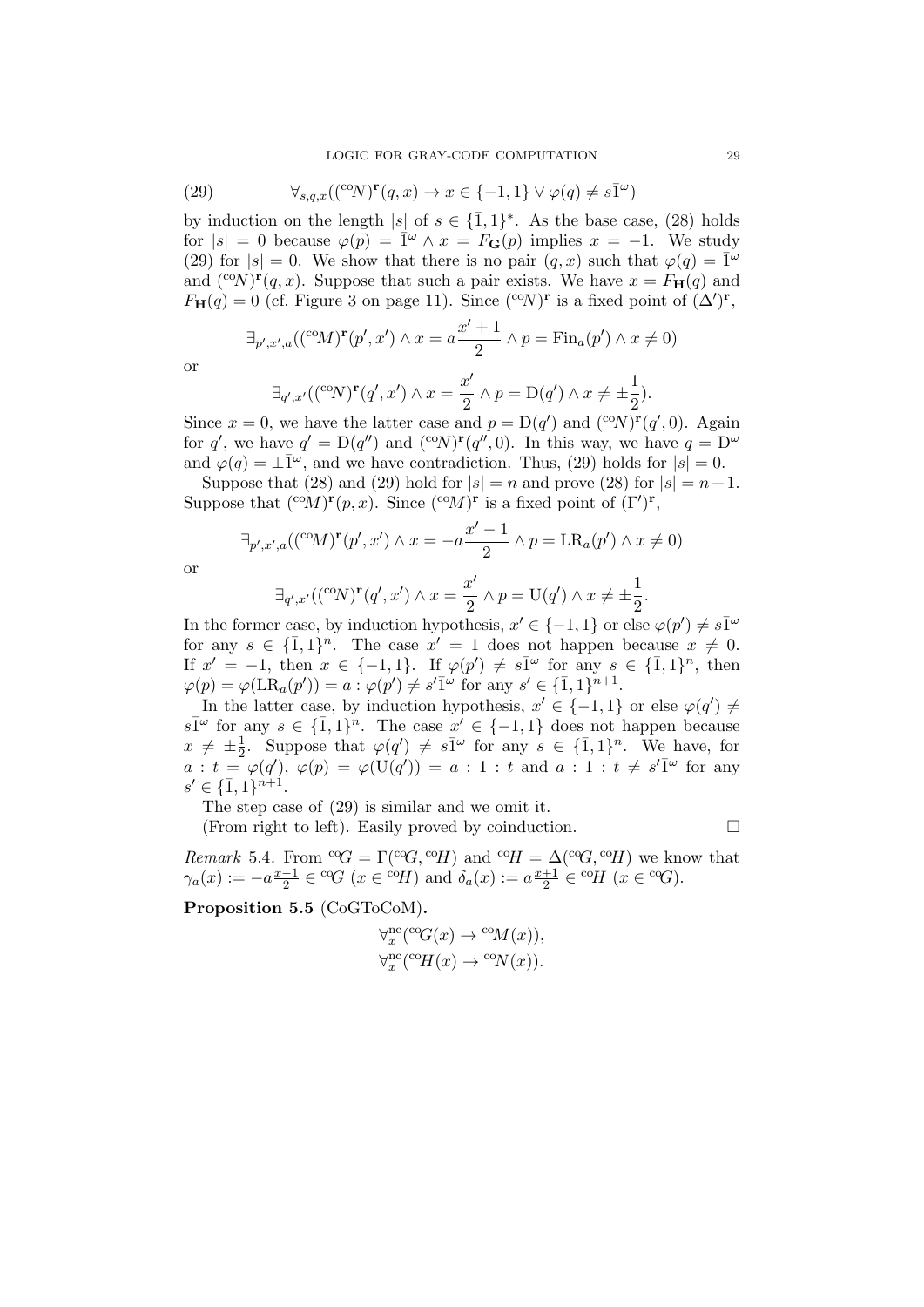*Proof.* For  $P := {}^{c_0}G$  and  $Q := {}^{c_0}H$  we show  $P \subseteq {}^{c_0}M$  simultaneously with  $Q \subseteq {}^{co}N$ . By coinduction it suffices to prove (i)  $P \subseteq \Gamma'({}^{co}M \cup P, {}^{co}N \cup Q)$ and (ii)  $Q \subseteq \Delta'({}^{\text{co}} M \cup P, {}^{\text{co}} N \cup Q)$ . For (i), let  $x_0 \in P$ . We show  $x_0 \in$  $\Gamma'({}^{\mathrm{co}}\hspace{-0.04cm}M\cup P,{}^{\mathrm{co}}\hspace{-0.04cm}N\cup Q)$ :

$$
(30) \ \exists_{x \in {}^{\text{co}} M \cup P}^{\text{T}} \exists_a (x_0 = -a \frac{x-1}{2} \land x_0 \neq 0) \lor \exists_{x \in {}^{\text{co}} N \cup Q}^{\text{r}} (x_0 = \frac{x}{2} \land x_0 \neq \pm \frac{1}{2}).
$$

The <sup>co</sup>G-clause applied to  $x_0 \in {}^{c}G$  gives us

(31) 
$$
\exists_{x \in {}^{c}G}^{\mathrm{r}} \exists_a (x_0 = -a \frac{x-1}{2}) \vee \exists_{x \in {}^{c}H}^{\mathrm{r}} (x_0 = \frac{x}{2}).
$$

Case ga. The lhs of (31) holds. We have  $x_1 \in {}^{c}G$  and  $a_1$  with  $x_0 = -a_1 \frac{x_1-1}{2}$ . The <sup>co</sup>G-clause applied to  $x_1 \in {}^{c}G$  gives us

(32) 
$$
\exists_{x \in {}^{c}G}^{\mathrm{r}} \exists_a (x_1 = -a \frac{x-1}{2}) \vee \exists_{x \in {}^{c}H}^{\mathrm{r}} (x_1 = \frac{x}{2}).
$$

Case gaa. The lhs of (32) holds. We have  $x_2 \in {}^{\text{cog}} G$  and  $a_2$  with  $x_1 = -a_2 \frac{x_2-1}{2}$ . Case ga $\overline{1}$ . Assume  $a_2 = -1$ . Go for the lhs of (30) with  $x_1 \in P$  and  $a_1$ . The goal  $x_0 = -a_1 \frac{x_1-1}{2}$  holds by the choice of  $x_1, a_1$ . Since  $x_2 \in [-1, 1]$ ,  $x_1 = \frac{x_2 - 1}{2} \neq 1$ . Thus,  $x_0 = -a_1 \frac{x_1 - 1}{2} \neq 0$ .

*Case ga1.* Assume  $a_2 = 1$ . The <sup>co</sup>G-clause applied to  $x_2 \in {}^{\text{cog}} G$  gives us

(33) 
$$
\exists_{x \in {}^{c}G}^{\mathrm{T}} \exists_{a} (x_2 = -a \frac{x-1}{2}) \vee \exists_{x \in {}^{c}H}^{\mathrm{T}} (x_2 = \frac{x}{2}).
$$

Case ga1a. The lhs of (33) holds. We have  $x_3 \in {}^{\text{co}}G$  and  $a_3$  with  $x_2 = -a_3 \frac{x_3-1}{2}$ .

Case ga11. Assume  $a_3 = -1$ . Go for the rhs of (30) with  $x = \delta_{a_1}(x_2)$ :  $a_1 \frac{x_2+1}{2} \in Q$  (since  $x_2 \in {}^{c}G$  implies  $\delta_a(x_2) \in {}^{c}H$ ). The goal  $x_0 = \frac{x_2}{2}$  $\frac{x}{2}$  holds since

$$
x_0 = -a_1 \frac{x_1 - 1}{2} = -a_1 \frac{-a_2 \frac{x_2 - 1}{2} - 1}{2} = a_1 \frac{x_2 - 1 + 2}{4} = \frac{x}{2}.
$$

On the other hand, since  $x_3 \in [-1,1]$ ,  $x_2 = \frac{x_3-1}{2} \in [-1,0]$  and therefore,  $x_0 = a_1 \frac{x_2+1}{4} \in \left[-\frac{1}{4}\right]$  $\frac{1}{4}, \frac{1}{4}$  $\frac{1}{4}$ . Thus,  $x_0 \neq \pm \frac{1}{2}$  $rac{1}{2}$ .

Case ga11. Assume  $a_3 = 1$ . Go for the lhs of (30) with  $x_1 \in P$  and  $a_1$ . The goal  $x_0 = -a_1 \frac{x_1-1}{2}$  holds by the choice of  $x_1, a_1$ . Since  $x_3 \in [-1,1]$ , 2  $x_2 = -\frac{x_3-1}{2} \in [0,1]$  and hence  $x_1 = -\frac{x_2-1}{2} \neq 1$ . Thus,  $x_0 = -a_1 \frac{x_1-1}{2} \neq 0$ .

Case ga1U. The rhs of (33) holds. We have  $x_3 \in {}^{co}\!H$  with  $x_2 = \frac{x_3}{2}$ . Go for the lhs of (30) with  $x = x_1 \in Q$  and  $a_1$ . The goal  $x_0 = -a_1 \frac{x_1-1}{2}$ holds by the choice of  $x_1, a_1$ . Since  $x_3 \in [-1, 1], x_2 \in [-\frac{1}{2}]$  $\frac{1}{2}, \frac{1}{2}$  $\frac{1}{2}$  and therefore  $x_1 = -\frac{x_2 - 1}{2} \neq 1$ . Thus,  $x_0 = -a_1 \frac{x_1 - 1}{2} \neq 0$ .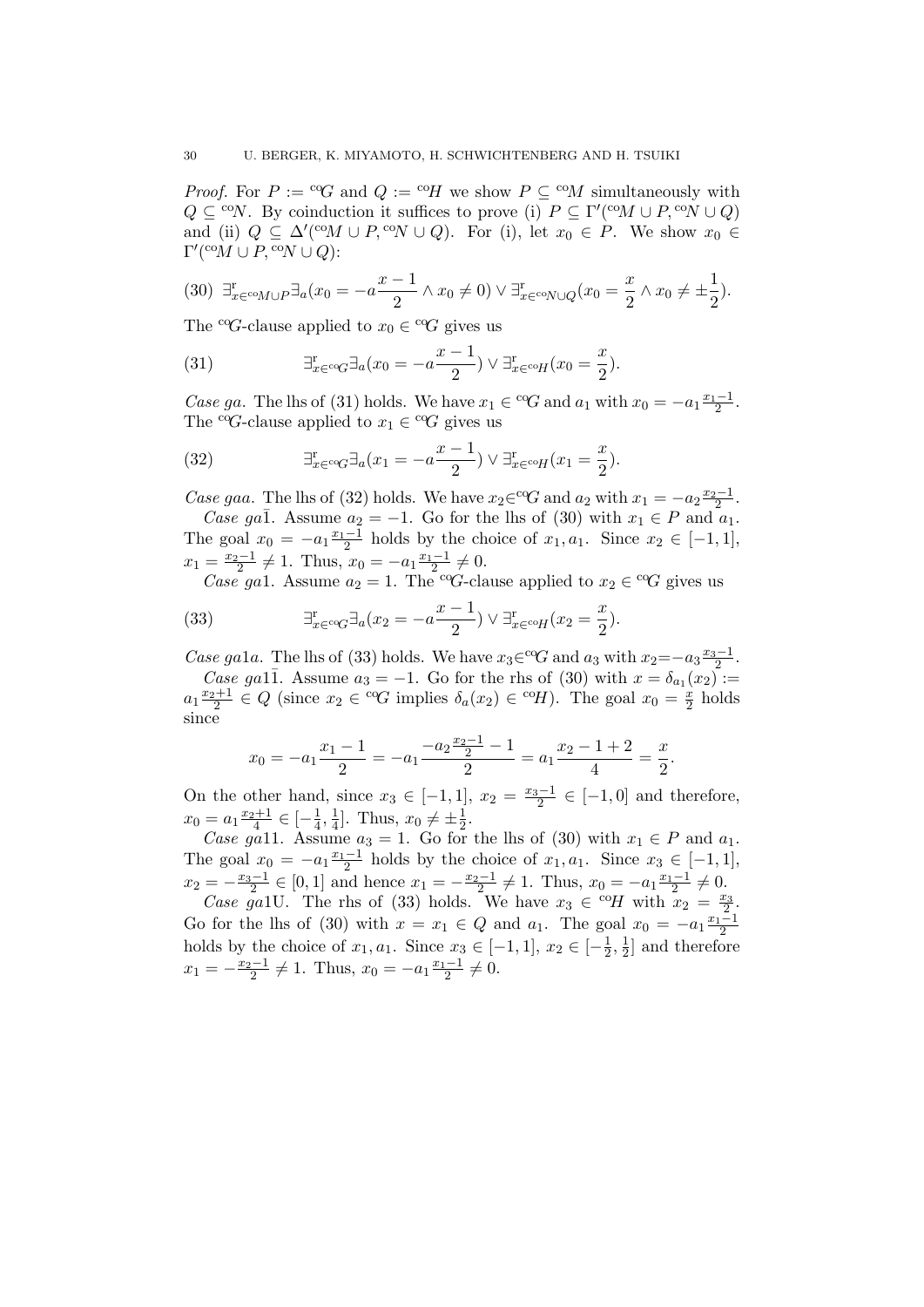Case gaU. The rhs of (32) holds. We have  $x_2 \in {}^{co}\!H$  with  $x_1 = \frac{x_2}{2}$ . Go for the lhs of (30) with  $x = x_1 \in Q$  and  $a_1$ . The goal  $x_0 = -a_1 \frac{x_1-1}{2}$  holds by the choice of  $x_1, a_1$ . Since  $x_2 \in [-1, 1], x_1 = \frac{x_2}{2} \neq 1$ . Thus,  $x_0 = -a_1 \frac{x_1-1}{2} \neq 0$ .

Case gU. The rhs of (31) holds. We have  $x_1 \in {}^{co}H$  with  $x_0 = \frac{x_1}{2}$ . We now proceed as above, applying the <sup>co</sup>H-clause to  $x_1 \in {}^{co}H$ , and complete the proof of (i). The proof for (ii) is similar, and we omit it.  $\Box$ 

|  | Implicit algorithm. $g: G \to G$ and $h: H \to H$ , defined by (with a for LR <sub>a</sub> ) |  |  |  |  |  |  |  |  |  |  |  |
|--|----------------------------------------------------------------------------------------------|--|--|--|--|--|--|--|--|--|--|--|
|--|----------------------------------------------------------------------------------------------|--|--|--|--|--|--|--|--|--|--|--|

| $g(a(\overline{1}(p)))$                      | $= a(g(\overline{1}(p)))$                                 |                                               | $h(\text{Fin}_{a}(\overline{1}(\overline{1}(p)))) = D(h(\text{Fin}_{a}(\overline{1}(p))))$ |
|----------------------------------------------|-----------------------------------------------------------|-----------------------------------------------|--------------------------------------------------------------------------------------------|
| $g(a(1(\bar{1}(p))))$                        | $= U(h(\text{Fin}_{a}(\overline{1}(p))))$                 | $h(\text{Fin}_{a}(\overline{1}(1(p))))$       | $= \text{Fin}_{a}(g(\bar{1}(1(p))))$                                                       |
| g(a(1(1(p))))                                | $= a(g(1(1(p))))$                                         | $h(\text{Fin}_{a}(\overline{1}(\text{U}(q)))$ | $= \mathrm{Fin}_a(g(\overline{1}(\mathrm{U}(q))))$                                         |
| g(a(1(U(q))))                                | $= a(g(1(U(q))))$                                         | $h(\text{Fin}_{a}(1(p)))$                     | $= \mathrm{Fin}_a(g(1(p)))$                                                                |
| g(a(U(q)))                                   | $= a(g(U(q)))$                                            | $h(\mathrm{Fin}_a(\mathrm{U}(q)))$            | $= \mathrm{Fin}_a(g(\mathrm{U}(q)))$                                                       |
| $g(U(\mathrm{Fin}_a(\overline{1}(p))))$      | $= U(h(\text{Fin}_{a}(\overline{1}(p))))$                 | $h(D(\text{Fin}_{a}(\overline{1}(p))))$       | $= D(h(\text{Fin}_{a}(\overline{1}(p))))$                                                  |
| $g(U(\text{Fin}_{a}(1(p)))) = a(g(1(1(p))))$ |                                                           |                                               | $h(D(\text{Fin}_{a}(1(p)))) = \text{Fin}_{a}(g(\overline{1}(1(p))))$                       |
|                                              | $g(U(\text{Fin}_{a}(U(q)))) = U(h(\text{Fin}_{a}(U(q))))$ |                                               | $h(D(\text{Fin}_{a}(\text{U}(q)))) = D(h(\text{Fin}_{a}(\text{U}(q))))$                    |
| g(U(D(q)))                                   | $= U(h(D(q)))$                                            | h(D(D(q)))                                    | $= D(h(D(q)))$                                                                             |

Modified Gray expansion is a more desirable representation of real numbers than Gray-code in that it gives the unique code to each real number. However, a program which input and output modified Gray expansion is usually not easy to write, as the above conversion program indicates.

When the above program cCoGToModCoG is composed with a program which inputs and outputs Gray-code, one obtains a program that inputs and outputs modified Gray expansion since a modified Gray expansion is itself a Gray-code. For example, cCoGAverage ◦ cCoGToModCoG is an average program on modified Gray expansion. Therefore, by constructing a program which inputs and outputs Gray-code, one automatically obtains a program which inputs and outputs modified Gray expansion.

# 6. Minlog and program extraction

Minlog is a proof assistant designed to study constructive proofs and their realizers, or more precisely the theory TCF [10]. All proofs in Sections 4 and 5 have been formalized in Minlog<sup>3</sup> and their realizers extracted, as terms in an extension of Gödel's  $T$ . In this section we present the extracted terms and

 ${}^{3}$ See **http://www.minlog-system.de/**, which gives instructions on how to download (or clone) the system and the necessary software (Scheme in this case). The formalizations can be found in the directory minlog/examples/analysis/gray.scm.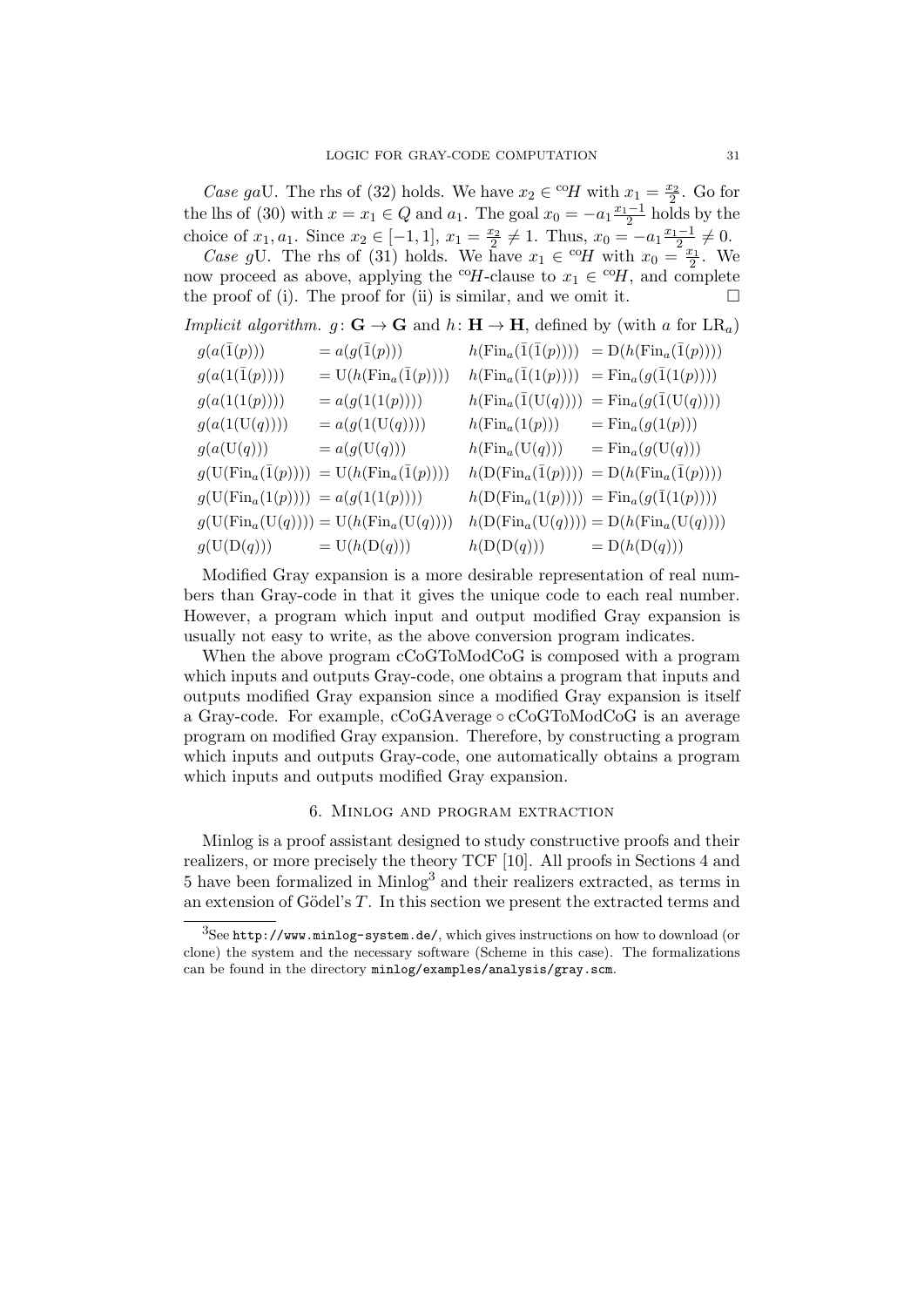discuss how they operate. They involve recursion and corecursion operators where the original proofs used induction or coinduction axioms, and the conversion rules for these operators determine how the extracted terms can be used as programs. The results of such an analysis have been shown in Sections 4 and 5 under the label "implicit algorithm".

6.1. Corecursion. Recall the type of the corecursion operator for I:

(34) 
$$
{}^{co}\mathcal{R}_{\mathbf{I}}^{\tau} : \tau \to (\tau \to \mathbf{SD} \times (\mathbf{I} + \tau)) \to \mathbf{I}.
$$

The type  $SD \times (I + \tau)$  appears since I has the single constructor C of type  $SD \rightarrow I \rightarrow I$ . The meaning of <sup>co</sup> $\mathcal{R}_{I}^{\tau}NM$  is defined by the conversion rule

$$
{}^{\mathrm{co}}\mathcal{R}_\mathbf{I}^{\tau}NM \mapsto \mathrm{C}_{\pi_1(MN)}([\mathrm{id}^{\mathbf{I}\to\mathbf{I}}, \lambda_y({}^{\mathrm{co}}\mathcal{R}_\mathbf{I}^{\tau}yM)]\pi_2(MN)).
$$

We have used  $\pi_1$ ,  $\pi_2$  for the two projections of type  $\rho \times \sigma$ , and the notation  $[f, g]: \rho + \sigma \to \tau \text{ (for } f: \rho \to \tau \text{ and } g: \sigma \to \tau \text{) defined by }$ 

$$
[f,g](z) := \begin{cases} f(x) & \text{if } z = \text{inl}(x), \\ g(y) & \text{if } z = \text{inr}(y). \end{cases}
$$

We will also need the simultaneous corecursion operators  ${}^{c\alpha}R_{\bf G}^{({\bf G},{\bf H}),(\sigma,\tau)}$ G and  ${}^{\text{co}}\mathcal{R}^{(\mathbf{G},\mathbf{H}),(\sigma,\tau)}_{\mathbf{H}}$  for  $\mathbf{G}, \mathbf{H}$ , of type

(35) 
$$
\begin{aligned}\n&\phantom{0}^{\text{co}}\mathcal{R}_{\mathbf{G}}^{(\mathbf{G},\mathbf{H}),(\sigma,\tau)}:\sigma\to\delta_{\mathbf{G}}\to\delta_{\mathbf{H}}\to\mathbf{G} \\
&\phantom{0}^{\text{co}}\mathcal{R}_{\mathbf{H}}^{(\mathbf{G},\mathbf{H}),(\sigma,\tau)}:\tau\to\delta_{\mathbf{G}}\to\delta_{\mathbf{H}}\to\mathbf{H}\n\end{aligned}
$$

with step types

$$
\delta_{\mathbf{G}} := \sigma \to \mathbf{PSD} \times (\mathbf{G} + \sigma) + (\mathbf{H} + \tau),
$$
  

$$
\delta_{\mathbf{H}} := \tau \to \mathbf{PSD} \times (\mathbf{G} + \sigma) + (\mathbf{H} + \tau).
$$

The type  $PSD \times (G+\sigma)+(H+\tau)$  appears since G has the two constructors LR:  $PSD \rightarrow G \rightarrow G$  and U:  $H \rightarrow G$ , and H has the two constructors Fin:  $PSD \to G \to H$  and  $D: H \to H$ . Omitting the upper indices of <sup>co</sup> $\mathcal{R}$ , the terms  ${}^{co}\mathcal{R}_{\mathbf{G}}NMM'$  and  ${}^{co}\mathcal{R}_{\mathbf{H}}N'MM'$  are defined by the conversion rules

$$
{}^{co}\mathcal{R}_{\mathbf{G}}NMM' \mapsto \begin{cases} \operatorname{LR}_{\pi_1(u)}([\operatorname{id}, \lambda_y({}^{co}\mathcal{R}_{\mathbf{G}}yMM')] \pi_2(u) ) & \text{if } MN = \operatorname{inl}(u) \\ \operatorname{U}([\operatorname{id}, \lambda_z({}^{co}\mathcal{R}_{\mathbf{H}}zMM'])]v) & \text{if } MN = \operatorname{inr}(v) \\ \operatorname{Fin}_{\pi_1(u)}([\operatorname{id}, \lambda_y({}^{co}\mathcal{R}_{\mathbf{G}}yMM')] \pi_2(u) ) & \text{if } M'N' = \operatorname{inl}(u) \\ \operatorname{D}([\operatorname{id}, \lambda_z({}^{co}\mathcal{R}_{\mathbf{H}}zMM')]v) & \text{if } M'N' = \operatorname{inr}(v) \end{cases}
$$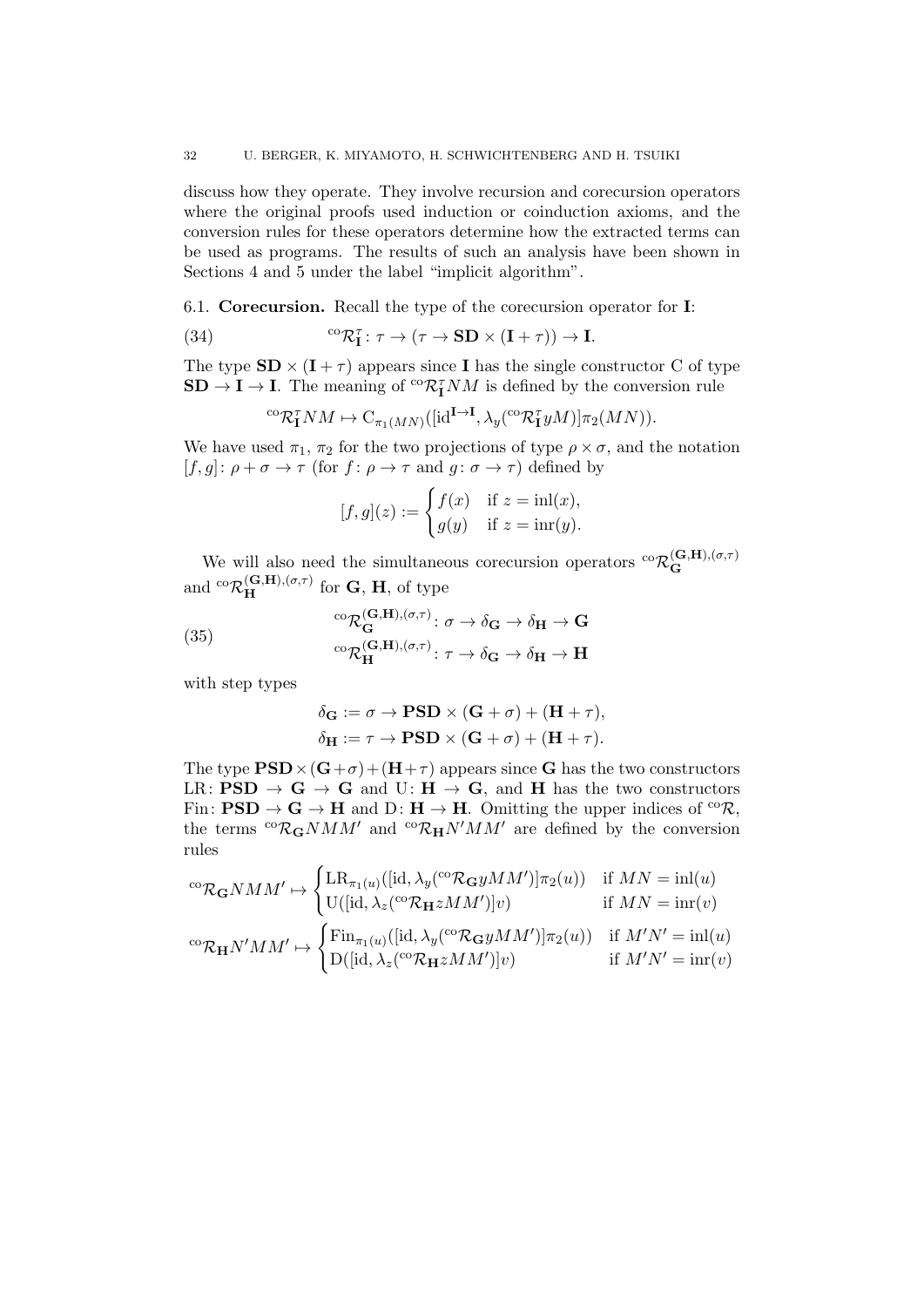# 6.2. Notational conventions of Minlog. Types:

| iv, ag, ah, bg | base types for the algebra $I, G, H, G$ |
|----------------|-----------------------------------------|
| $rho$ =>sigma  | function type                           |
| rho@@sigma     | product type                            |
| rho ysum sigma | sum type                                |

Variables (with fixed types)

| v, p, q | of type $I, G$ and $H$                                                                                                                                                                         |
|---------|------------------------------------------------------------------------------------------------------------------------------------------------------------------------------------------------|
| d, a, i | of type $SD$ , $PSD$ , $SD2$                                                                                                                                                                   |
| ivw     | of type $SD_2 \times I \times I$                                                                                                                                                               |
| jdvw    | of type $SD_2 \times SD \times I \times I$                                                                                                                                                     |
| ap      | of type $PSD \times G$                                                                                                                                                                         |
| apq     | of type $PSD \times (G + H)$                                                                                                                                                                   |
| bv      | of type $PSD \times I$                                                                                                                                                                         |
| ipp     | of type $SD_2 \times G \times G$                                                                                                                                                               |
| idpp    | of type $SD_2 \times SD \times G \times G$                                                                                                                                                     |
| psf     | of type $(\mathbf{G} \to {}^{\mathbf{z}}\mathbf{G} \times {}^{\mathbf{z}}\mathbf{G}) \times (\mathbf{H} \to (\mathbf{N} + \mathbf{PSD} \times \mathbf{G} \times {}^{\mathbf{z}}\mathbf{G})^2)$ |
| apbg    | of type $PSD \times G \times G$                                                                                                                                                                |

Constants

| Rec, CoRec       | recursion, corecursion                 |
|------------------|----------------------------------------|
| Des              | destructor                             |
| PsdToSd          | embedding of <b>PSD</b> into <b>SD</b> |
| plus, times, inv | arithmetic in <b>SD</b>                |
| cI.              | realizer for lemma L                   |

# Terms

| $\lceil \texttt{x} \rceil \texttt{r}$ | lambda abstraction $\lambda_r r$       |
|---------------------------------------|----------------------------------------|
| r@s                                   | product term                           |
| left r,right r                        | components (prefix, binding strongest) |
| InL, InR                              | injections into a sum type             |

6.3. CoIAverage. We analyze the term in Figure 4 extracted from CoI-Average. The first argument  $N$  of the corecursion operator destructs  $v$ ,  $v0$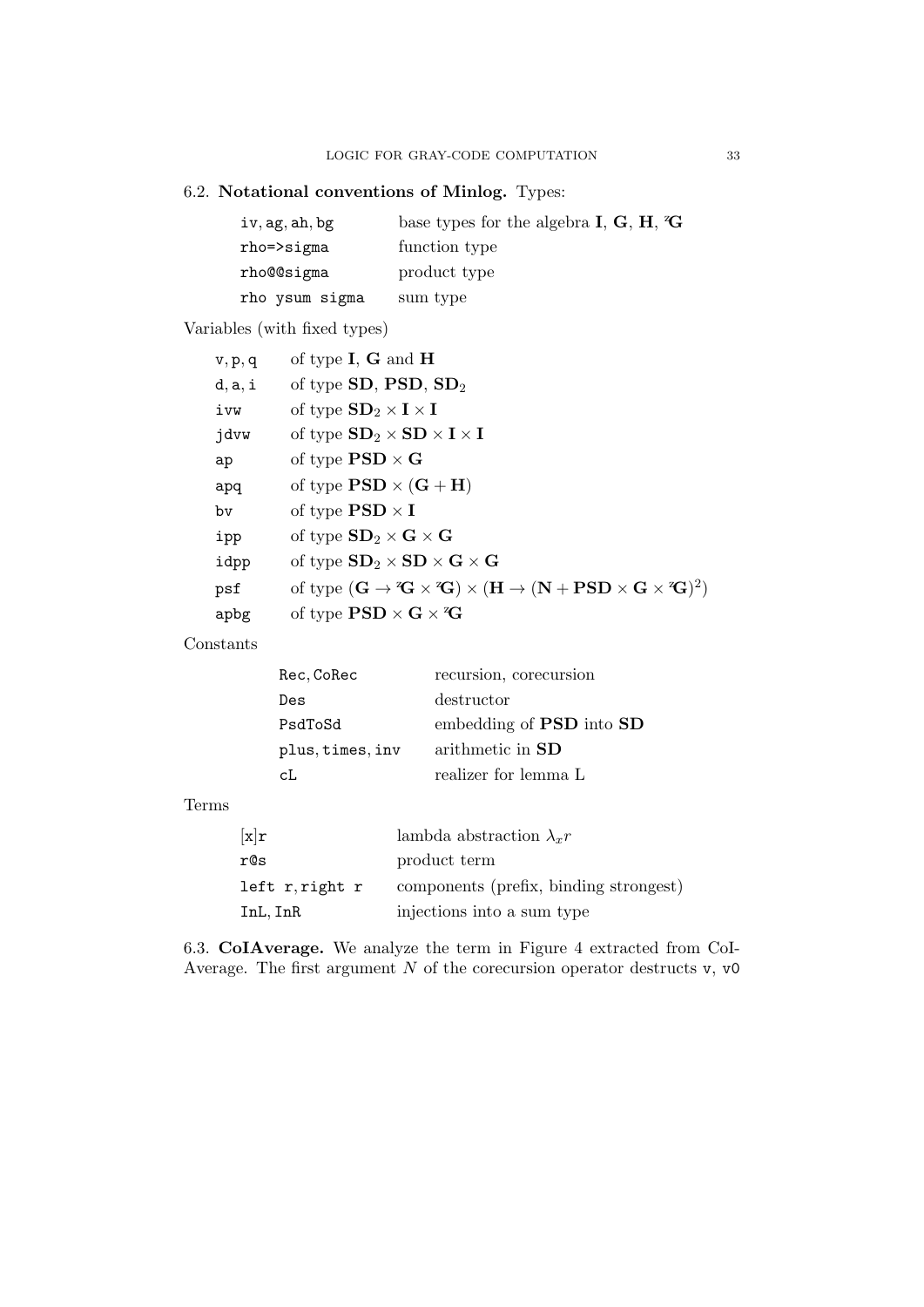```
[v,v0](CoRec sdtwo@@iv@@iv=>iv)
 (left Des v plus left Des v0@right Des v@right Des v0)
 ([ivw][let jdvw
     (J left Des left right ivw
       left Des right right ivw
       left ivw@
    K left Des left right ivw
      left Des right right ivw
      left ivw@
     right Des left right ivw@
     right Des right right ivw)
     (left right jdvw@InR(left jdvw@right right jdvw))])
```
Figure 4. Extracted term for CoIAverage.

into their components  $(d, v)$ ,  $(e, w)$  and forms  $(d + e, v, w)$ . The step function M, when applied to an argument ivw of type  $\tau = SD_2 \times I \times I$ , M gives a result of type  $SD \times (I + \tau)$ , as follows. Destruct ivw into the form  $(i, (d, v), (e, w))$ , and let jdvw be the quadruple  $(J(d, e, i), K(d, e, i), v, w)$ . Return  $(K(d, e, i), \text{inr}(J(d, e, i), v, w)).$ 

Hence we can write  $\lambda_y^{\text{co}} \mathcal{R}_{\mathbf{I}}^{\tau} yM$  as a function  $f: \tau \to \mathbf{I}$  defined by

 $f(i, C_d(v), C_e(w)) = C_{K(d,e,i)}(f(J(d,e,i), v, w)).$ 

6.4. CoGToCoI. Consider the term in Figure 5 extracted from Lemma 4.5 (CoGToCoIAux). We analyze the second argument  $M$  of the corecursion operator (the "step term"). When applied to an argument N of type  $\tau =$  $PSD \times (G + H)$ , M returns a result of type  $SD \times (I + \tau)$ ; it will be in the right part of  $I + \tau$  (i.e., here we do not use the fact that our coinductive definitions are in "strengthened" form). Consider the right hand side  $N_2$  of N, of type  $G + H$ .

Case 1. If  $N_2$  is of the form inl(p) with p of type **G**, destruct p. Recall that **G** has two constructors, LR and U. If p is of the form  $LR_b(p')$ , the result is  $(ab, \text{im}(-ab, \text{inl}(p')))$ . If p is of the form  $U(q)$ , the result is  $(0, \text{im}(a, \text{im}(q)))$ .

Case 2. If  $N_2$  is of the form  $\text{im}(q)$  with q of type **H**, destruct q. Recall that **H** has two constructors, Fin and D. If q is of the form  $\text{Fin}_{b}(p)$ , the result is  $(ab, \text{im}(ab, \text{inl}(p)))$ . If q is of the form  $D(q')$ , the result is  $(0, \text{im}(a, \text{im}(q')))$ . Hence  $\lambda_y^{\text{co}} \mathcal{R}_1^{\tau} y M$  is a function  $[f, g] \colon \textbf{PSD} \times \textbf{G} + \textbf{PSD} \times \textbf{H} \to \textbf{I}$  defined by

$$
f(a, \operatorname{LR}_b(p)) = \operatorname{C}_{ab}(f(-ab, p)), \qquad g(a, \operatorname{Fin}_b(p)) = \operatorname{C}_{ab}(f(ab, p)),
$$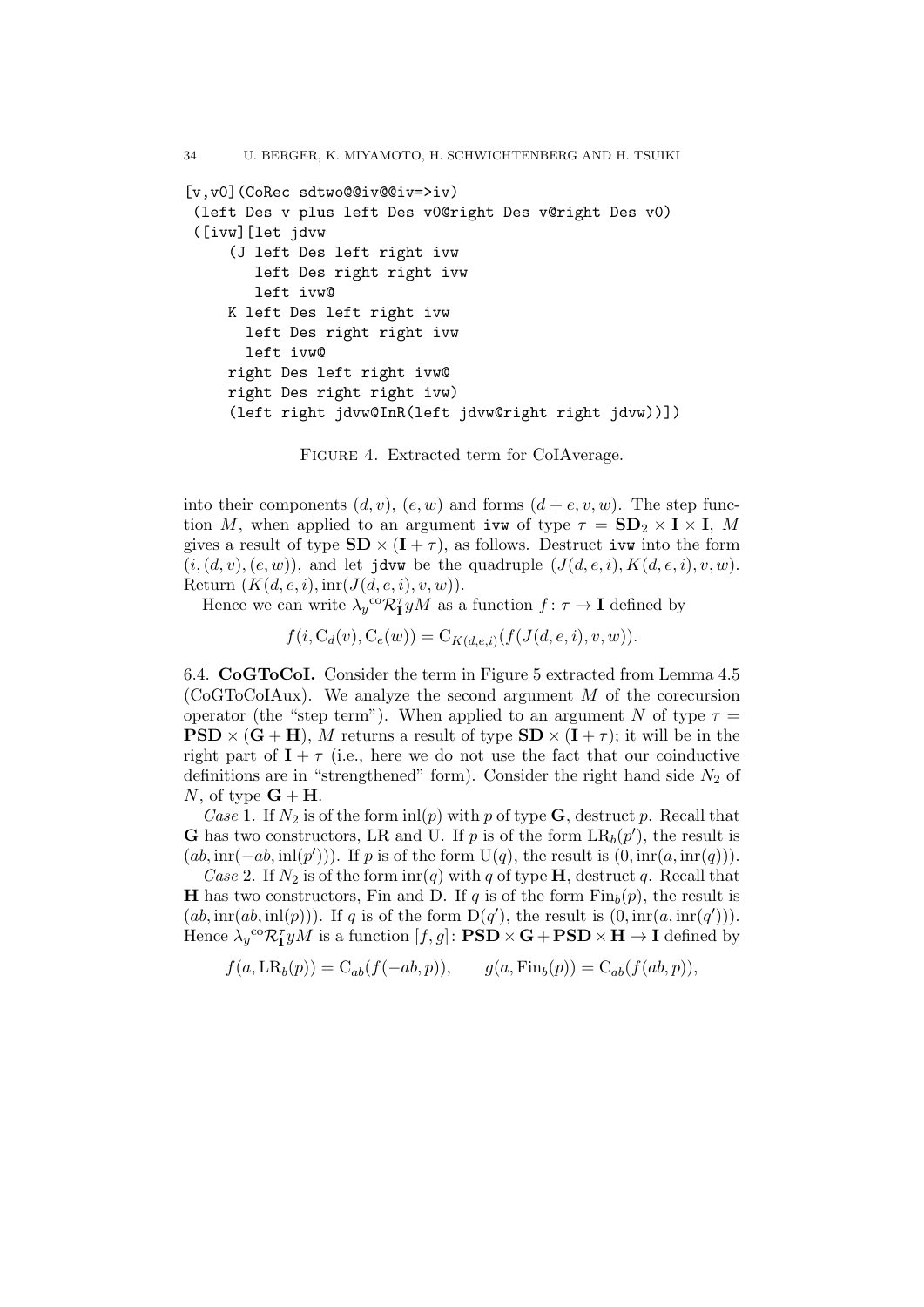```
[apq](CoRec psd@@(ag ysum ah)=>iv)apq
 ([apq0][case (right apq0)
     (InL p -> [case (Des p)
       (Int ap \rightarrowPsdToSd(left apq0 times left ap)@
       InR(inv(left apq0 times left ap)@InL right ap))
       (InR q -> Mid@InR(left apq0@InR q))])
     (InR q \rightarrow [case (Des q)
       (Int ap \rightarrowPsdToSd(left apq0 times left ap)@
       InR(left apq0 times left ap@InL right ap))
       (InR q0 -> Mid@InR(left apq0@InR q0))])])
```
Figure 5. Extracted term for CoGToCoIAux.

 $f(a, U(q)) = C_0(g(a, q)), \qquad g(a, D(q)) = C_0(g(a, q)).$ 

6.5. CoIToCoG. For Lemma 4.7 (CoIToCoGAux) we obtain the extracted term in Figure 6.

```
[bv](CoRec psd@@iv=>ag psd@@iv=>ah)bv
 ([bv0][case (left Des right bv0)
     (Lft -> InL(inv left bv0@InR(PRht@right Des right bv0)))
     (Rht -> InL(left bv0@InR(PLft@right Des right bv0)))
     (Mid -> InR(InR(left bv0@right Des right bv0)))])
 ([bv0][case (left Des right bv0)
    (Lft -> InL(inv left bv0@InR(PLft@right Des right bv0)))
    (Rht -> InL(left bv0@InR(PRht@right Des right bv0)))
     (Mid -> InR(InR(left bv0@right Des right bv0)))])
```
Figure 6. Extracted term for CoIToCoGAux.

To understand this term recall the type (35) of the simultaneous corecursion operators  ${}^{co}\mathcal{R}^{(\mathbf{G},\mathbf{H}),(\tau,\tau)}_{\mathbf{G}}$  and  ${}^{co}\mathcal{R}^{(\mathbf{G},\mathbf{H}),(\tau,\tau)}_{\mathbf{H}}$ , or shortly  ${}^{co}\mathcal{R}_{\mathbf{G}}$  and  ${}^{co}\mathcal{R}_{\mathbf{H}}$ , with  $\tau := \text{PSD} \times I$  and step types  $\delta := \tau \to \text{PSD} \times (\text{G} + \tau) + (\text{H} + \tau)$ . We again analyze the particular step functions  $M, M'$  extracted from our proof. When applied to an argument N of type  $\tau = \text{PSD} \times I$ , M returns a result of type  $PSD \times (G + \tau) + (H + \tau)$ , in the right part of  $G + \tau$  or  $H + \tau$ . Let  $N = (b, v)$  with v of type **I**, of the form  $C_d(v')$ . The result is

$$
inl(-b, \text{inr}(1, v'))
$$
 if  $d = -1$ ,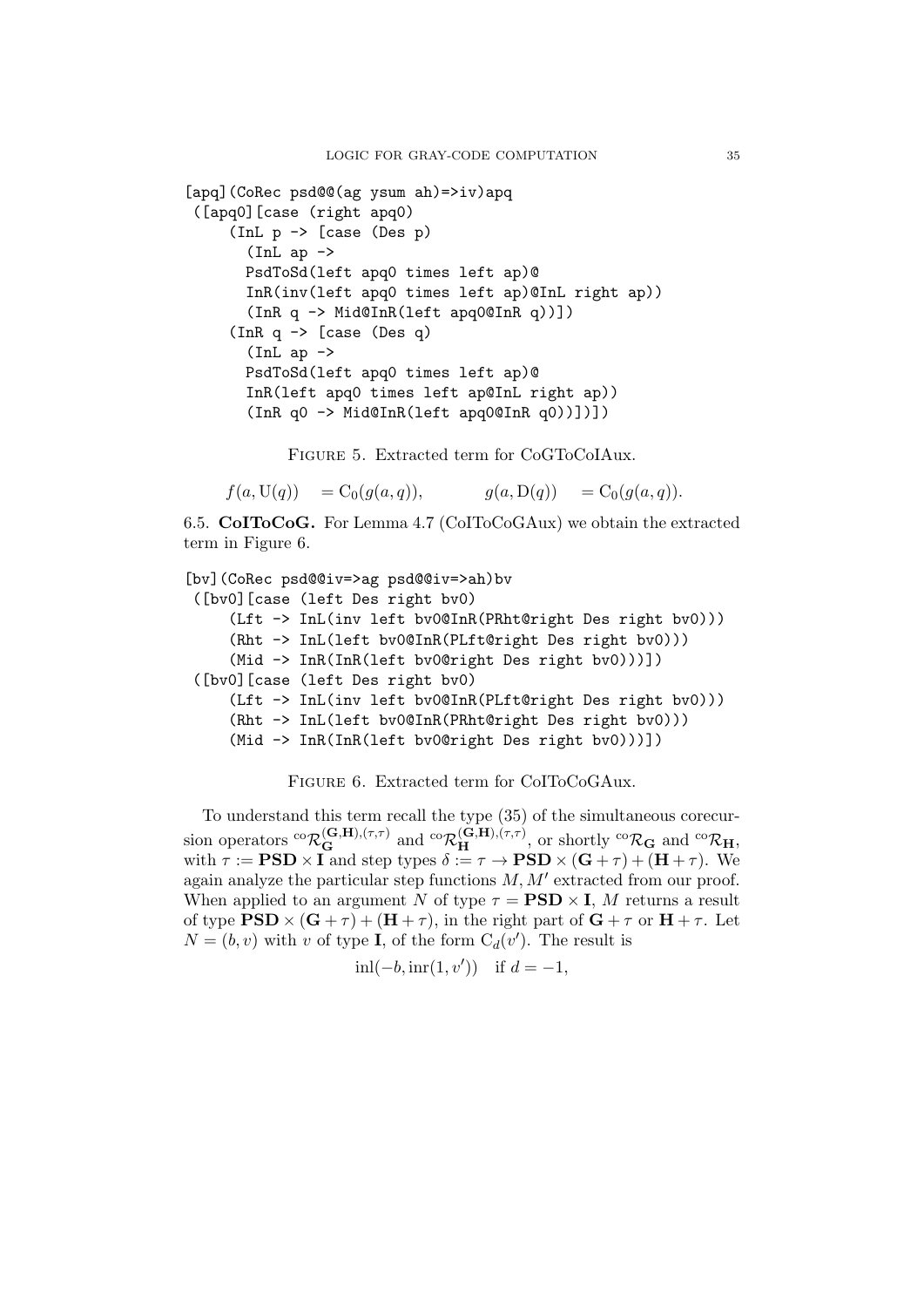$$
inl(b, \operatorname{inr}(-1, v')) \quad \text{if } d = 1,
$$
  

$$
\operatorname{inr}(\operatorname{inr}(b, v')) \qquad \text{if } d = 0.
$$

Similarly, when applied to an argument N of type  $\tau = \text{PSD} \times I$ , M' returns a result of type  $\text{PSD} \times (\textbf{G} + \tau) + (\textbf{H} + \tau)$ . Let  $N = (b, v)$  with v of type I, of the form  $C_d(v')$ . The result is

inl(
$$
-b
$$
, inr( $-1$ , v')) if  $d = -1$ ,  
inl( $b$ , inr( $1$ , v')) if  $d = 1$ ,  
inr(inr( $b$ , v')) if  $d = 0$ .

Hence we can write the two functions  $\lambda_y^{\text{co}} \mathcal{R}_{\mathbf{G}} yMM'$  and  $\lambda_y^{\text{co}} \mathcal{R}_{\mathbf{H}} yMM'$ as  $g: \tau \to \mathbf{G}$  and  $h: \tau \to \mathbf{H}$  defined by

$$
g(b, C_{-1}(v)) = LR_{-b}(g(1, v)), \t h(b, C_{-1}(v)) = Fin_{-b}(g(-1, v)),
$$
  
\n
$$
g(b, C_{1}(v)) = LR_{b}(g(-1, v)), \t h(b, C_{1}(v)) = Fin_{b}(g(1, v)),
$$
  
\n
$$
g(b, C_{0}(v)) = U(h(b, v)), \t h(b, C_{0}(v)) = D(h(b, v)).
$$

6.6. CoGAverage. For Lemma 4.9 (CoGMinus) the extracted term is shown in Figure 7.

```
[p](CoRec ag=>ag ah=>ah)p
([p0][case (Des p0)
     (InL ap -> InL(inv left ap@InL right ap))
     (InR q \rightarrow InR(InR q))])([q][case (Des q)
     (InL ap -> InL(inv left ap@InL right ap))
     (InR q0 \rightarrow InR(InR q0))]
```


We need simultaneous corecursion operators  ${}^{co}\mathcal{R}_G^{(G,H),(\sigma,\tau)}$ ,  ${}^{co}\mathcal{R}_H^{(G,H),(\sigma,\tau)}$ H of type  $(35)$ . By analyzing the particular step functions M, M' extracted from our proof we see that we can write  $\lambda_y{}^{co}\mathcal{R}_{\mathbf{G}} yMM'$  and  $\lambda_z{}^{co}\mathcal{R}_{\mathbf{H}} zMM'$ as functions  $f: \sigma \to \mathbf{G}$  and  $f': \tau \to \mathbf{H}$  defined by

$$
f(LR_a(p)) = LR_{-a}(p),
$$
  $f'(Fin_a(p)) = Fin_{-a}(p),$   
\n $f(U(q)) = U(f'(q)),$   $f'(D(q)) = D(f'(q)).$ 

Lemma 4.9 (CoGMinus) gave us Lemma 4.10 (CoHToCoG).

The extracted term in Figure 8 clearly represents the functions shown as implicit algorithm in Section 4.4.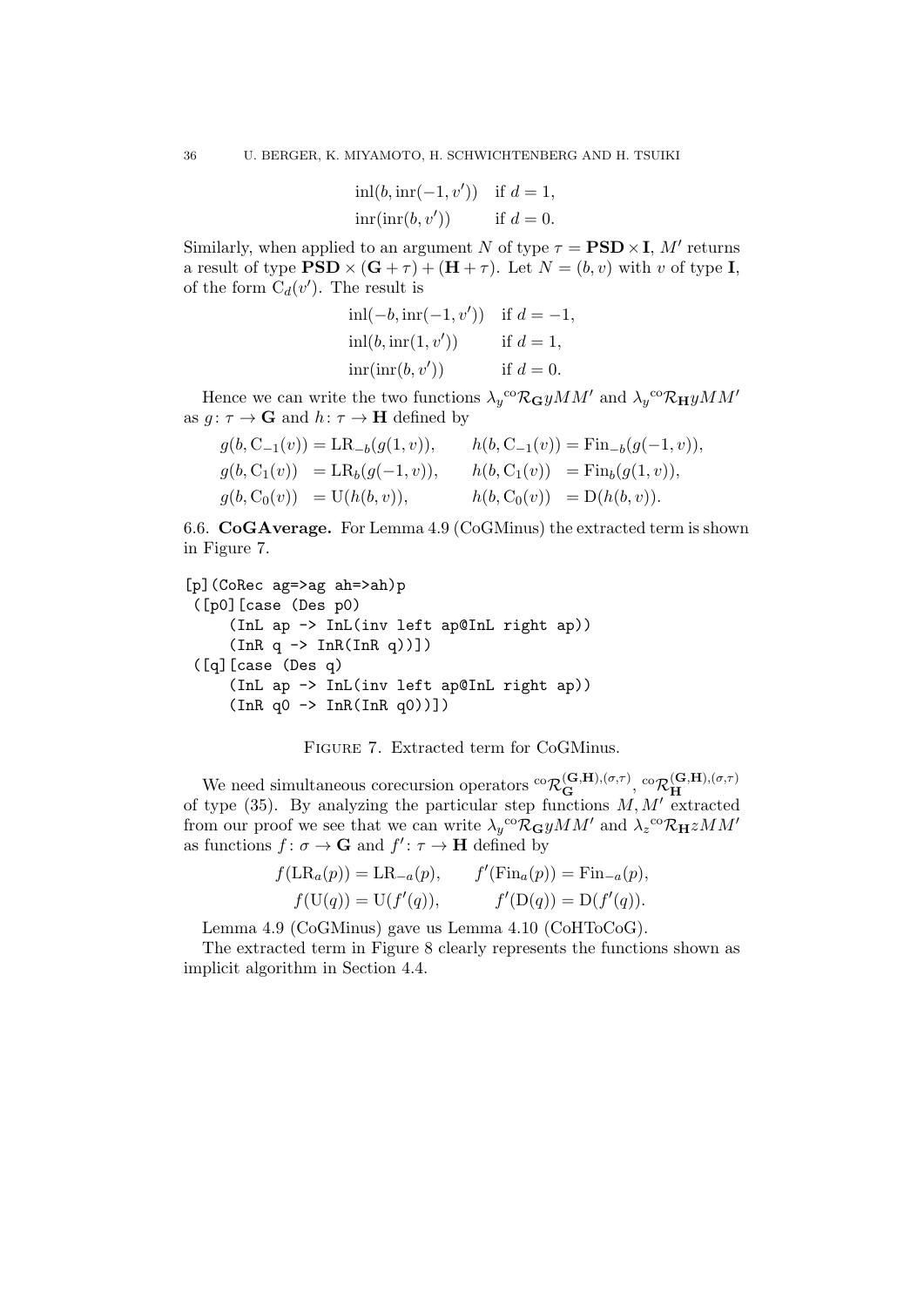```
[q](CoRec ah=>ag ag=>ah)q
 ([q0][case (Des q0)
     (InL ap -> InL(left ap@InL(cCoGMinus right ap)))
     (InR q1 \rightarrow InR(InL q1))]([p][case (Des p)
     (InL ap -> InL(left ap@InL(cCoGMinus right ap)))
     (InR q0 \rightarrow InR(InL q0))]
```
Figure 8. Extracted term for CoHToCoG.

We now come to the average for Gray-code. As a preparation we need an easy consequence of CoGMinus, a lemma CoGPsdTimes with extracted term  $[a, p]$  [case a (PLft  $\rightarrow$  cCoGMinus p) (PRht  $\rightarrow$  p)].

For Lemma 4.11 (CoGAvToAvc) the extracted term in Figure 9 again clearly represents the function shown as implicit algorithm in Section 4.4.

```
[p,p0][case (Des p)
  (Inta)[case (Des p0)
     (InL ap0 -> left ap plus left ap0@
                 cCoGPsdTimes inv left ap right ap@
                 cCoGPsdTimes inv left ap0 right ap0)
     (InR q -> left ap plus Mid@
               cCoGPsdTimes inv left ap right ap@
               cCoHToCoG q)])
   (InR q \rightarrow[case (Des p0)
     (InL ap -> Mid plus left ap@
                cCoHToCoG q@
                cCoGPsdTimes inv left ap right ap)
     (InR q0 -> MT@cCoHToCoG q@cCoHToCoG q0)])]
```
Figure 9. Extracted term for CoGAvToAvc.

For Lemma 4.12 (CoGAvcSatCoICl) the extracted term is shown in Figure 10. It is rather easy to parse into how it is written in Section 4.4.

For Lemma 4.13 (CoGAvcToCoG) we need as a preparation an easy lemma SdDisj:  $\forall_d(d=0 \vee \exists_a(d=a))$ , with extracted term

```
[d][case d (Lft -> Inr PLft) (Rht -> Inr PRht) (Mid -> DummyL)]
```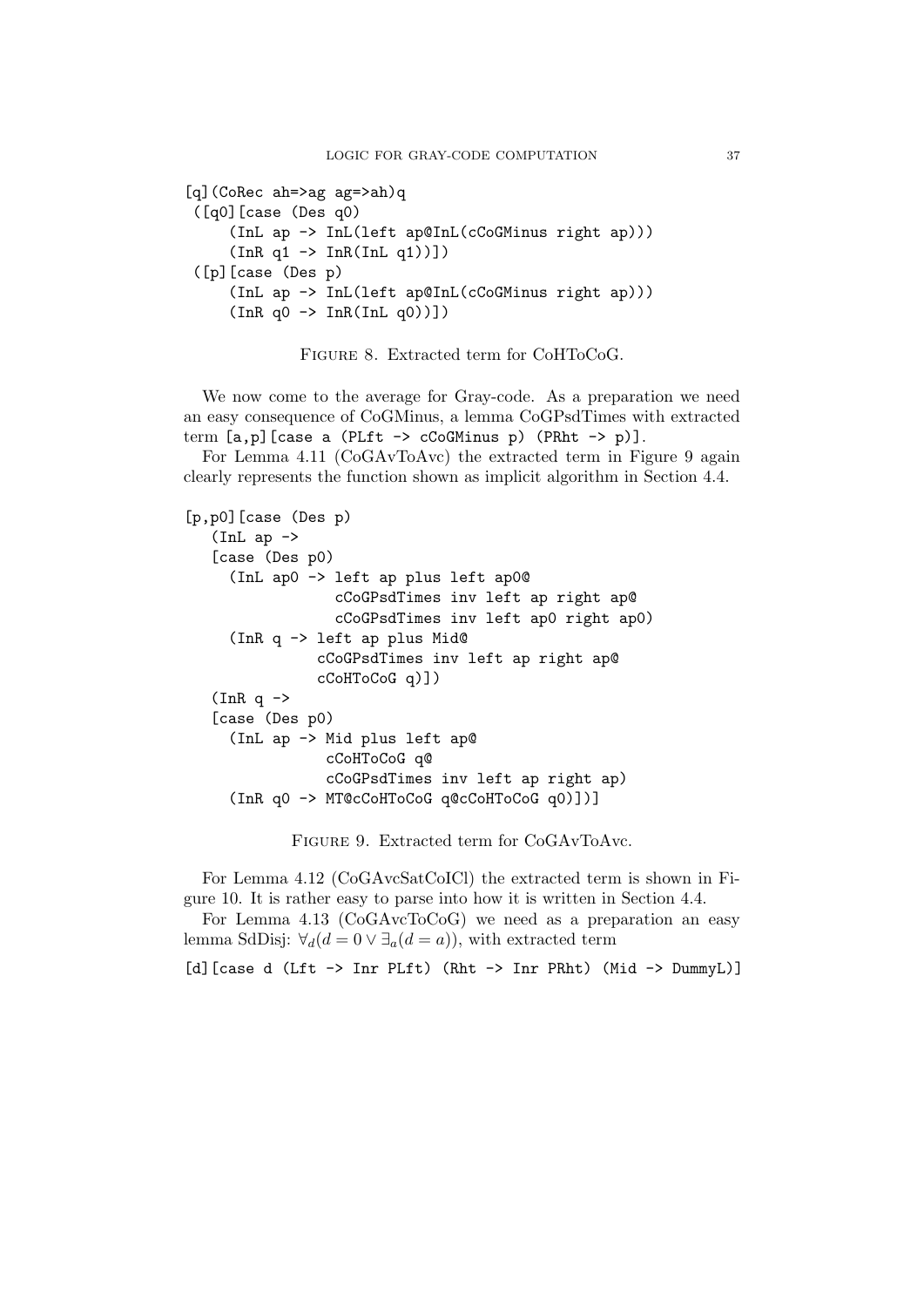```
38 U. BERGER, K. MIYAMOTO, H. SCHWICHTENBERG AND H. TSUIKI
[i,p,p0][case (Des p)
   (Inta)[case (Des p0)
     (InL ap0 -> J(PsdToSd left ap)(PsdToSd left ap0)i@
                 K(PsdToSd left ap)(PsdToSd left ap0)i@
                 cCoGPsdTimes inv left ap right ap@
                 cCoGPsdTimes inv left ap0 right ap0)
     (InR q -> J(PsdToSd left ap)Mid i@
                 K(PsdToSd left ap)Mid i@
                 cCoGPsdTimes inv left ap right ap@
                 cCoHToCoG q)])
   (InR q \rightarrow[case (Des p0)
     (InL ap -> J Mid(PsdToSd left ap)i@
                K Mid(PsdToSd left ap)i@
                cCoHToCoG q@
                 cCoGPsdTimes inv left ap right ap)
     (InR q0 -> J Mid Mid i@K Mid Mid i@
                cCoHToCoG q@cCoHToCoG q0)])]
```
Figure 10. Extracted term for CoGAvcSatCoICl.

It is easy to see that the extracted term for Lemma 4.13 (in Figure 11) gives the algorithm in Section 4.4.

Now for Proposition 4.14 (CoGAverage) the extracted term is obtained just by composition of those for Lemmata 4.11 and 4.13:

```
[p,p0]cCoGAvcToCoG(cCoGAvToAvc p p0)
```
6.7. CoGToBG. For Lemma 4.16 again the extracted term (see Figure 12) represents the algorithms given in Section 4.5

6.8. CoGToCoM. Finally Figure 13 gives the term extracted from our proof of Proposition 5.5.

### **REFERENCES**

[1] U. Berger. Program extraction from normalization proofs. In M. Bezem and J. Groote, editors, Typed Lambda Calculi and Applications, volume 664 of LNCS, pages 91–106. Springer Verlag, Berlin, Heidelberg, New York, 1993.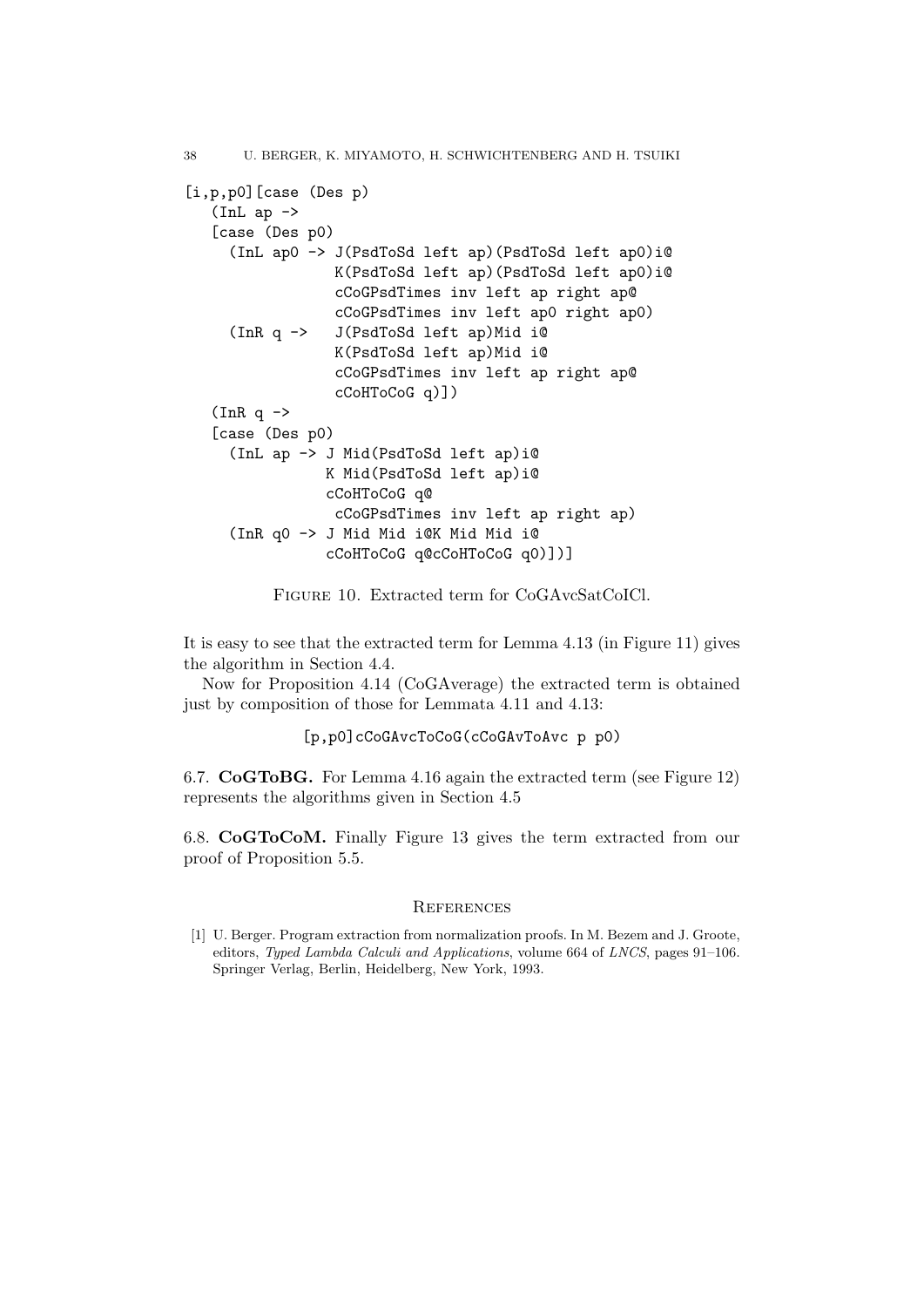```
[ipp](CoRec sdtwo@@ag@@ag=>ag sdtwo@@ag@@ag=>ah)ipp
 ([ipp0]
   [let idpp (cCoGAvcSatCoICl
               left ipp0 left right ipp0 right right ipp0)
     [case (cSdDisj left right idpp)
      (DummyL -> InR(InR(left idpp@right right idpp)))
      (Inr a \rightarrowInL(a@InR
       (a times inv left idpp@
        cCoGPsdTimes inv a left right right idpp@
        cCoGPsdTimes inv a right right right idpp)))]])
 ([ipp0][let idpp (cCoGAvcSatCoICl
                    left ipp0 left right ipp0 right right ipp0)
     [case (cSdDisj left right idpp)
      (DummyL -> InR(InR(left idpp@right right idpp)))
      (Inr a \rightarrowInL(a@InR
       (a times left idpp@
        cCoGPsdTimes a left right right idpp@
        cCoGPsdTimes a right right right idpp)))]])
```
Figure 11. Extracted term for CoGAvcToCoG.

- [2] U. Berger and M. Seisenberger. Proofs, programs, processes. In F. Ferreira et al., editors, Proceedings CiE 2010, volume 6158 of LNCS, pages 39–48. Springer Verlag, Berlin, Heidelberg, New York, 2010.
- [3] C. M. Chuang. Extraction of Programs for Exact Real Number Computation Using Agda. PhD thesis, Swansea University, Wales, UK, 2011.
- [4] A. Ciaffaglione and P. D. Gianantonio. A co-inductive approach to real numbers. In Proc. of the workshop "Types 1999", volume 1956 of LNCS, pages 114–130. Springer Verlag, Berlin, Heidelberg, New York, 1999.
- [5] P. D. Gianantonio. An abstract data type for real numbers. Theoretical Computer Science, 221(1-2):295–326, 1999.
- [6] A. N. Kolmogorov. Zur Deutung der intuitionistischen Logik. Math. Zeitschr., 35:58– 65, 1932.
- [7] K. Miyamoto. Program extraction from coinductive proofs and its application to exact real arithmetic. PhD thesis, Mathematisches Institut der Universität München, 2013.
- [8] K. Miyamoto and H. Schwichtenberg. Program extraction in exact real arithmetic. Mathematical Structures in Computer Science, FirstView:1–13, 9 2015.
- [9] S. Sagiv, editor. Programming Languages and Systems, 14th European Symposium on Programming,ESOP 2005, Held as Part of the Joint European Conferences on Theory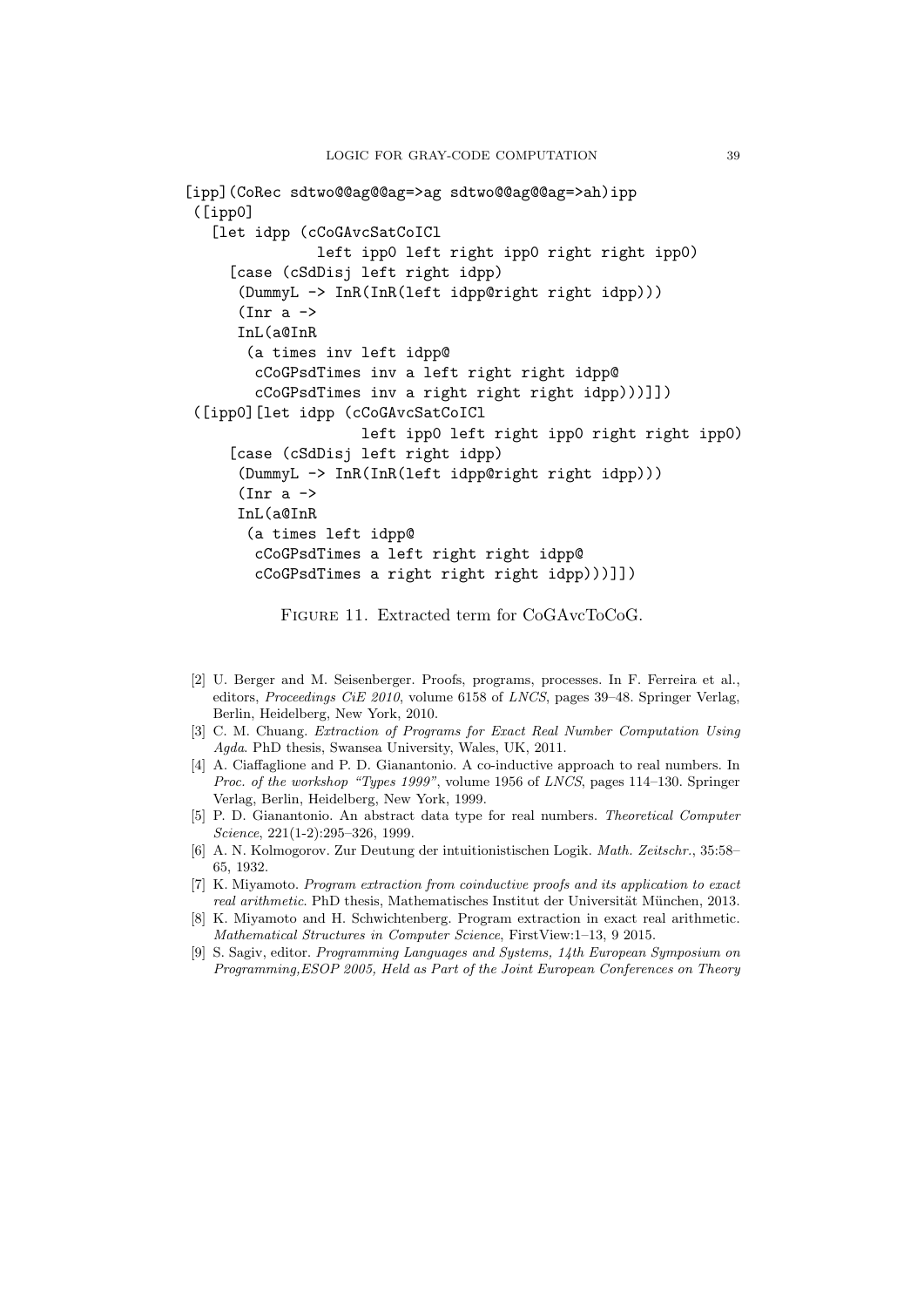```
40 U. BERGER, K. MIYAMOTO, H. SCHWICHTENBERG AND H. TSUIKI
[n](Rec nat=>(ag=>bg@@bg)@@
              (ah=>(nat ysum psd@@ag@@bg)@@
                   (nat ysum psd@@ag@@bg)))
n
 (([p]Nz@[case (Des p) (InL ap -> LRz left ap Nz)
                         (InR q \rightarrow Uz \text{ Zero})])
  ([q]InL Zero@
    [case (Des q)
      (InL ap -> InR(left ap@right ap@Nz))
      (InR q0 -> InL(Succ Zero))]))
 ([n0,psf]
   ([p]right(left psf p)@
     [case (Des p)
       (InL ap -> LRz left ap right(left psf right ap))
       (InR q \rightarrow[case (right(right psf q))
         (Int n \rightarrow Uz n)(InR apbg -> LRz left apbg
                         (LRz PRht right right apbg))])])@
   ([q]right(right psf q)@
     [case (Des q)
       (InL ap -> InR(left ap@right ap@
                       right(left psf right ap)))
       (InR q0 ->
       [case (right(right psf q0))
         (InL n1 \rightarrow InL(Succ n1))(InR apbg ->
         InR
         (left apbg@
          cCoGClauseInv(InL(PLft@left right apbg))@
          right(left psf(cCoGClauseInv
                            (InL(PLft@left right apbg))))))])]))
```
Figure 12. Extracted term for CoGToBGAux.

and Practice of Software, ETAPS 2005, Edinburgh, UK, April 4-8, 2005, Proceedings, volume 3444 of Lecture Notes in Computer Science. Springer, 2005.

[10] H. Schwichtenberg and S. S. Wainer. Proofs and Computations. Perspectives in Logic. Association for Symbolic Logic and Cambridge University Press, 2012.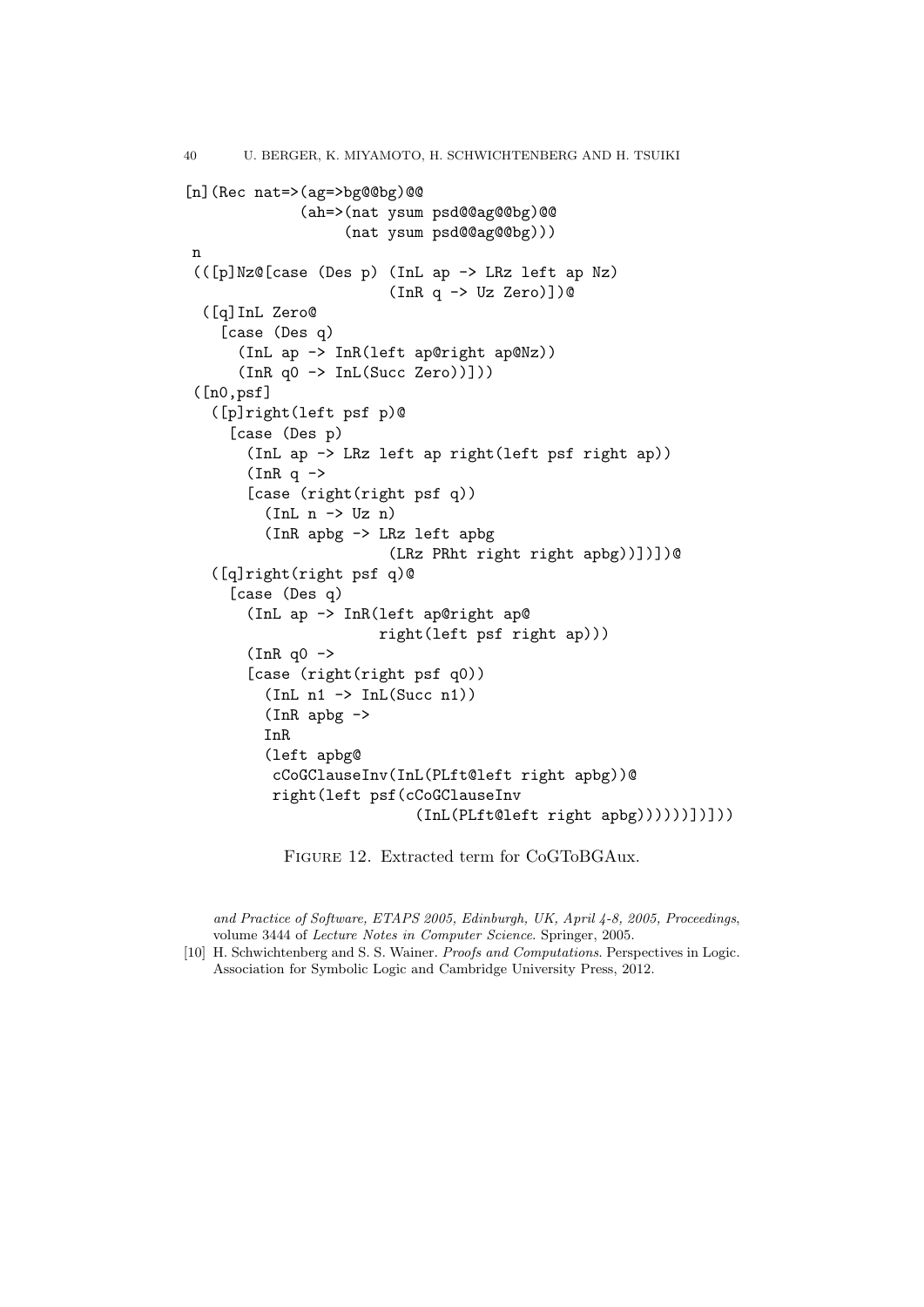- [11] K. Terayama and H. Tsuiki. A stream calculus of bottomed sequences for real number computation. Electr. Notes Theor. Comput. Sci., 298:383–402, 2013.
- [12] H. Tsuiki. Real number computation through Gray code embedding. Theoretical Computer Science, 284:467–485, 2002.
- [13] H. Tsuiki. Real number computation with committed choice logic programming languages. J. Log. Algebr. Program., 64(1):61–84, 2005.
- [14] H. Tsuiki and K. Sugihara. Streams with a bottom in functional languages. In Sagiv [9], pages 201–216.
- [15] E. Wiedmer. Exaktes Rechnen mit reellen Zahlen und anderen unendlichen Objekten. PhD thesis, ETH Zürich, 1977.
- [16] E. Wiedmer. Computing with infinite objects. Theoretical Comput. Sci., 10:133–155, 1980.